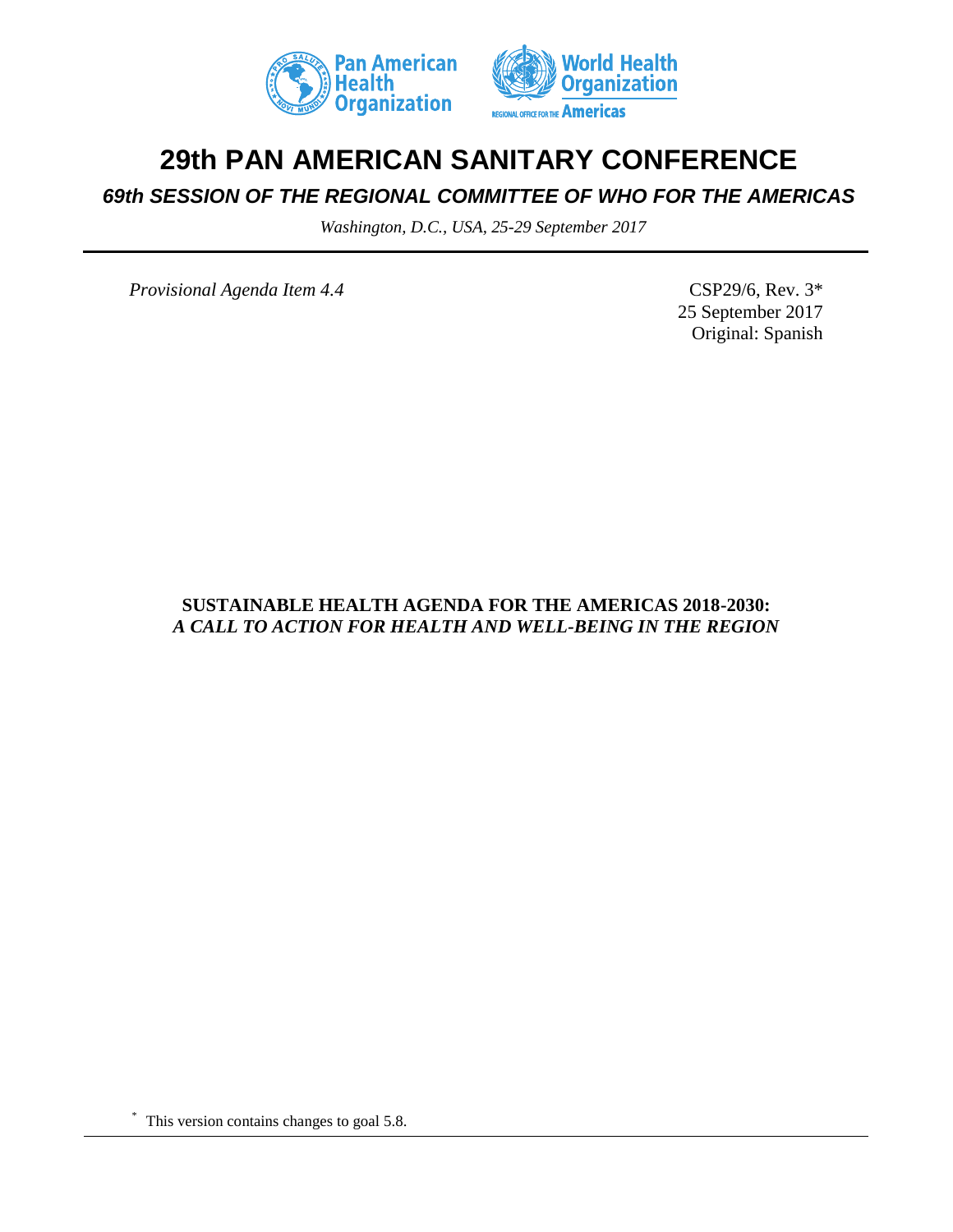# **CONTENTS**

| L. |                                                                                    |  |
|----|------------------------------------------------------------------------------------|--|
|    | II. FOREWORD BY THE DIRECTOR OF THE PAN AMERICAN                                   |  |
|    |                                                                                    |  |
|    |                                                                                    |  |
|    |                                                                                    |  |
|    |                                                                                    |  |
|    |                                                                                    |  |
|    |                                                                                    |  |
|    |                                                                                    |  |
|    |                                                                                    |  |
|    |                                                                                    |  |
|    | Chronic diseases, mental health, and risk factors for noncommunicable diseases  22 |  |
|    |                                                                                    |  |
|    | VI. IMPLEMENTATION, MONITORING, ASSESSMENT, AND REPORTING 42                       |  |
|    |                                                                                    |  |
|    |                                                                                    |  |
|    |                                                                                    |  |
|    | Annex B – Leading causes of death in the Region in the period 2010-2013, by sex 52 |  |
|    |                                                                                    |  |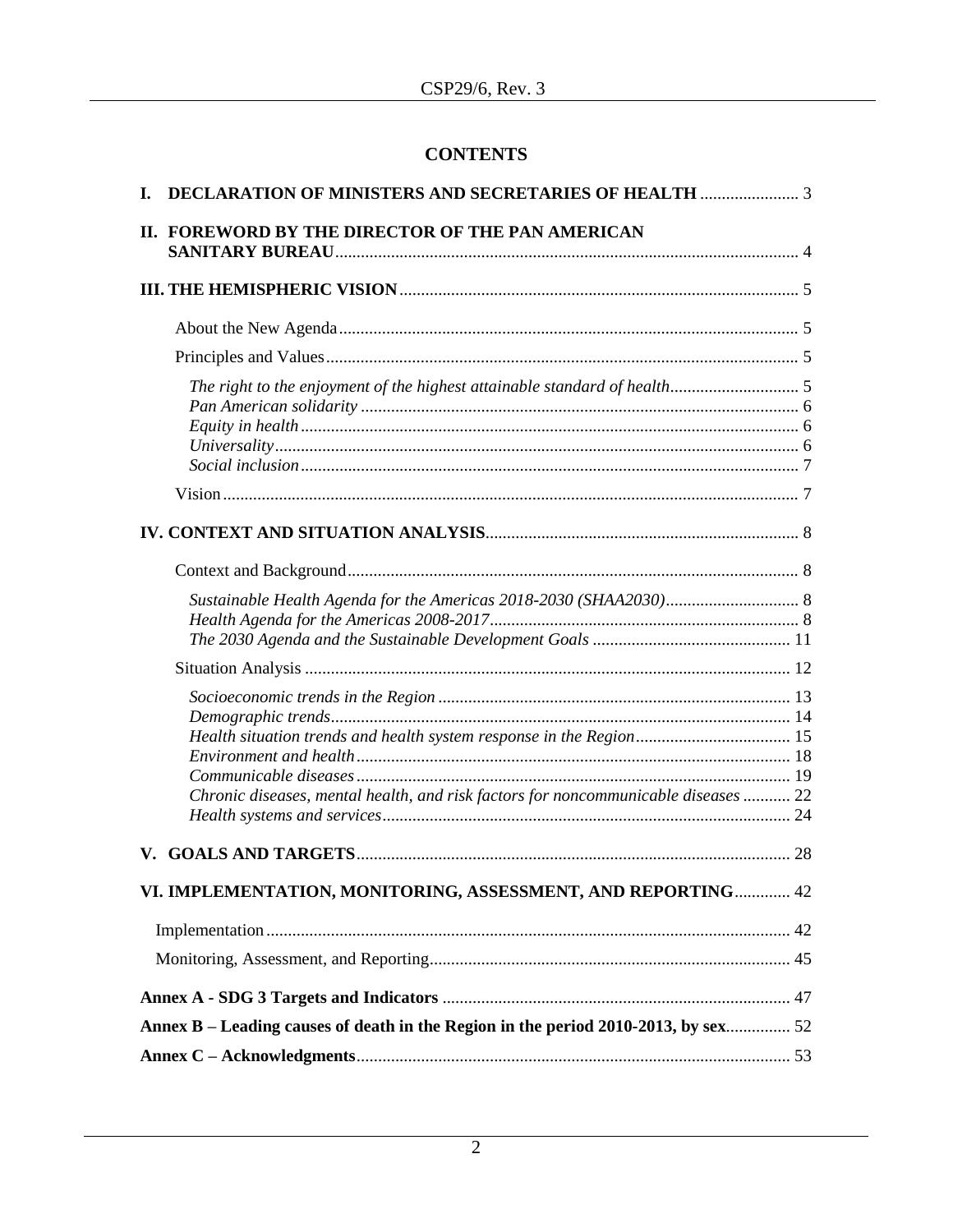# <span id="page-2-0"></span>**I. DECLARATION OF MINISTERS AND SECRETARIES OF HEALTH**

We, the Ministers and Secretaries of Health of the countries of the Region of the Americas unanimously endorse this Sustainable Health Agenda for the Americas 2018- 2030 (SHAA2030) as the strategic policy instrument that provides direction and political vision for health development in the Region for the next 13 years, and declare our commitment to:

- a) A hemispheric vision of a healthier and more equitable Region of the Americas, in harmony with the global vision and principles established in the 2030 Agenda for Sustainable Development, building on the progress made in the achievement of the Millennium Development Goals (MDGs) and the Health Agenda for the Americas 2008-2017;
- b) The reaffirmation of the right to health, where it is nationally recognized, and the right to the enjoyment of the highest attainable standard of health, Pan American solidarity, equity in health, universality, and social inclusion, as fundamental principles and values that have inspired the countries we represent to improve health outcomes so that our peoples may achieve their fullest potential;
- c) The ongoing work toward universal access to health and universal health coverage, and the development of resilient health systems with capacity to analyze and act on the determinants of health in an intersectoral manner;
- d) Promotion of the Agenda at the highest levels of decision making and the promotion of joint actions with government and nongovernmental actors alike at the regional, subregional, national, and subnational levels, as appropriate, to realize the hemispheric vision of this Agenda in an integrated and collaborative manner;
- e) The implementation, monitoring, and evaluation of this Agenda, and accountability for its realization through established mechanisms, in collaboration with the Pan American Sanitary Bureau.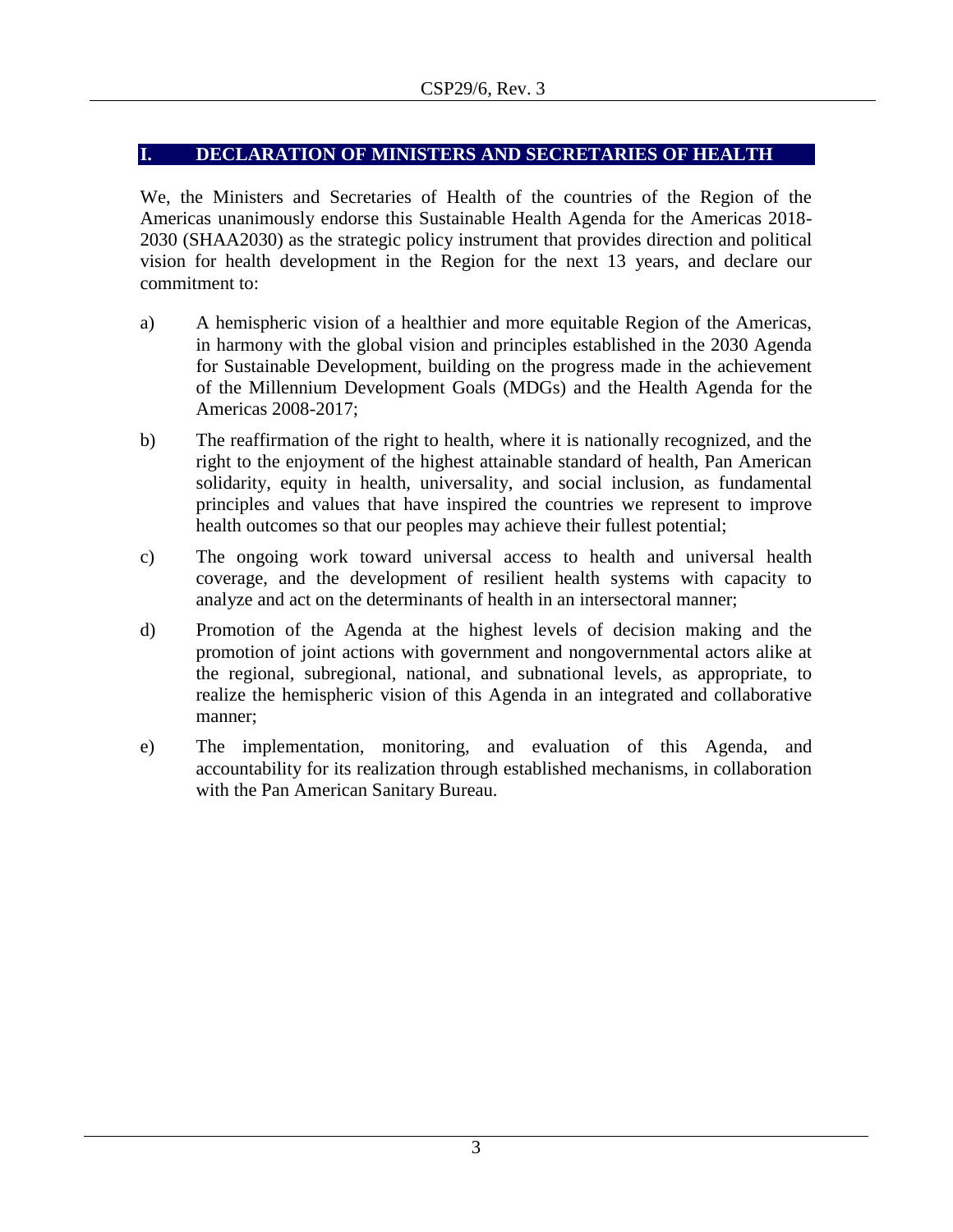# <span id="page-3-0"></span>**II. FOREWORD BY THE DIRECTOR OF THE PAN AMERICAN SANITARY BUREAU**

1. The countries of the Americas have come together in an unprecedented fashion to develop and launch this inspirational Sustainable Health Agenda for the Americas 2018- 2030, and I applaud them. The Region continues to maintain its role as a trailblazer and global leader in public health, in this case by clearly stating how it will take up the challenges laid out in the 2030 Sustainable Development Goals (SDGs) approved by the United Nations General Assembly in 2015.

2. The Pan American Sanitary Bureau has been an enthusiastic supporter of the countries that worked to build this Agenda, and I firmly commit our full support to carrying it out. This Agenda will be key to the development of PAHO's own strategic plans, and we will actively support its implementation throughout the Region in collaboration with all countries and partners.

3. The evolution of the health sector in the Region has been remarkable: just in the past few decades we have seen major advances in key health indicators such as life expectancy, infant mortality, and vaccine coverage. Recently we eliminated rubella and measles, while many countries have eliminated mother-to-child transmission of human immunodeficiency virus (HIV) and some of the neglected tropical diseases, such as onchocerciasis (river blindness) and Chagas disease. The Region is also well on track toward the elimination of malaria. While progress is being made in curbing noncommunicable diseases and their risk factors, they pose a major threat to the health, well-being, and development of our peoples.

4. I believe that this Agenda will help us to better focus our efforts throughout the third decade of the twenty-first century, so that we will see even greater returns on our investment in health. In the coming years, our focus must be on ensuring equity in health, so that all people may benefit from this major push for universal access to health and universal health coverage.

5. I am confident that this high-level political agenda can help us to keep our "eye on the prize" as we collectively work towards the health goals contained herein. Between now and 2030, political parties may change, economic circumstances may be more or less favorable to investing in health, and yet we can stay focused on the long-term targets that have been set.

6. So please join me in celebrating the labor, vision, and commitment of the countries that have resulted in this Sustainable Health Agenda. At the same time, we must recognize that the hard part starts now: working daily on the myriad initiatives and actions that will ultimately lead us to the vision of equitable health and well-being for all peoples of the Region.

(Signature)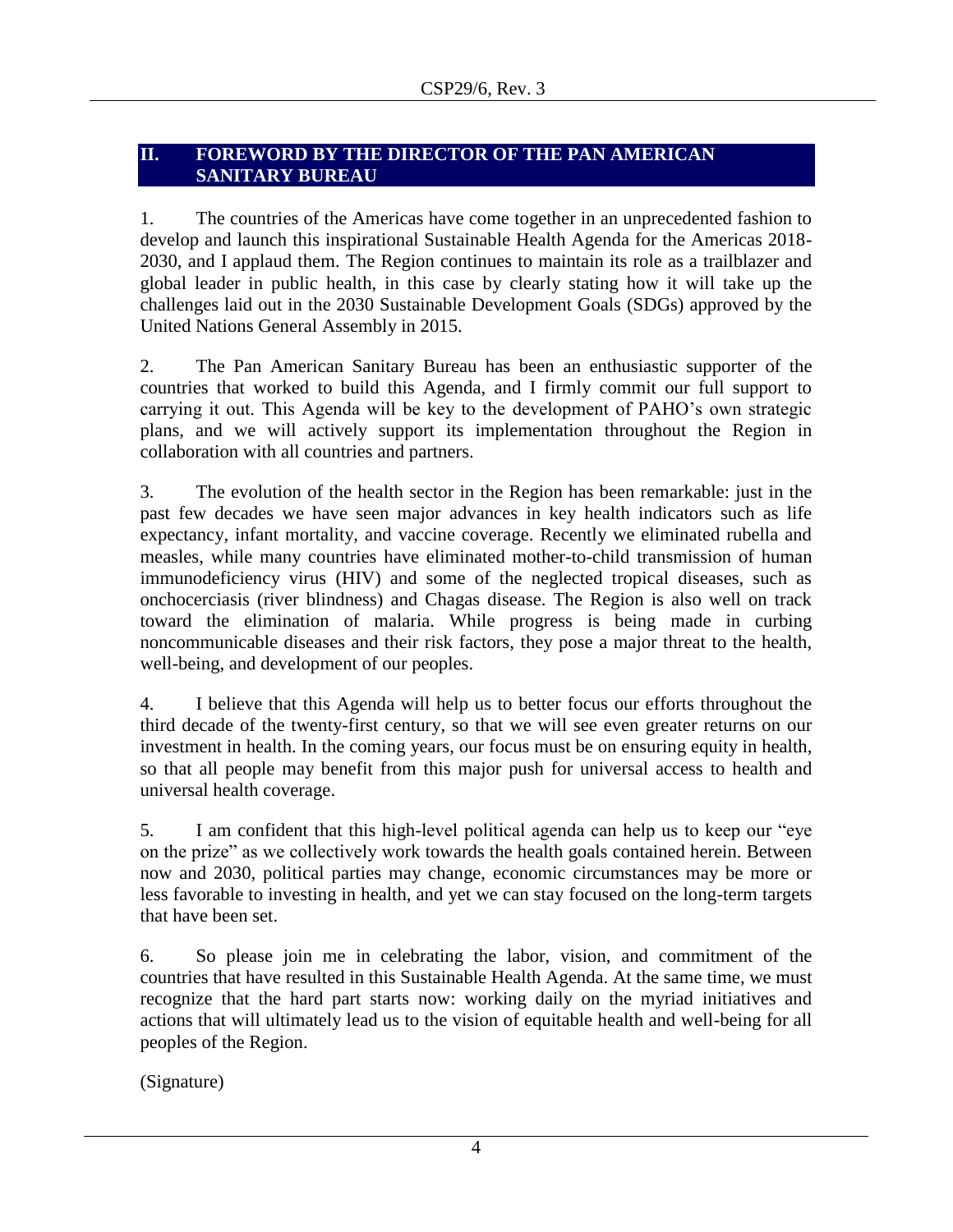# <span id="page-4-0"></span>**III. THE HEMISPHERIC VISION**

### <span id="page-4-1"></span>**About the New Agenda**

7. The Sustainable Health Agenda for the Americas 2018-2030 ("the Agenda" or SHAA2030) constitutes the highest level of strategic planning and policy framework in the Americas. It is a call to collective action to achieve higher levels of health and wellbeing in the Region as a whole and in the Member States, within the new hemispheric and global context. The Agenda is approved by the Pan American Sanitary Conference, the highest authority of the Pan American Health Organization (PAHO), representing all countries in the Western Hemisphere.

8. SHAA2030 represents the health sector's response to commitments adopted by the PAHO Member States in the 2030 Agenda for Sustainable Development, together with the unfinished business from the MDGs and the Health Agenda for the Americas (HAA) 2008-2017, as well as any future and emerging regional public health challenges that may arise. It will be implemented through the PAHO strategic plans and strategies, as well as through subregional and national health plans.

# <span id="page-4-2"></span>**Principles and Values**

9. SHAA2030 seeks to promote the health and well-being of all individuals, families, and communities in the Americas. Acknowledging that the countries of the Region have different needs and approaches to improving health, this Agenda respects and adheres to the following interrelated principles and values.

### <span id="page-4-3"></span>*The right to the enjoyment of the highest attainable standard of health*

10. The Constitution of the World Health Organization (WHO) states that "enjoyment of the highest attainable standard of health is one of the fundamental rights of every human being without distinction of race, religion, political belief, economic or social condition."<sup>1</sup> In order to make this right a reality, countries should work toward improving access to health care that is timely, available, affordable, and of appropriate quality, as well as the social determinants of health, such as adequate standards of living and healthy food. All of these factors also promote the enjoyment of other human rights, including, among others, the right to education, as well as nondiscrimination, access to information, and social participation.

11. The Agenda is aligned with the commitment of Member States and the Pan American Sanitary Bureau (PASB, or "the Bureau") to mainstreaming human rights in health programs, and policies at both the national and regional levels, considering the underlying determinants of health as part of a comprehensive approach to health and human rights.

 $\overline{a}$  $1$  Constitution of the World Health Organization. Available from: [http://www.who.int/governance/eb/who\\_constitution\\_en.pdf.](http://www.who.int/governance/eb/who_constitution_en.pdf)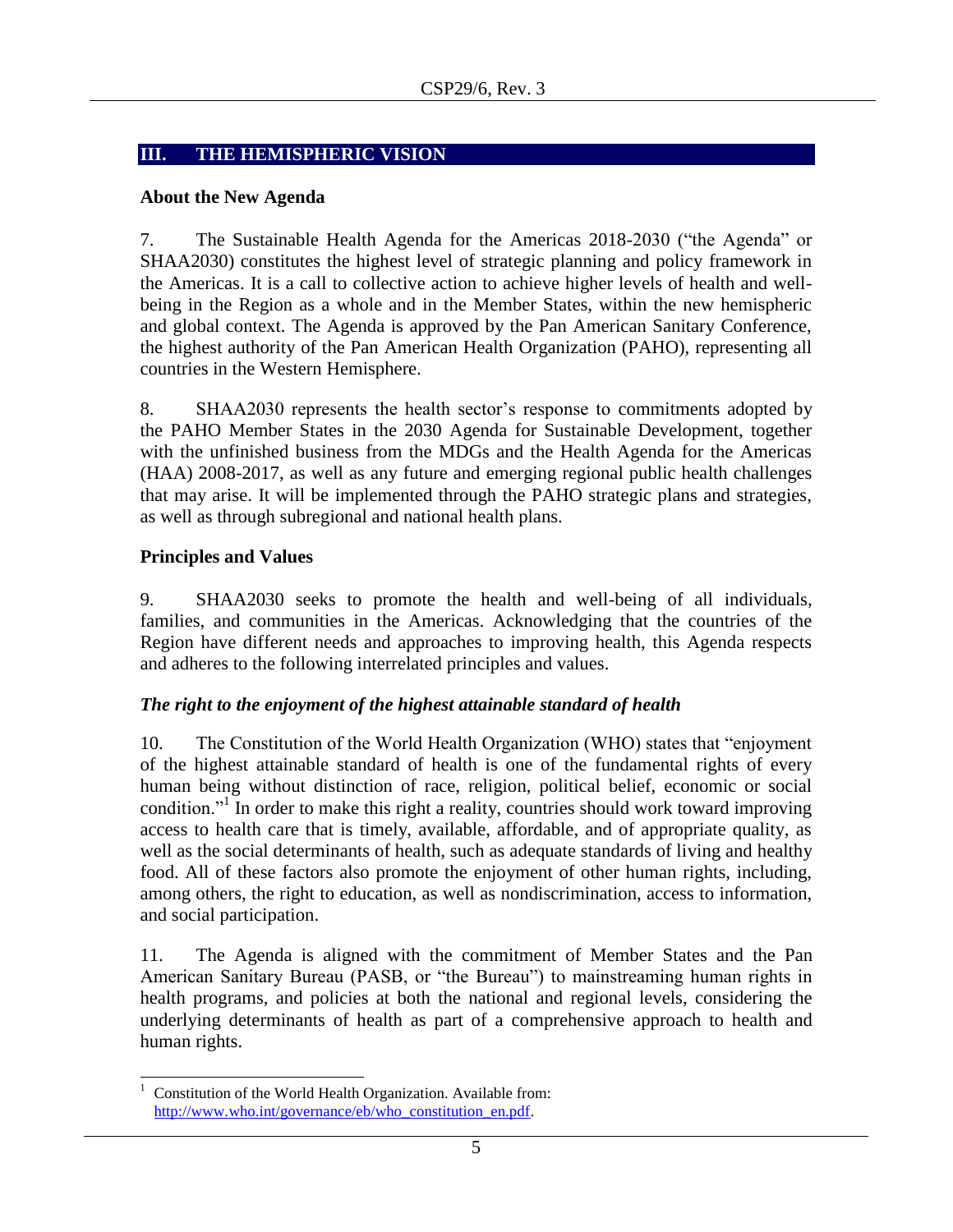# <span id="page-5-0"></span>*Pan American solidarity*

12. Based on the history and experience of our Hemisphere, Pan American solidarity– understood to mean the promotion of shared interests and responsibilities, as well as the facilitation of collective efforts to achieve common targets––is essential in order to ensure equitable progress by Member States in the implementation of the Agenda in the Region.

13. Strong bilateral partnerships and South-South cooperation among Member States, as well as multilateral and regional cooperation, along with dynamic integration processes, are basic mechanisms for exchanging effective approaches and experiences, as well as goods and services, in order to achieve common targets and overcome health inequities.

14. Solidarity is also critical for ensuring health security during crises, emergencies, and disasters in the Region.

# <span id="page-5-1"></span>*Equity in health*

15. The Agenda reflects the quest for equity in health as part of a collective effort to eliminate all health inequalities that are avoidable, unjust, and remediable among populations or groups within the countries of the Americas and between them. In overcoming health inequalities, it is important to bear in mind that they are rooted in social and environmental determinants that also need to be addressed.

16. WHO has stated that "a human rights-based approach to health provides strategies and solutions to address and rectify inequalities, discriminatory practices and unjust power relations, which are often at the heart of inequitable health outcomes. The goal of a human rights-based approach is that all health policies, strategies and programs are designed with the objective of progressively improving the enjoyment of all people to the right to health. Interventions to reach this objective adhere to rigorous principles and standards, including nondiscrimination […], availability […], accessibility […], acceptability  $[\ldots]$ , quality  $[\ldots]$ , accountability  $[\ldots]$ , universality  $[\ldots]$ ."

# <span id="page-5-2"></span>*Universality*

17. Human rights, including the right to the enjoyment of the highest attainable standard of health, are universal and inalienable. All people, everywhere in the world, must be able to exercise and enjoy them.

18. Consistent with the 2030 Agenda for Sustainable Development, SHAA2030 adheres to the principle of leaving no individual and no country behind.

 $\overline{a}$ <sup>2</sup> WHO. Health and human rights. Fact sheet 323. December 2015. Available from: [http://www.who.int/mediacentre/factsheets/fs323/en/.](http://www.who.int/mediacentre/factsheets/fs323/en/)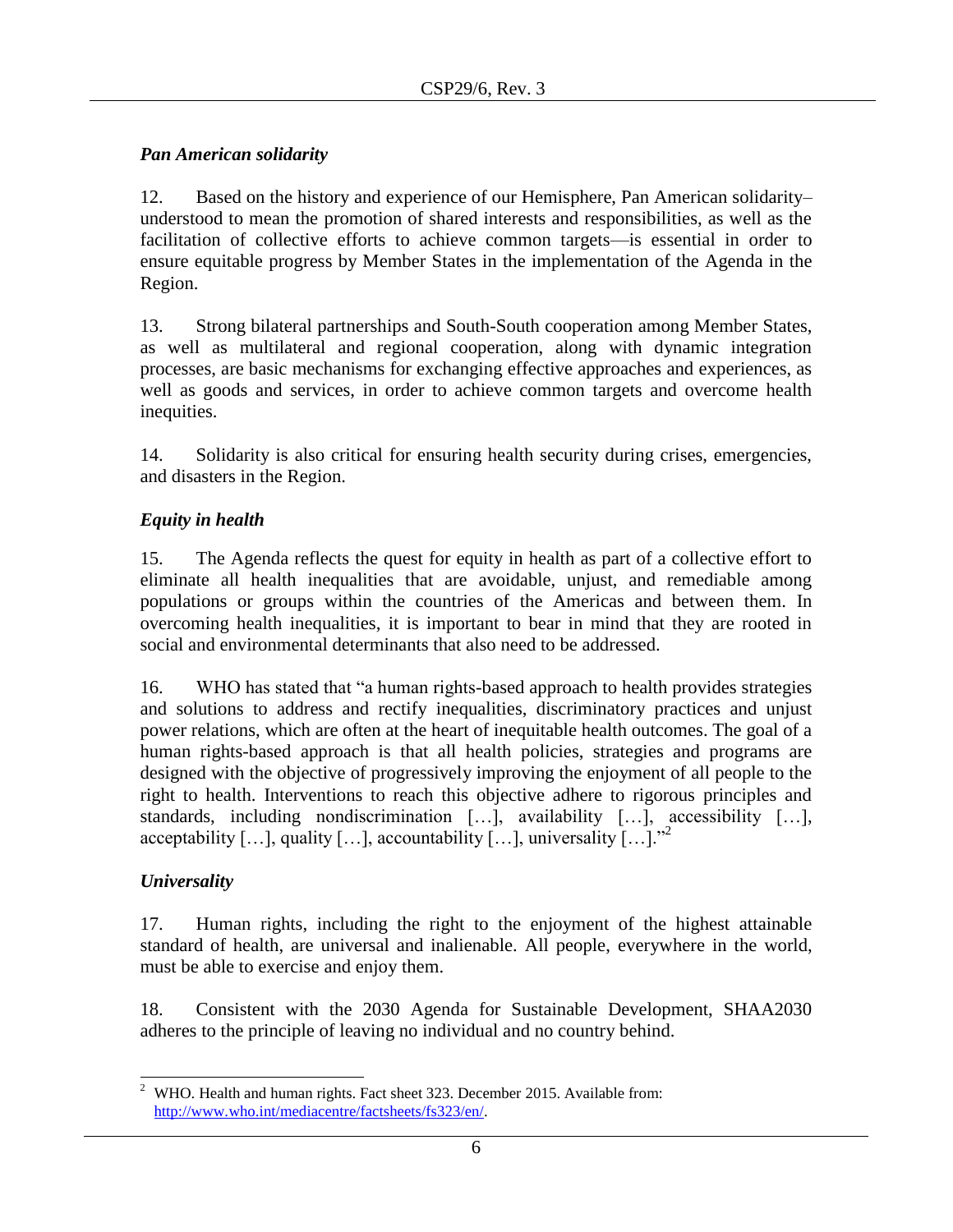# <span id="page-6-0"></span>*Social inclusion*

19. The Agenda promotes social participation in defining, implementing and assessing the outcomes of health policies. It therefore encourages policy-makers and service providers to take the necessary steps to make health systems more responsive to the people they serve.

20. In the exercise of human rights, including the right to the enjoyment of the highest attainable standard of health, all persons should be included, without discrimination on the basis of race, color, sex, language, religion, political or other opinion, national or social origin, place of birth, or other status. $3$ 

21. In the exercise of the right to the enjoyment of the highest attainable standard of health, individuals who belong to ethnic groups, communities, and groups that are culturally different must be included. The Agenda considers the intercultural approach as an expression of an interactive social process of recognition and respect for differences in one or more cultures, which is indispensable for the construction of a just society.<sup>4</sup>

# <span id="page-6-1"></span>**Vision**

22. By 2030, the Region as a whole and the countries of the Americas aim to achieve the highest attainable standard of health, with equity and well-being for all people throughout the life course, with universal access to health and universal health coverage, resilient health systems, and quality health services.

23. This vision is in full harmony with the global vision stated in the 2030 Agenda for Sustainable Development,<sup>5</sup> which defines an overarching framework for social, economic, and environmental development in which health and its determinants are key: "We envisage a world free of poverty, hunger, disease and war, where all life can thrive. We envisage a world free of fear and violence. A world with universal literacy. A world with equitable and universal access to quality education at all levels, to health care and social protection, where physical, mental and social well-being are assured. A world where we reaffirm our commitments regarding the human right to safe drinking water and sanitation and where there is improved hygiene; and where food is sufficient, safe, affordable and nutritious. A world where human habitats are safe, resilient and sustainable and where there is universal access to affordable, reliable and sustainable energy."

 $\overline{a}$ <sup>3</sup> United Nations Economic and Social Council: Committee on Economic, Social and Cultural Rights. General Comment No. 20, Non-discrimination in economic, social and cultural rights; 2009. E/C.12/GC/20. Available from: [http://www.refworld.org/docid/4a60961f2.html.](http://www.refworld.org/docid/4a60961f2.html)

<sup>4</sup> OPS. Una visión de salud intercultural para los pueblos indígenas de las Américas, p.11. Available in Spanish at: [http://new.paho.org/hq/dmdocuments/2009/54-VisionSaludInterculturalPI.pdf.](http://new.paho.org/hq/dmdocuments/2009/54-VisionSaludInterculturalPI.pdf)

<sup>&</sup>lt;sup>5</sup> United Nations. Transforming our World: the 2030 Agenda for Sustainable Development. Seventieth session of the General Assembly, Resolution A/RES/70/1. Available from: [https://documents-dds](https://documents-dds-ny.un.org/doc/UNDOC/GEN/N15/291/89/PDF/N1529189.pdf?OpenElement)[ny.un.org/doc/UNDOC/GEN/N15/291/89/PDF/N1529189.pdf?OpenElement.](https://documents-dds-ny.un.org/doc/UNDOC/GEN/N15/291/89/PDF/N1529189.pdf?OpenElement)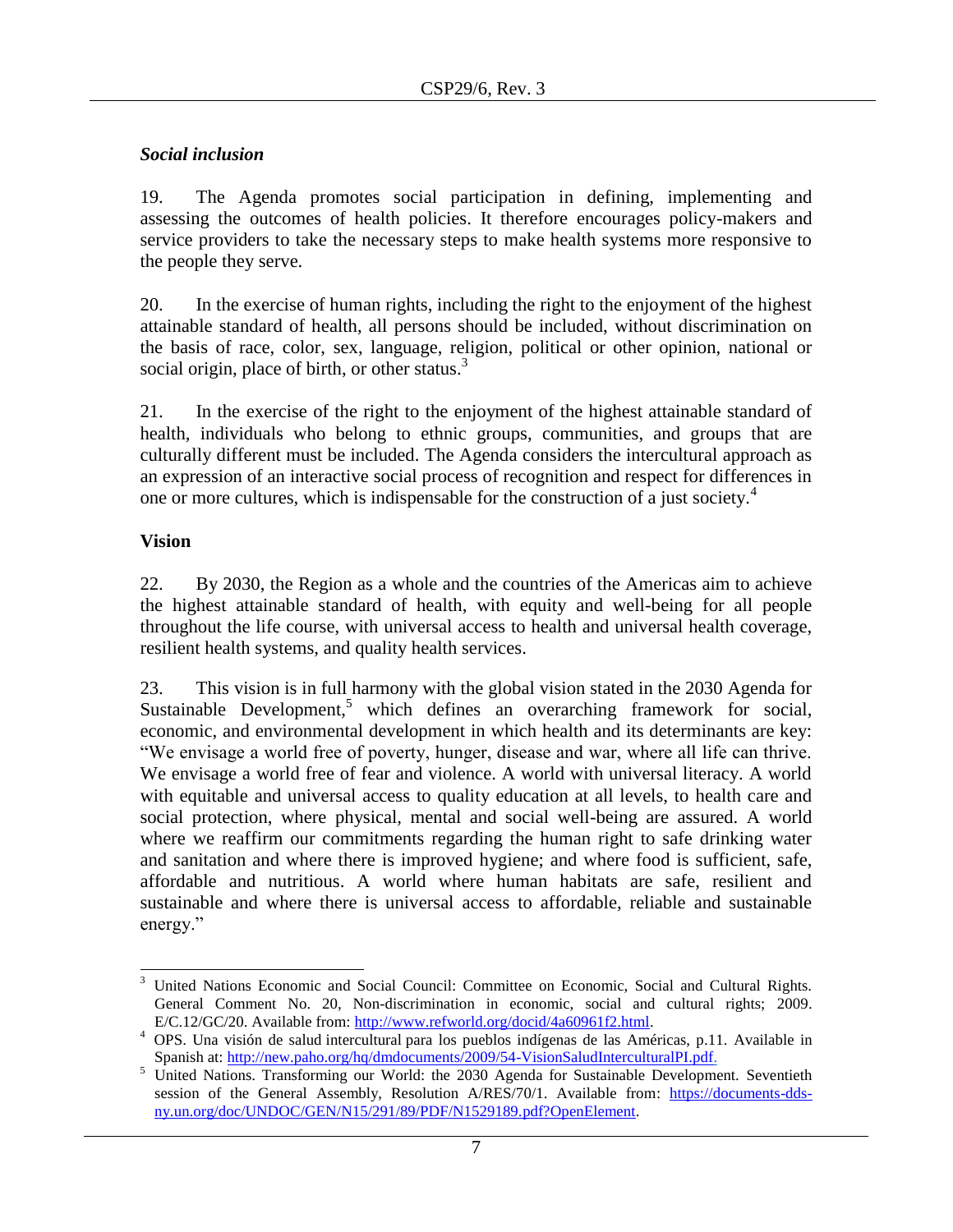# <span id="page-7-0"></span>**IV. CONTEXT AND SITUATION ANALYSIS**

#### <span id="page-7-1"></span>**Context and Background**

#### <span id="page-7-2"></span>*Sustainable Health Agenda for the Americas 2018-2030*

24. The Agenda represents the health sector response to the commitments adopted by the countries in the 2030 Agenda for Sustainable Development and unfinished business from the Millennium Development Goals (MDGs) and the Health Agenda for the Americas 2008-2017, as well as the commitments of the WHO regional office for the Americas, other global health commitments of the Region, and future public health challenges that may arise in the Region.

25. The PAHO Member States decided to develop SHAA2030 at a special event during the 55th Directing Council, on September 28, 2016. Participants, including several ministers of health, determined that the new Agenda should express the shared vision of the Member States for the development of health in the Region in the context of the United Nations' 2030 Agenda for Sustainable Development. It was further determined that the new Agenda should build on the lessons learned from the Health Agenda for the Americas (HAA) 2008-2017 and the PAHO Strategic Plan 2014-2019, as well as individual initiatives of Member States to make progress in national implementation of the Sustainable Development Goals (SDGs).

26. To develop the Agenda, a Countries Working Group  $(CWG)^6$  worked in close collaboration with the PASB in virtual and face-to-face meetings from October 2016 to September 2017. Consultations were held with Member States during the 2017 PAHO Governing Bodies meetings and during the World Health Assembly in May 2017. These consultations provided an opportunity to keep Member States informed about progress and to obtain input as the process evolved.

### <span id="page-7-3"></span>*Health Agenda for the Americas 2008-2017*

l

27. The Health Agenda for the Americas  $2008-2017^7$  was developed following a "recommendation by the United Nations Joint Inspection Unit, which had pointed out that planning by international organizations should be based on a common vision of their Member States, formulated independently of the secretariat and of the organization´s

The CWG membership was composed of high-level representatives of 16 Member States from all the Americas subregions: North America: United States and Mexico; Caribbean: Antigua and Barbuda, Barbados; Central America: Costa Rica, El Salvador, Honduras, Nicaragua, and Panama; South America: Argentina, Brazil, Chile, Ecuador, Paraguay, Peru, and Uruguay. Ecuador was the president, and Panama and Barbados were vice presidents of the group. The representatives included Ministers and Vice Ministers of Health, chief medical officers, planners, epidemiologists, and international health relations professionals.

<sup>&</sup>lt;sup>7</sup> PAHO. Health Agenda for the Americas 2008-2017. Available from: http://new.paho.org/hq/dmdocuments/2009/Health\_Agenda\_for\_the\_Americas\_2008-2017.pdf.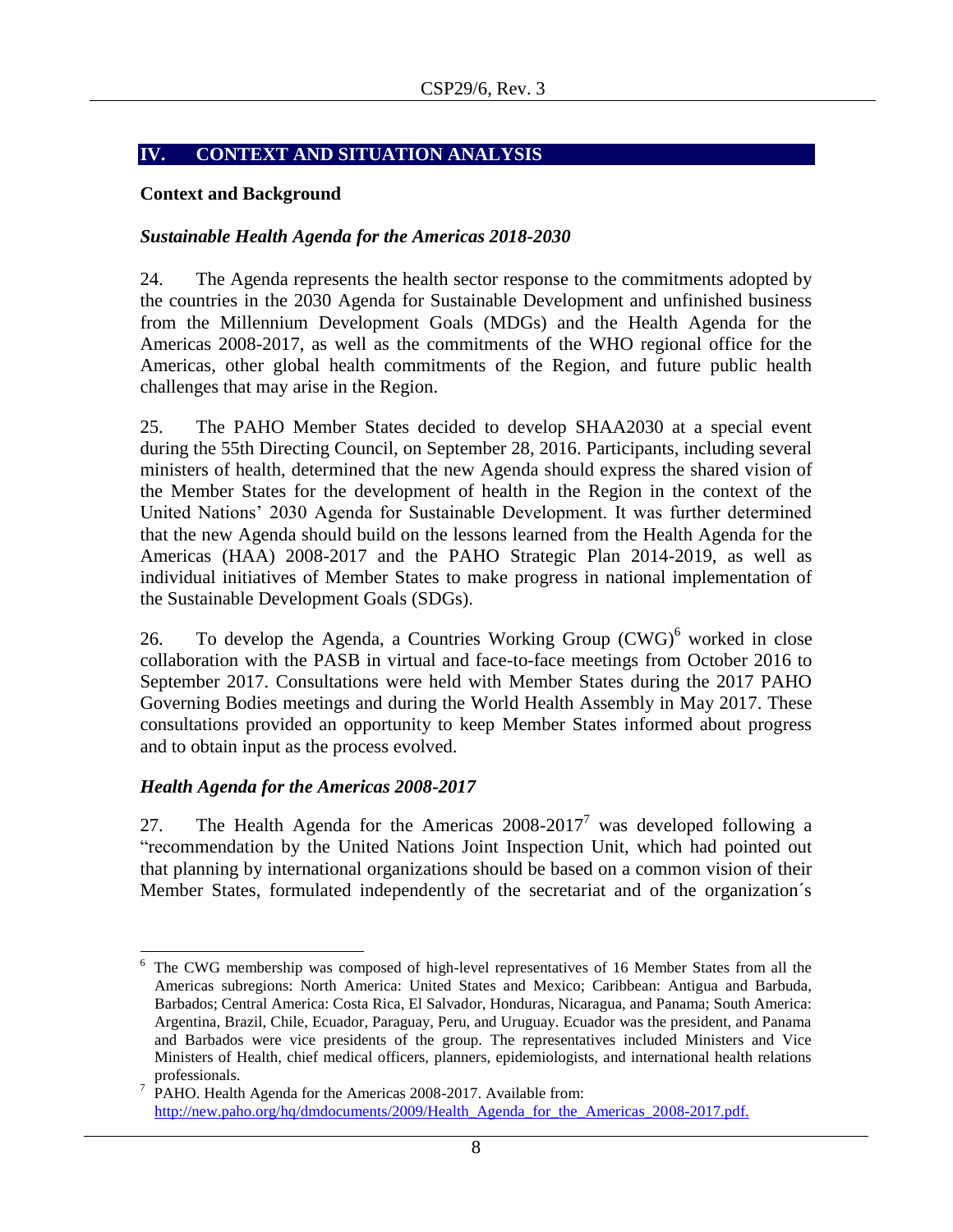governing bodies."<sup>8</sup> Additionally, the Health Agenda addressed the mandates of the MDGs and the Eleventh General Program of Work of the World Health Organization, approved in 2006. The HAA 2008-2017 was launched in Panama City in June 2007.

28. The Agenda was recognized as the high-level policy instrument for health in the Americas. It provided orientation for responding to the health needs of the population in the Region and served as a formal commitment to work together in solidarity for health development in the Region. It also served as a guide for the preparation of national health plans and the strategic plans of all organizations interested in health cooperation with the countries of the Americas, including the PASB (Strategic Plans 2008-2013 and 2014- 2019).

29. The Health Agenda for the Americas 2008-2017 established eight major areas of action: *a)* strengthening the national health authority; *b)* tackling health determinants; *c)* increasing social protection and access to quality health services; *d)* diminishing health inequalities among countries and inequities within them; *e)* reducing the risk and burden of disease; *f)* strengthening the management and development of health workers; *g)* harnessing knowledge, science, and technology; and *h)* strengthening health security.

30. The mid-term evaluation of the HAA 2008-2017 was presented to the 28th Pan American Sanitary Conference in September 2012. The evaluation acknowledged the significant progress made in the eight areas of action and called attention to specific health concerns where less progress was observed and renewed efforts were necessary: *a)* maternal mortality, *b)* dengue, *c)* tuberculosis, *d)* HIV/AIDS, *e)* obesity, *f)* public expenditure on health, and *g)* out-of-pocket expenditure. During the period reviewed, the Agenda had been put to good use in the countries of the Region, having guided the formulation of national health plans, policies and strategies. Similarly, at the subregional level, the Agenda had been regularly used, guiding the development of action plans, programs, and strategies. However, health agencies and partners in the Region had used the Agenda in a limited way. The lack of targets and indicators had created difficulties in the mid-term evaluation of the Agenda and in effective monitoring and reporting on its implementation. A recommendation was made to set targets for 2017, based on "proxy indicators," defined during the mid-term evaluation of the Agenda.

31. The final evaluation of the HAA 2008-2017, conducted in tandem with the development of the present Agenda, involved the completion of a survey by all Member States, a review of their health plans, and an analysis of the proxy indicators defined in the mid-term evaluation. The preliminary findings of this final evaluation allowed for reporting on the main areas of concern identified in the mid-term evaluation.

32. With respect to the specific areas highlighted, the final evaluation indicated the following:

 $\overline{a}$ 8 Final Report of the 27th Pan American Sanitary Conference (Document CSP27/FR), held on 1-5 October 2007.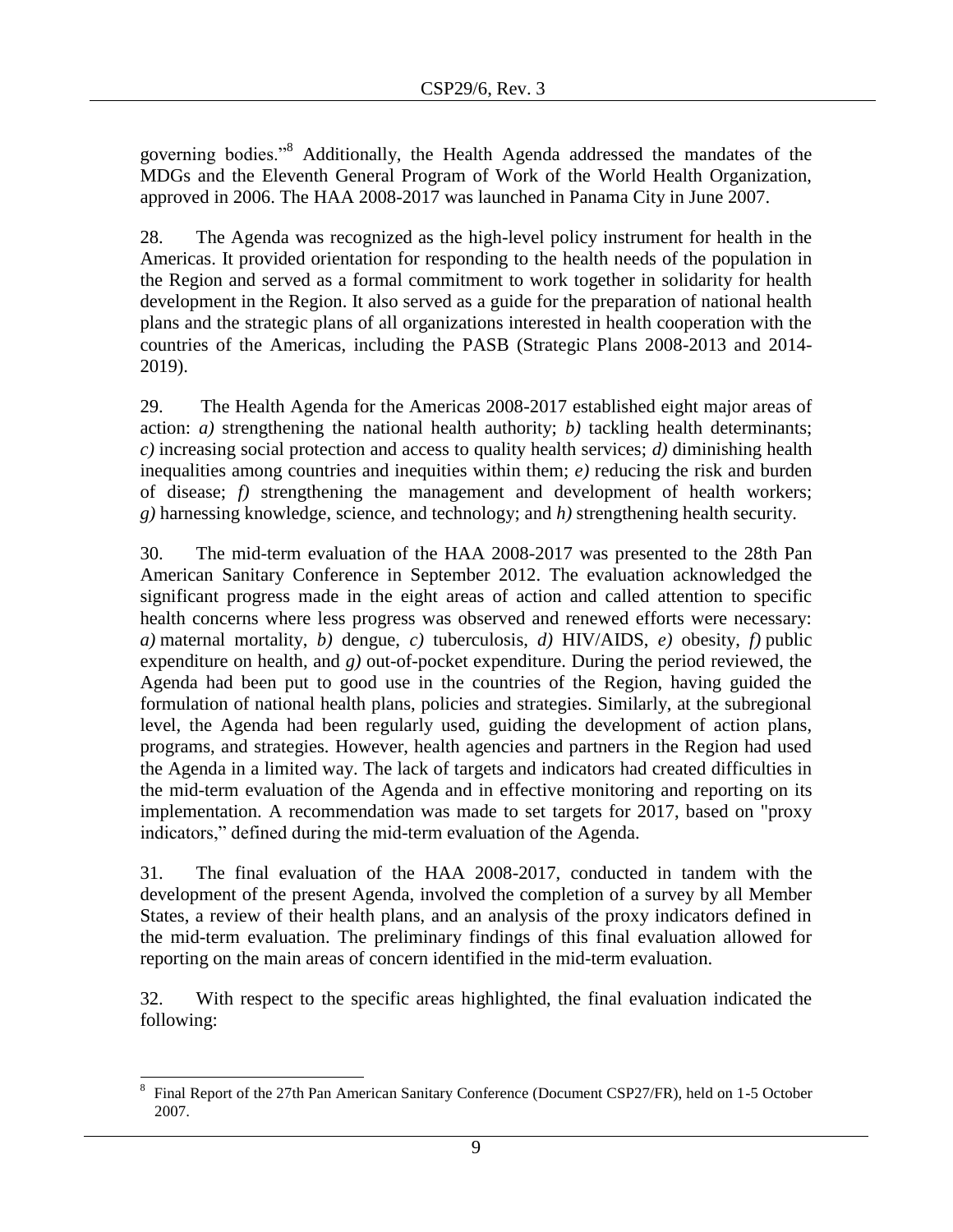- a) Maternal mortality: The estimated maternal mortality ratio (MMR) in the Region<sup>9</sup> showed significant variations between countries, with a reduction from 67.0 in 2005 to 52.0 per 100,000 live births in 2015. In this latter year, while the median was 63 per 100,000 for the Region as a whole,<sup>10</sup> among the countries below the median it was 27 per 100,000,<sup>11</sup> and in those above the median it was 94.<sup>12</sup>
- b) Dengue: Dengue cases increased significantly, from 1,699,072 in 2011 to 8,207,797 accumulated cases in 2015,  $13$  and therefore the disease remains a major concern in the Region.
- c) Tuberculosis: There was a reduction in incidence from 24 cases per 100,000 population in 2007 to 23.5 per 100,000 in 2009, and 22.1 per 100,000 in 2014.<sup>14</sup>
- d) HIV/AIDS: There was a reduction in the number of cases of mother-to-child transmission of HIV from 3,300 in 2011 to 2,100 in 2015.<sup>15</sup>
- e) Obesity: The trend shows an increase in obesity in children under 5 years of age from 6.9% in 2005 to 7.2% in 2012.<sup>16</sup>
- f) National public expenditure on health as a percentage of gross domestic product (GDP): There was a gradual increase in Latin American and the Caribbean, from 3.1% in 2006 to 3.7% in 2011 and 4.0% in 2014 (as a simple average).<sup>17</sup>
- g) Out-of-pocket expenditure: As a percentage of total health expenditure, out-ofpocket expenditure dropped from 52% in 2006 to 33% in 2014 in Latin America and the Caribbean.<sup>18</sup>

33. Consistent with its purpose, the HAA 2008-2017 served PAHO as the main political and strategic instrument for the development and implementation of two strategic plans (2008-2013 and 2014-2019), as well as regional strategies and plans of action, and country cooperation strategies.

 $\overline{\phantom{a}}$ <sup>9</sup> WHO, UNICEF, UNFPA, World Bank Group and the United Nations Population Division. Trends in Maternal Mortality: 1990 – 2015. Estimates by WHO, UNICEF, UNFPA, World Bank Group and the United Nations Population Division. Available from: <http://www.who.int/reproductivehealth/publications/monitoring/maternal-mortality-2015/en/>

 $10$  Confidence interval 95% (14–229)

<sup>&</sup>lt;sup>11</sup> Confidence interval 95%  $(7-54)$ 

 $12$  Confidence interval 95% (64–350)

<sup>&</sup>lt;sup>13</sup> Health in Americas 2012 and 2017.

<sup>&</sup>lt;sup>14</sup> PAHO. Core Health Indicators, 2016.

<sup>&</sup>lt;sup>15</sup> PAHO. Elimination of Mother-to-Child Transmission of HIV and Syphilis in the Americas. Update 2016.

<sup>&</sup>lt;sup>16</sup> PAHO. Mid-term Evaluation of the Health Agenda for the Americas, 2012 and PAHO Core Indicators 2016.

<sup>&</sup>lt;sup>17</sup> PAHO. Mid-term Evaluation of the Health Agenda for the Americas, 2012 and PAHO Core Indicators, 2017.

 $^{18}$  Idem.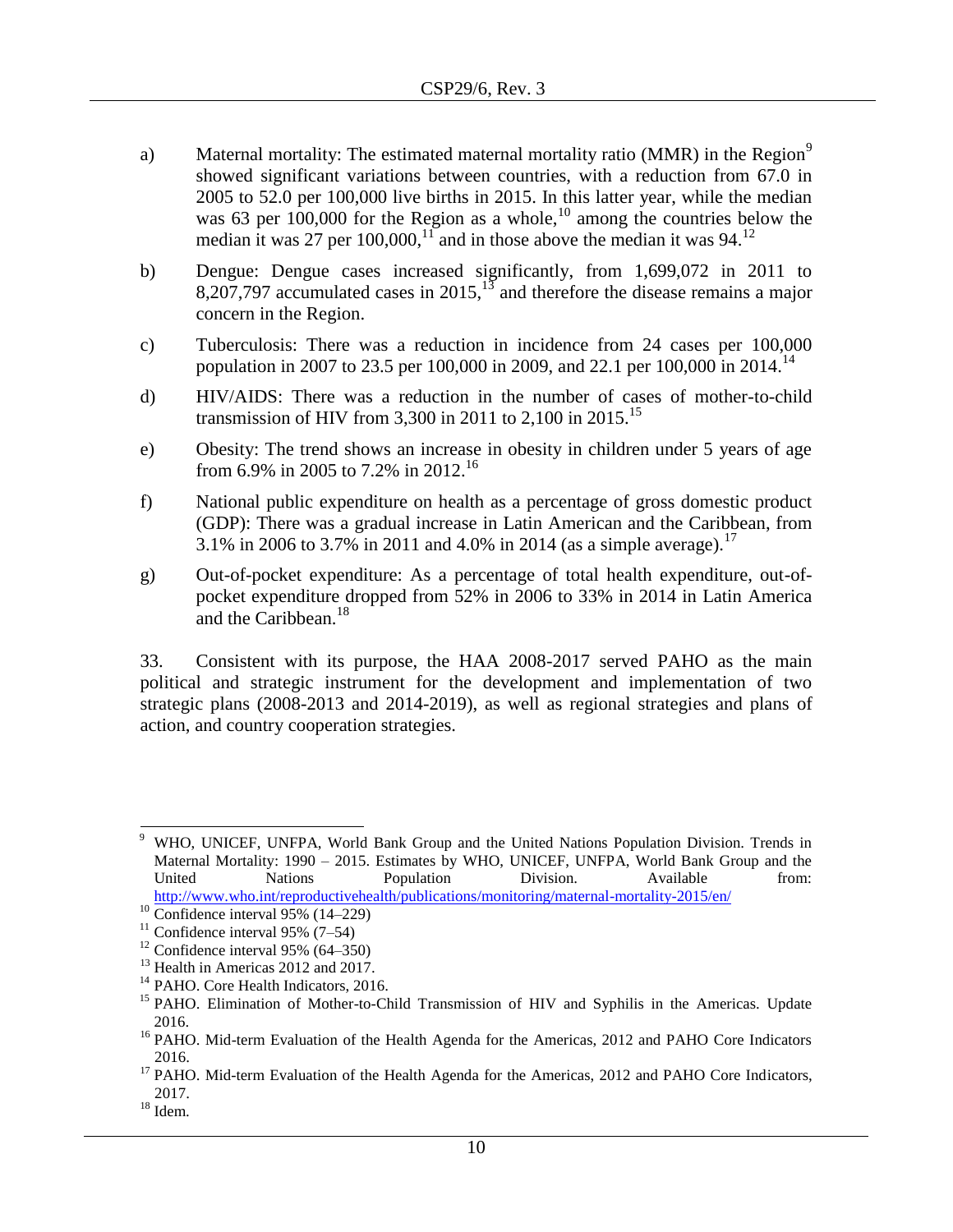# <span id="page-10-0"></span>*The 2030 Agenda and the Sustainable Development Goals*

34. In September 2015, the United Nations General Assembly adopted the Resolution "Transforming our World: the 2030 Agenda for Sustainable Development."<sup>19</sup> The 2030 Agenda contains 17 sustainable development goals (SDGs) and 169 specific development targets.

35. Of the 17 development goals, Goal 3, "Ensure a healthy life and promote the wellbeing of all at all ages," and its 13 targets are directly relevant to SHAA2030. However, it is important to note the existence of additional health-related targets in other SDGs, symbolic of the intent of the 2030 Agenda to foster an intersectoral approach to development, working towards holistic social, economic, and environmental improvements.

| <b>Number</b> | <b>Targets</b>                                                                    |  |  |  |
|---------------|-----------------------------------------------------------------------------------|--|--|--|
| 3.1           | By 2030, reduce the global maternal mortality ratio to less than 70 per 100,000   |  |  |  |
|               | live births.                                                                      |  |  |  |
| 3.2           | By 2030, end preventable deaths of newborns and children under 5 years of age,    |  |  |  |
|               | with all countries aiming to reduce neonatal mortality to at least 12 per 1,000   |  |  |  |
|               | live births and under-5 mortality to at least as low as 25 per 1,000 live births. |  |  |  |
| 3.3           | By 2030, end the epidemics of AIDS, tuberculosis, malaria and neglected           |  |  |  |
|               | tropical diseases, and combat hepatitis, waterborne diseases and other            |  |  |  |
|               | communicable diseases.                                                            |  |  |  |
| 3.4           | By 2030, reduce by one third premature mortality from noncommunicable             |  |  |  |
|               | diseases through prevention and treatment, and promote mental health and well-    |  |  |  |
|               | being.                                                                            |  |  |  |
| 3.5           | Strengthen the prevention and treatment of substance abuse, including narcotic    |  |  |  |
|               | drug abuse and harmful use of alcohol.                                            |  |  |  |
| 3.6           | By 2020, halve the number of global deaths and injuries from road traffic         |  |  |  |
|               | accidents.                                                                        |  |  |  |
| 3.7           | By 2030, ensure universal access to sexual and reproductive health-care           |  |  |  |
|               | services, including for family planning, information and education, and the       |  |  |  |
|               | integration of reproductive health into national strategies and programs.         |  |  |  |
| 3.8           | Achieve universal health coverage, including financial risk protection, access to |  |  |  |
|               | quality essential health-care services and access to safe, effective, quality and |  |  |  |
|               | affordable essential medicines and vaccines for all.                              |  |  |  |
| 3.9           | By 2030, substantially reduce the number of deaths and illnesses from             |  |  |  |
|               | hazardous chemicals and air, water, and soil pollution and contamination.         |  |  |  |
| 3.a           | Strengthen the implementation of the World Health Organization Framework          |  |  |  |
|               | Convention on Tobacco Control in all countries, as appropriate.                   |  |  |  |
|               |                                                                                   |  |  |  |

 $\overline{\phantom{a}}$ <sup>19</sup> United Nations. Transforming our World: the 2030 Agenda for Sustainable Development. Seventieth session of the General Assembly, Resolution A/RES/70/1. Available from: [https://documents-dds](https://documents-dds-ny.un.org/doc/UNDOC/GEN/N15/291/89/PDF/N1529189.pdf?OpenElement)[ny.un.org/doc/UNDOC/GEN/N15/291/89/PDF/N1529189.pdf?OpenElement.](https://documents-dds-ny.un.org/doc/UNDOC/GEN/N15/291/89/PDF/N1529189.pdf?OpenElement)

<sup>&</sup>lt;sup>20</sup> Prepared with information from United Nations General Assembly Resolution A/RES/70/1: "Transforming our World: the 2030 Agenda for Sustainable Development."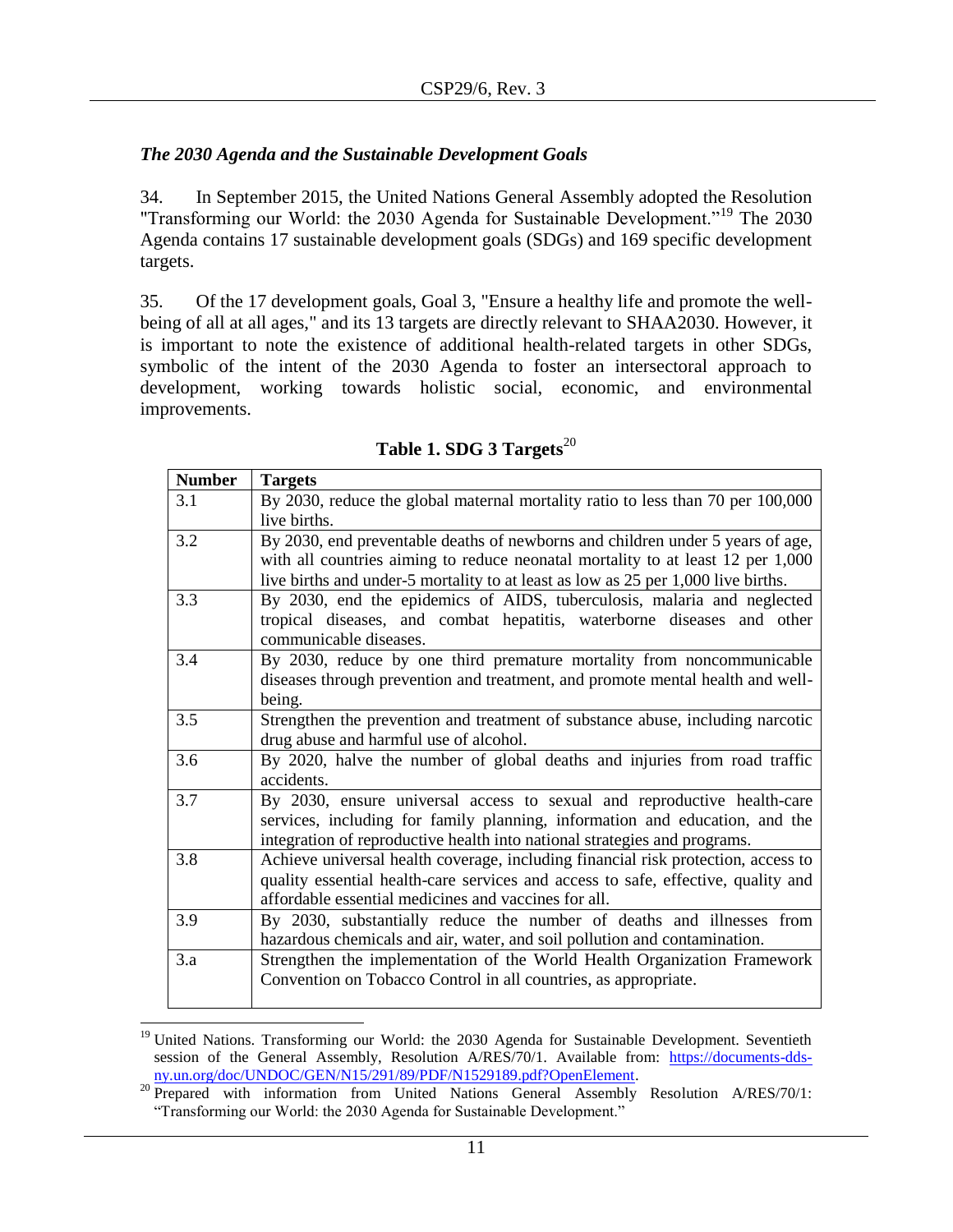| <b>Number</b> | <b>Targets</b>                                                                                                                                                                                                                                                                                                                                                                                   |
|---------------|--------------------------------------------------------------------------------------------------------------------------------------------------------------------------------------------------------------------------------------------------------------------------------------------------------------------------------------------------------------------------------------------------|
| 3.b           | Support the research and development of vaccines and medicines for the<br>communicable and noncommunicable diseases that primarily affect developing<br>countries, provide access to affordable essential medicines and vaccines, in<br>accordance with the Doha Declaration on the TRIPS Agreement and Public<br>Health, which affirms the right of developing countries to use to the full the |
|               | provisions in the Agreement on Trade-Related Aspects of Intellectual Property<br>Rights regarding flexibilities to protect public health and, in particular, provide<br>access to medicines for all.                                                                                                                                                                                             |
| 3.c           | Substantially increase health financing and the recruitment, development,<br>training and retention of the health workforce in developing countries,<br>especially in least developed countries and small island developing States.                                                                                                                                                              |
| 3.d           | Strengthen the capacity of all countries, in particular developing countries, for<br>early warning, risk reduction and management of national and global health<br>risks.                                                                                                                                                                                                                        |

36. Paragraph 26 of the 2030 Agenda emphasizes the critical importance of health: "To promote physical and mental health and well-being, and to extend life expectancy for all, we must achieve universal health coverage and access to quality health care. No one must be left behind. We commit to accelerating the progress made to date in reducing newborn, child and maternal mortality by ending all such preventable deaths before 2030. We are committed to ensuring universal access to sexual and reproductive health care services, including for family planning, information and education. We will equally accelerate the pace of progress made in fighting malaria, HIV/AIDS, tuberculosis, hepatitis, Ebola, and other communicable diseases and epidemics, including by addressing growing anti-microbial resistance and the problem of unattended diseases affecting developing countries. We are committed to the prevention and treatment of noncommunicable diseases, including behavioral, developmental and neurological disorders, which constitute a major challenge for sustainable development."

### <span id="page-11-0"></span>**Situation Analysis**

37. The analysis presented below establishes the context for SHAA2030. It includes a synopsis of socioeconomic and demographic characteristics and trends, together with the epidemiologic profile, health situation trends, and health system response. The information sources are the "World Economic Situation and Prospects 2017" published by the United Nations;<sup>21</sup> the "Regional Outlook on Health in the Americas," from the  $2017$  edition of Health in the Americas;<sup>22</sup> and the Report of the End-of-biennium

 $\overline{\phantom{a}}$  $21$  United Nations. World Economic Situation and Prospects 2017. Available from: [https://www.un.org/development/desa/dpad/wp](https://www.un.org/development/desa/dpad/wp-content/uploads/sites/45/publication/2017wesp_full_en.pdf)[content/uploads/sites/45/publication/2017wesp\\_full\\_en.pdf.](https://www.un.org/development/desa/dpad/wp-content/uploads/sites/45/publication/2017wesp_full_en.pdf) and United Nations. World Economic

Situation and Prospects 2017. Update as of mid-2017. [https://documents-dds](https://documents-dds-ny.un.org/doc/UNDOC/GEN/N17/130/50/pdf/N1713050.pdf?OpenElement)[ny.un.org/doc/UNDOC/GEN/N17/130/50/pdf/N1713050.pdf?OpenElement.](https://documents-dds-ny.un.org/doc/UNDOC/GEN/N17/130/50/pdf/N1713050.pdf?OpenElement)

<sup>&</sup>lt;sup>22</sup> PAHO. Health in the Americas 2017: Economic and social context in the Americas 2010-2015 (publication pending).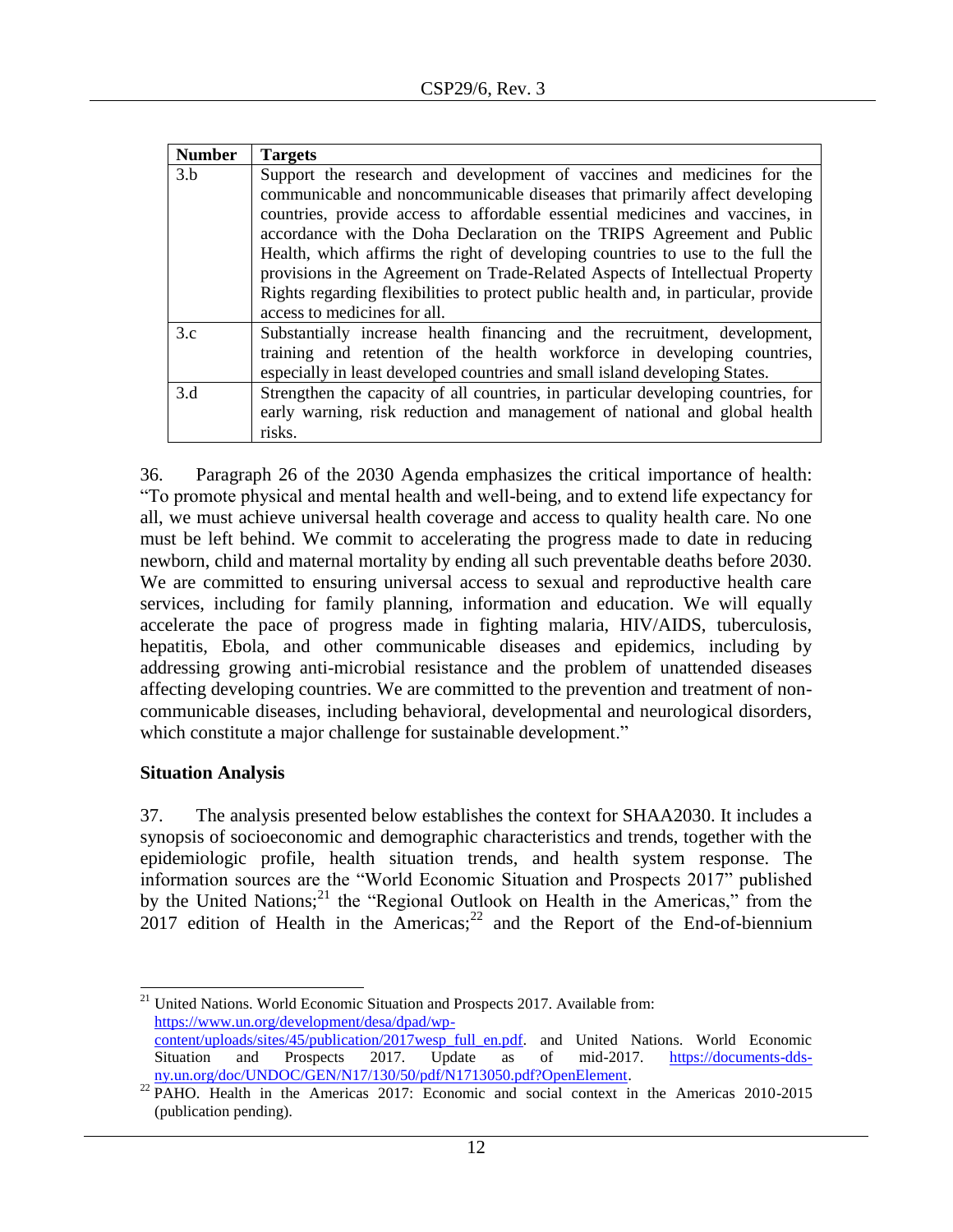Assessment of the PAHO Program and Budget 2014-2015/First Interim Report on the PAHO Strategic Plan 2014-2019.<sup>23</sup>

# <span id="page-12-0"></span>*Socioeconomic trends in the Region*

38. The world economy in the last ten years has been characterized by slowdowns with slight rebounds. The slowdown began in September 2008, with its epicenter in the economies of some countries that were experiencing major growth. The Region of the Americas has not been a stranger to this trend, presenting a more pronounced slowdown than the world average.

# *Economic prospects by subregion*

39. The performance of the Region's economies shows varying patterns. The economic outlook for North America (United States and Canada, the first and tenth largest economies in the world) is good, mainly because of increased private consumption, especially of durable goods and real estate; low levels of unemployment; and a slight uptick in wages in the United States. In Canada, economic expansion is expected as a result of plans for fiscal expansion in basic infrastructure, modest increases in commodity prices, and a slight improvement in competitiveness thanks to depreciation of the currency.

40. In South America, after a two-year decline in GDP (reductions of 1.9% in 2015 and 2.6 in 2016), there has been a slow recovery, with projections of 0.6% for 2017 and 2.6% for 2018. Some countries have shown better performance due to increased investments, while others have been burdened by rising unemployment, low productivity growth, poor economic diversification and weak institutional capacity.

41. In Mexico and Central America, average growth is expected to remain modest, with GDP growing by slightly more than 2.0% in 2017 and 2018 amid a climate of uncertainty. In some Central American countries, GDP growth is expected to rise to more than 4% in 2017 and 2018 as a result of vigorous public investment, strong private consumption, and thriving tourism industries.

42. In the Caribbean, the economic situation and the outlook vary widely between the countries, depending on the structural constraints of their economies and their vulnerability to changes in the world economy. However, despite these drawbacks, some countries have seen GDP growth levels of 3% and higher.

43. The United Nations report<sup>24</sup> calls for a reorientation of macroeconomic and other policies in order to more effectively promote investment in physical and human capital

 $\overline{\phantom{a}}$ <sup>23</sup> PAHO. Report of the End-of-biennium Assessment of the Program and Budget 2014-2015/First Interim Report on the PAHO Strategic Plan 2014-2019. 55th Directing Council, 68th Session of the Regional Committee of WHO for the Americas, 26-30 September 2016 (Document CD55/5). Available from: [http://www.paho.org/hq/index.php?option=com\\_docman&task=doc\\_download&gid=35900&Itemid=270](http://www.paho.org/hq/index.php?option=com_docman&task=doc_download&gid=35900&Itemid=270&lang=en) [&lang=en.](http://www.paho.org/hq/index.php?option=com_docman&task=doc_download&gid=35900&Itemid=270&lang=en)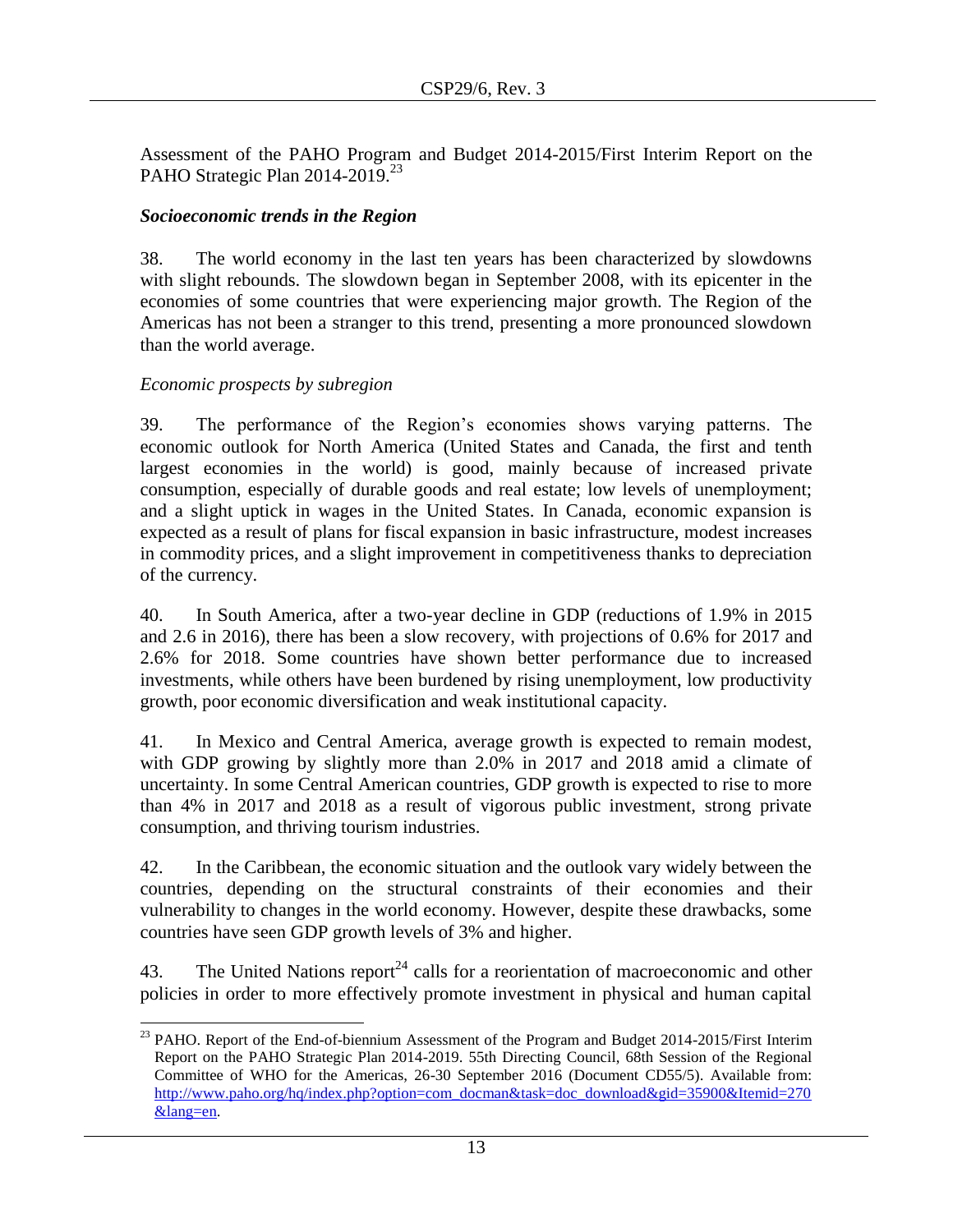and strengthen capacity for innovation across the Region. There are significant risks to the economic outlook. The medium-term growth outlook for many Latin American and Caribbean economies is clouded by persistent structural weaknesses, including a high dependence on commodities and low productivity growth. A prolonged period of weak growth could pose a threat to the social achievements of the past decade and complicate the Region's path toward achievement of the Sustainable Development Goals. For this reason, the report recommends increasing public investment and improving tax collection to break the vicious cycle of low investment paired with low economic growth.

### <span id="page-13-0"></span>*Demographic trends*

l

44. The region of the Americas has witnessed important epidemiological and demographic transitions. In 2015 the Region's population reached 992 million––a 12% increase since 2005. In general, between 2010 and 2015 there was a 1.48% reduction in the under-15 population and a 14.06% increase in the population over age  $79.^{25}$ 

45. Life expectancy at birth at the global level increased by three years between 2000-2005 and 2010-2015 (from 67.1 to 70.5 years). In the Americas, life expectancy also increased by 3.2 years, from 73.7 in 2000 to 76.9 years in 2015. The regional life expectancy average hides inequalities between and within subregions and countries. For instance, life expectancy in 2015 in Latin America and the Caribbean was 74.5 years, while in North America was 79.2 years, and at the country level it ranged from 63.5 in Haiti to  $82.2$  in Canada.<sup>26</sup>

46. Half the countries in the Region have fertility rates below 2.1 children per woman, which means that they have started to enter the demographic phase of "population without replacement," as well as a progressive aging process. Although fertility rates have diminished, fertility rose among adolescents (15–19 years of age), with an estimated regional fertility rate of 49.5 per 1,000, ranging from 8.2 to 96.1. While the current trend has been stable, adolescent mothers account for 20% of the 15 million births in the Region each year. $27$ 

47. It is worth noting that, without exception, Latin American countries have an advantageous demographic situation in terms of economic development: the so-called

[http://repositorio.cepal.org/bitstream/handle/11362/39965/S1600175\\_es.pdf](http://repositorio.cepal.org/bitstream/handle/11362/39965/S1600175_es.pdf)

<sup>&</sup>lt;sup>24</sup> United Nations. World Economic Situation and Prospects 2017. Available from: [https://www.un.org/development/desa/dpad/wp](https://www.un.org/development/desa/dpad/wp-%09content/uploads/sites/45/publication/2017wesp_full_en.pdf)[content/uploads/sites/45/publication/2017wesp\\_full\\_en.pdf.](https://www.un.org/development/desa/dpad/wp-%09content/uploads/sites/45/publication/2017wesp_full_en.pdf) and United Nations. World Economic Situation and Prospects 2017. Update as of mid-2017. https://documents-ddsny.un.org/doc/UNDOC/GEN/N17/130/50/pdf/N1713050.pdf?OpenElement

<sup>&</sup>lt;sup>25</sup> WHO. Global Health Observatory. Available from: [http://www.who.int/gho/publications/world\\_health\\_statistics/2017/en/](http://www.who.int/gho/publications/world_health_statistics/2017/en/)

<sup>26</sup> CEPAL. Los impactos de las tendencias demográficas. En: CEPAL. *Panorama social de América Latina 2015.* Santiago de Chile: CEPAL; 2015. Available from:

<sup>&</sup>lt;sup>27</sup> Pan American Health Organization/World Health Organization, Communicable Diseases and Health Information and Analysis. Health Situation in the Americas: Basic Indicators 2017. Washington, D.C., 2017.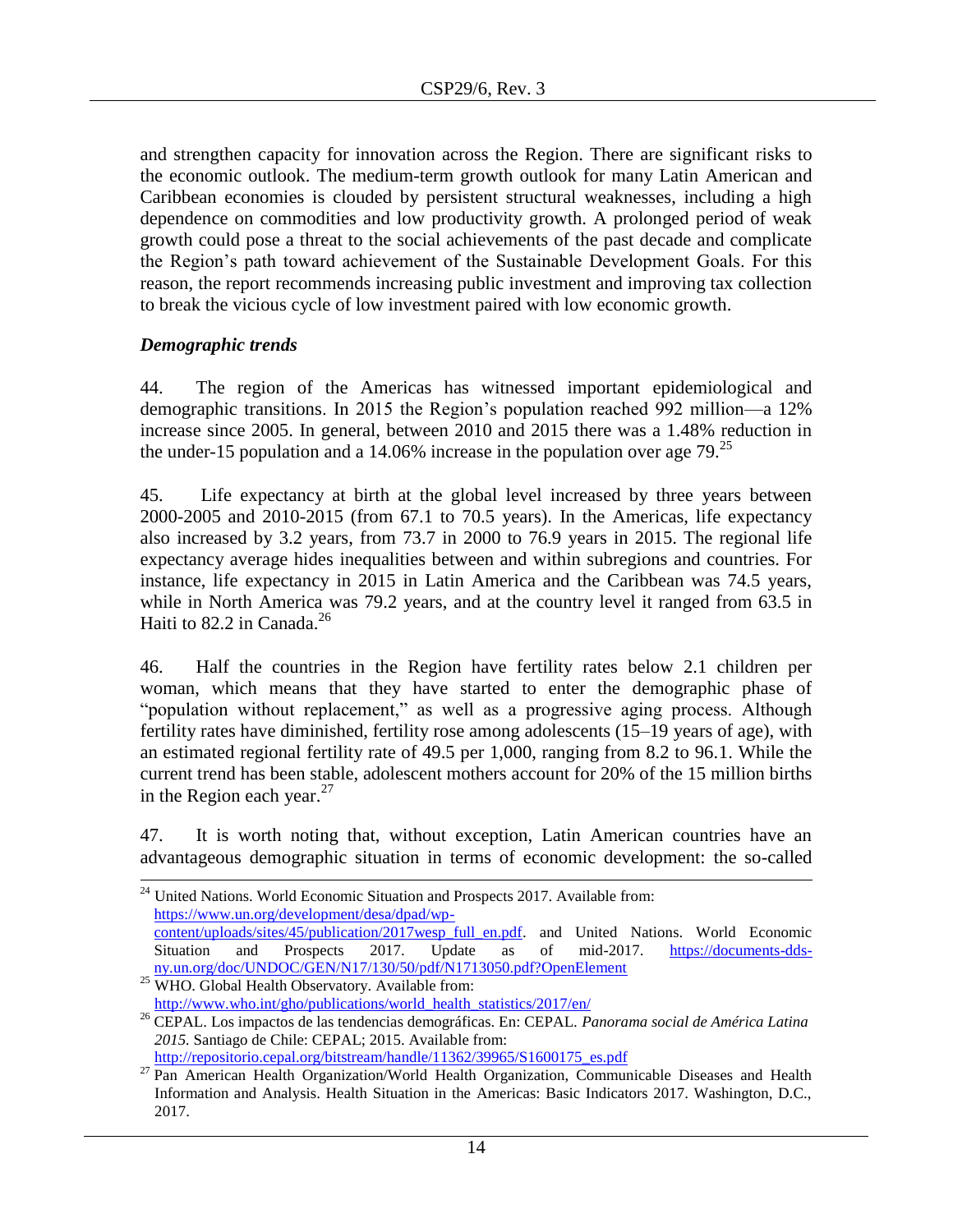"demographic dividend." In general, the countries of Latin America are in the so-called second phase of the demographic dividend. In this second (most favorable) phase, a country's dependency ratio reaches its lowest level––less than two dependent people for every three active people––and remains constant at that level. This phase began at the beginning of the 21st century and is expected to last through the end of the 2011-2020 decade. The third phase will extend into the early years of the 2041-2050 decade.

48. In 2015, Latin America and the Caribbean had 26% of the world's children (0-14 years old), 17% of the adolescent population (15-24 years), and 14.6% of the over-60 population. The over-80 population represented 3.8% of the world's total in North America and 1.6% in Latin America. However, the rate of teenage pregnancies in Latin America and the Caribbean was the second highest in the world in 2010-2015 (66.5 live births per 1,000 females aged 15-19).

49. In 2014, the countries with the highest proportions of people living in urban areas in the world were found in North America (82% of the population living in urban areas), Latin America and the Caribbean (80% of the population), and Europe (73%). In contrast, Africa and Asia remained mainly rural. It should be noted that the Region of the Americas has three of the world's six megacities (Mexico City, New York, and São Paulo).

# <span id="page-14-0"></span>*Health situation trends and health system response in the Region*

# *Health inequities*

50. In the last decade, the growth experienced by the countries in the Region of the Americas has not uniformly benefited its diverse social groups, resulting in poor household quality of life and low availability of social services, including health and education, for millions of people. This situation is reflected in major variations in the health indicators, both between and within countries in the Region.

51. The variations indicate huge inequalities between and within countries, with health outcomes in the countries reflecting such factors as wealth, education, geographical location, gender, ethnicity, and/or age. For instance, in 2013 the countries in the Americas with the lowest income levels had an infant mortality rate (IMR) 4.5 times higher than the countries with the highest income levels, while for women the risk of dying of maternal causes was 5.5 times higher in countries with the lowest mean years of schooling than in countries with the highest mean years of schooling. Similarly, even within countries, the subnational units with the poorest quintile of household wealth had the highest under-5 child mortality rates, while those with the lowest levels of education had up to three times the risk of premature death than those with higher levels of education, regardless of age or sex. When considering race or ethnic origin, life expectancy among indigenous inhabitants tends to be 7 to 8 years lower than among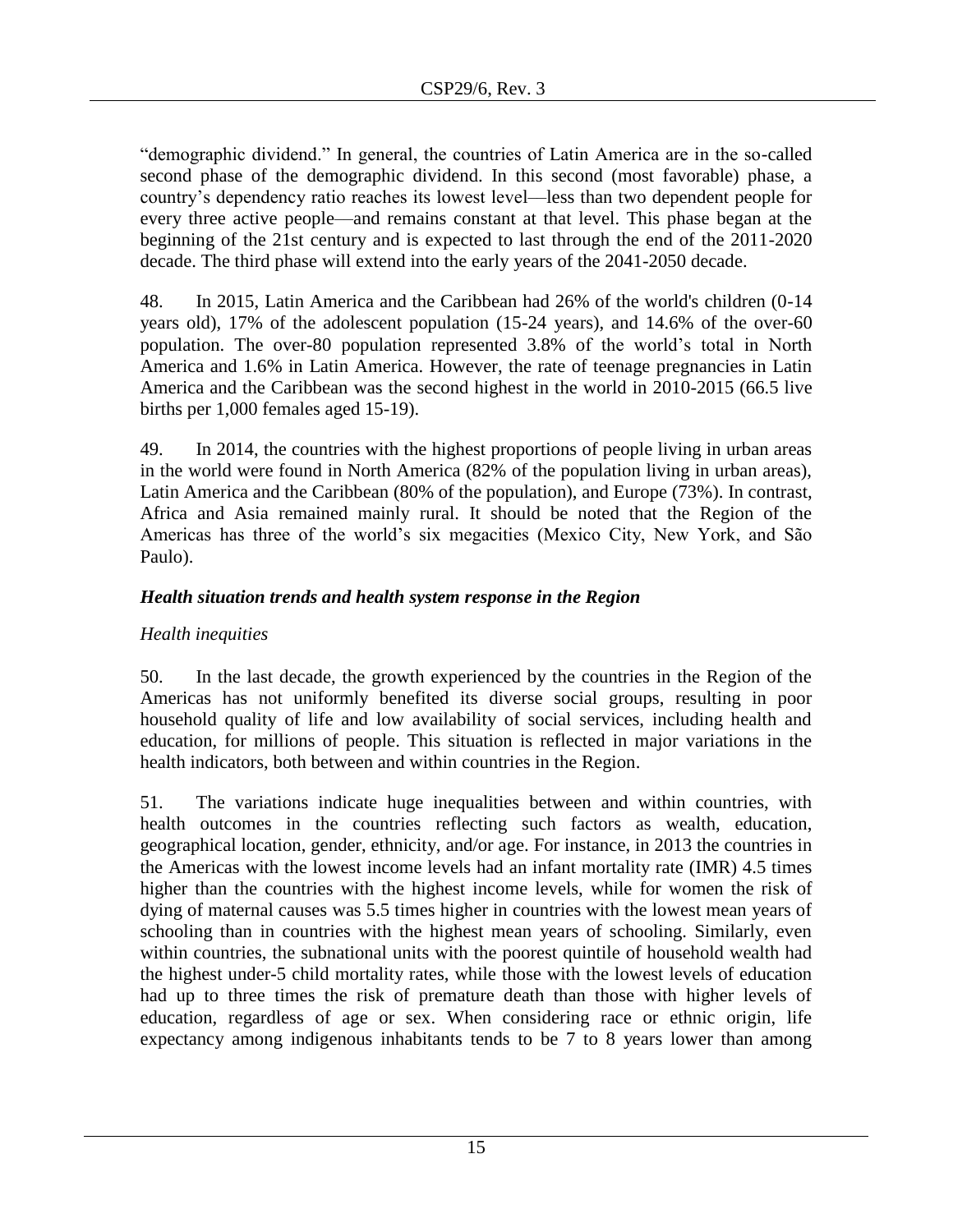non-indigenous populations.<sup>28</sup> Indigenous women tend to have a lower probability of receiving prenatal care that meets standards of care,  $^{29}$  higher rates of maternal mortality, and a lower likelihood of receiving delivery care in a health facility during childbirth compared with non-indigenous women.<sup>30</sup> When age groups are disaggregated and compared with non-indigenous and non-black people, proportional mortality in children under 5 is greater, and there are more deaths from accidents and violence among blacks and indigenous youths.<sup>31</sup> Below are other examples of inequalities within and between  $countries: <sup>32</sup>$ 

- a) Countries with the largest rural populations still face inadequate prenatal care coverage compared to the most urbanized quintiles, with an absolute gap of 11.9 percentage points in 2013 (that is, countries in the quintile with the largest rural population had 78.4% adequate coverage compared to 90.3% in more urban countries).
- b) Countries with the lowest levels of schooling in 2013 had an absolute inequality gap of 16.7 premature deaths related to noncommunicable diseases per 100,000 population compared with countries with the highest levels of schooling (that is, countries in the quintile with the lowest level of schooling in 2013 had a premature mortality rate of 280 deaths per 100,000 population compared with 263.3 in the quintile of countries with the highest level of schooling).
- c) The incidence of dengue is far higher in countries in the lowest quintiles of per capita GDP.
- d) Countries in the lowest quintile for mean years of schooling have a significantly higher homicide rate than the rest of the countries in the Region, as well as higher adolescent homicide rates than all other quintiles combined.

52. During 2014-2015, institutional capacity to quantify and analyze social inequalities in health was strengthened in 19 countries through the production of health

 $\overline{\phantom{a}}$ 

<sup>&</sup>lt;sup>28</sup> Instituto Nacional de Estadística y Censo (INEC), Fondo de Población de las Naciones Unidas (UNFPA), Panamá: Diagnóstico de la población indígena de Panamá con base en los Censos de Población y Vivienda 2010. Available from: [https://www.contraloria.gob.pa/inec/Publicaciones/Publicaciones.aspx?ID\\_SUBCATEGORIA=59&ID\\_](https://www.contraloria.gob.pa/inec/Publicaciones/Publicaciones.aspx?ID_SUBCATEGORIA=59&ID_PUBLICACION=657&ID_IDIOMA=1&ID_CATEGORIA=13)

[PUBLICACION=657&ID\\_IDIOMA=1&ID\\_CATEGORIA=13](https://www.contraloria.gob.pa/inec/Publicaciones/Publicaciones.aspx?ID_SUBCATEGORIA=59&ID_PUBLICACION=657&ID_IDIOMA=1&ID_CATEGORIA=13)  <sup>29</sup> Dansereau E, McNellan CR, Gagnier MC, Desai SS, Haakenstad A, Johanns CK, Palmisano EB, Ríos-Zertuche D, Schaefer A, Zúñiga-Brenes P, Hernandez B, Iriarte E, Mokdad AH. Coverage and timing of antenatal care among poor women in 6 Mesoamerican countries. BMC Pregnancy and Childbirth. 2016 Aug 19; 16:234. DOI: 10.1186/s12884-016-1018-5

<sup>30</sup> Colombara DV, Hernández B, Schaefer A, Zyznieuski N, Bryant MF, Desai SS, Gagnier MC, Johanns CK, McNellan CR, Palmisano EB, Ríos-Zertuche D, Zúñiga-Brenes P, Iriarte E, Mokdad AH. Institutional Delivery and Satisfaction among Indigenous and Poor Women in Guatemala, Mexico, and Panama. PLoS ONE. 2016 Apr 27; 11(4): e0154388. doi: 10.1371/journal.pone.0154388

<sup>31</sup> Ministerio da Saúde, Racismo e desigualdades na saúde, Epidemiologia e Análise em Saúde, 2014. Personal Communication, Dr. Fatima Marinho.

<sup>&</sup>lt;sup>32</sup> Results of an analysis conducted by the Health Information and Analysis Unit of PAHO, based on data from PLISA (PAHO Platform for Health Information and Analysis).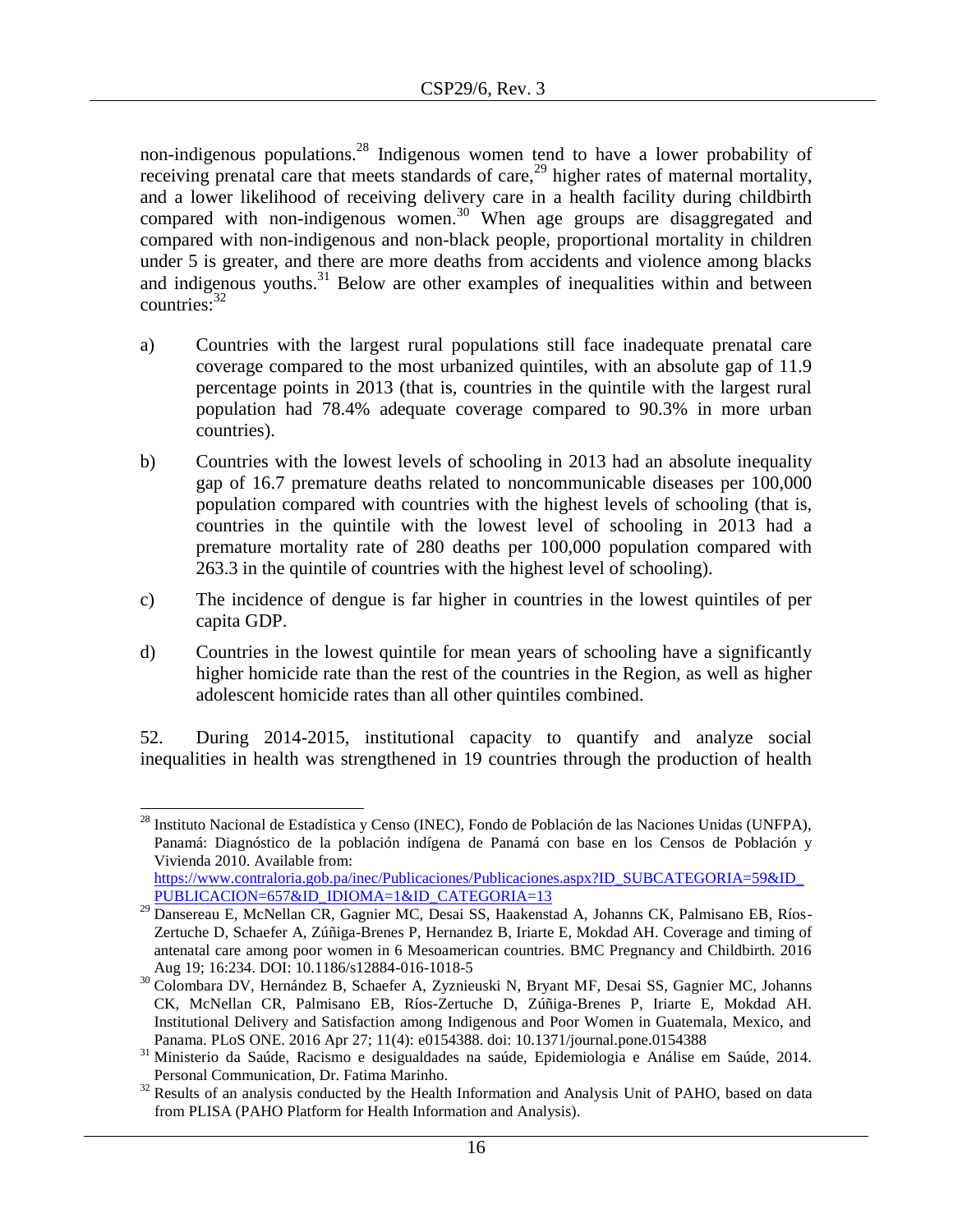equity profiles addressing the social, economic, and environmental dimensions of sustainable development.

53. Consistent with the countries' commitment to the SDGs, there is a need to establish national priorities and development goals for the upcoming years, considering current health inequalities both between and within countries in the Americas. It is vital that these priorities and goals reflect the needs of the most vulnerable populations and are based on current evidence. In order to generate evidence that reflects current health inequities both between and within countries, it is important for countries to include data collected at the subnational level in their health inequalities analyses.

# *Leading causes of death*

l

54. The overall age-adjusted mortality rate declined slightly from 5.6 per 1,000 population in 2005 to 5.3 in 2013. The mortality profile of the Americas is dominated by noncommunicable diseases. In 2013, among nearly six million deaths, 78% were due to noncommunicable diseases; 9%, to communicable diseases; 10%, to external causes; and 3%, to ill-defined causes.

a) The top ten causes of death in the Region of the Americas during 2010-2013 are shown in the following table.

| Causes (ICD-10)                                                 | <b>Deaths</b> | Age-<br>adjusted<br>rate per<br>100,000<br>population | $%$ of<br>total<br>deaths |
|-----------------------------------------------------------------|---------------|-------------------------------------------------------|---------------------------|
| Ischemic heart diseases (I20-I25)                               | 2,792,698     | 76.4                                                  | 14.1                      |
| Cerebrovascular diseases (I60-I69)                              | 1,423,762     | 38.9                                                  | 7.2                       |
| Diabetes mellitus (E10-E14)                                     | 1,098,085     | 30.0                                                  | 5.5                       |
| Dementia and Alzheimer's disease (F01, F03, G30)                | 1,017,617     | 27.8                                                  | 5.1                       |
| Chronic lower respiratory diseases (J40–J47)                    | 1,013,061     | 27.7                                                  | 5.1                       |
| Malignant neoplasm of trachea, bronchi, and lungs (C33,<br>C34) | 958,356       | 26.2                                                  | 4.8                       |
| Influenza and pneumonia (J10-J18)                               | 814,175       | 22.3                                                  | 4.1                       |
| Hypertensive diseases (I10–I15)                                 | 700,591       | 19.2                                                  | 3.5                       |
| Cirrhosis and other diseases of the liver                       | 544,217       | 14.9                                                  | 2.7                       |
| Assault (homicide) (X85–Y09)                                    | 543,815       | 14.9                                                  | 2.7                       |

**Table 2. Leading Causes of Death in the Region in the period 2010-2013<sup>33</sup>**

Source: PAHO Mortality Information System for the Region of the Americas.

 $33$  Adjusted by age and based on the categories in the WHO standardized list for international comparisons of the leading causes of death, from WHO: Becker R, Silvi J, Fat D, L'Hours A, Laurenti R: A method for deriving leading causes of death; Bull of the WHO 2006; 84: 297-304.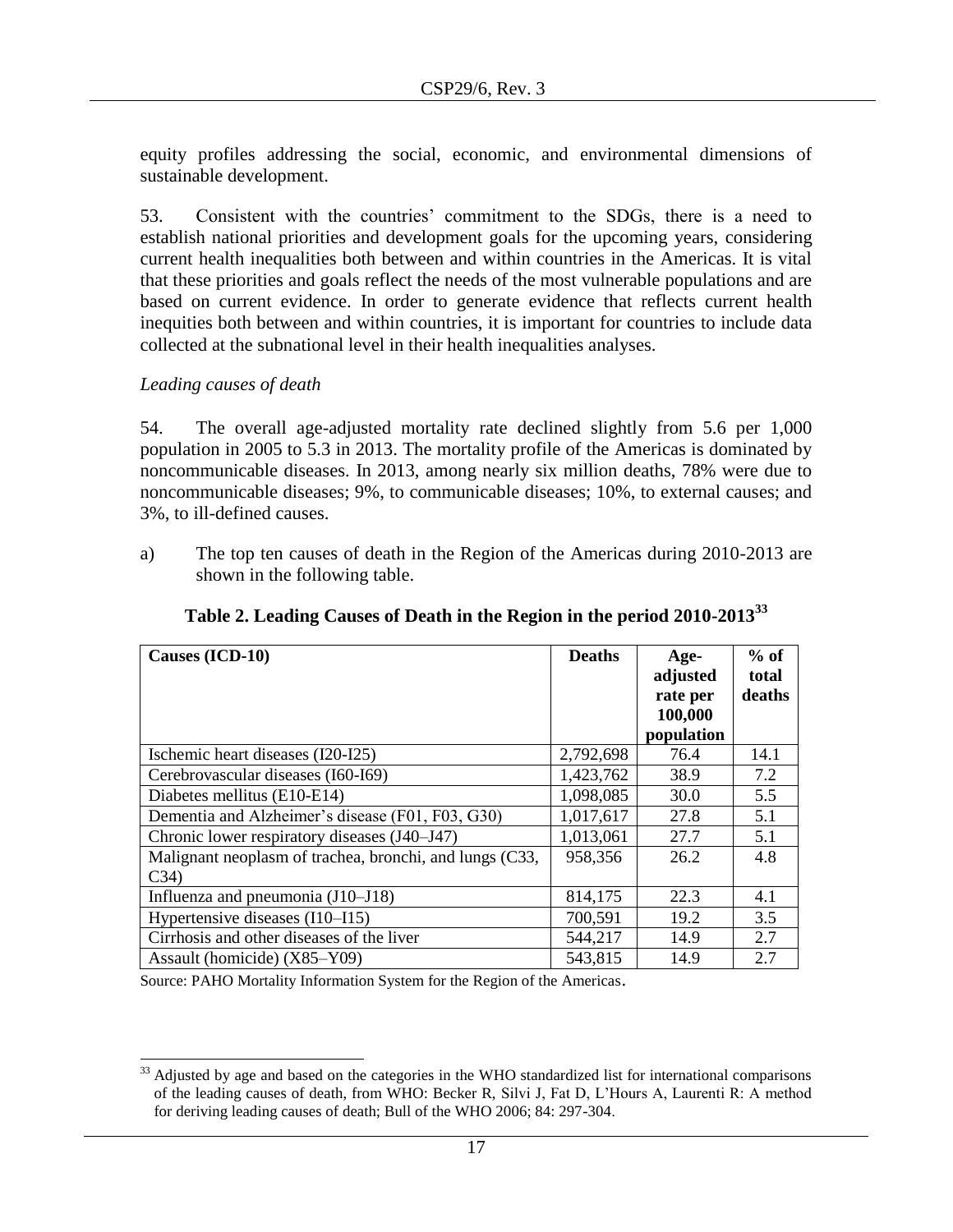- b) In both sexes, the mortality profile is dominated by chronic noncommunicable diseases, accounting for eight of the top 10 causes among women and seven of the top 10 causes in men. Among men, the deaths not related to noncommunicable disease were due to external causes such as assault, homicide, and land transport accidents (see Annex B).
- c) By age groups, the leading causes of death in the Region were as follows (the figures in parentheses refer to rates per 100,000 population): in the 10-24 years age group, homicide (20.4), land transport accidents (13.4), and suicide (5.3); in the 25-64 age group, ischemic heart diseases (35.9), diabetes mellitus (19.1), and homicide (18.3); among those over 65, ischemic heart diseases (620.6), cerebrovascular diseases (327.5), and dementia and Alzheimer's disease (292.8).
- d) As mentioned previously, between 2002-2005 and 2010-2013 the maternal mortality ratio (MMR) saw a decrease at the regional level (from 68.4 to 58.2 per 100,000 live births), with significant variations within the Region. Of the total number of maternal deaths, 66.4% were related to direct obstetric causes, such as heavy bleeding (usually puerperal), infections, hypertensive pregnancy disorders (usually eclampsia), obstructed labor, and complications of abortion.
- e) The Region's infant mortality rate (children under 1 year) declined from 17.9 per 1,000 live births to 13.6 per 1,000 live births between 2002-2005 and 2010-2013. Of the total deaths, more than 70% occurred during the neonatal period. The main specific cause of neonatal death in the Americas was respiratory distress in newborns.

### <span id="page-17-0"></span>*Environment and health*

55. In terms of the modern conception of the relationship between environment and human health, $34$  preventable environmental risks contribute about one quarter of global deaths. In the Americas, deaths attributable to environmental risks are estimated to range between 8% and 23% of total deaths, with the highest burden in Haiti, followed closely by Honduras, Nicaragua, and Paraguay  $(20\%)$ .<sup>35</sup> It is striking to see that the largest fraction of these deaths (46% in Haiti, followed by 26% in Guatemala, and 18% in

 $\overline{a}$ <sup>34</sup> This concept of environment and health considers the analysis of all physical, chemical, and biological factors external to the person and their related behavior patterns, excluding those natural environments that cannot reasonably be modified. The concept includes contamination of the air, water, and soil with chemical or biological agents; ionizing and ultraviolet radiation; electromagnetic fields; noise; occupational hazards, including physical, chemical, biological, psychosocial, and occupational hazards; built environments (housing, workplaces, land use, roads); agricultural practices; and behaviors related to environmental factors, such as the availability of safe water for human consumption and support for physical activity through improved urban designs.

<sup>&</sup>lt;sup>35</sup> World Health Organization. Preventing diseases through healthy environments: A global assessment of the burden of disease from environmental risks [http://www.who.int/quantifying\\_ehimpacts/publications/preventing-disease/en/](http://www.who.int/quantifying_ehimpacts/publications/preventing-disease/en/) (See Global Health Observatory data).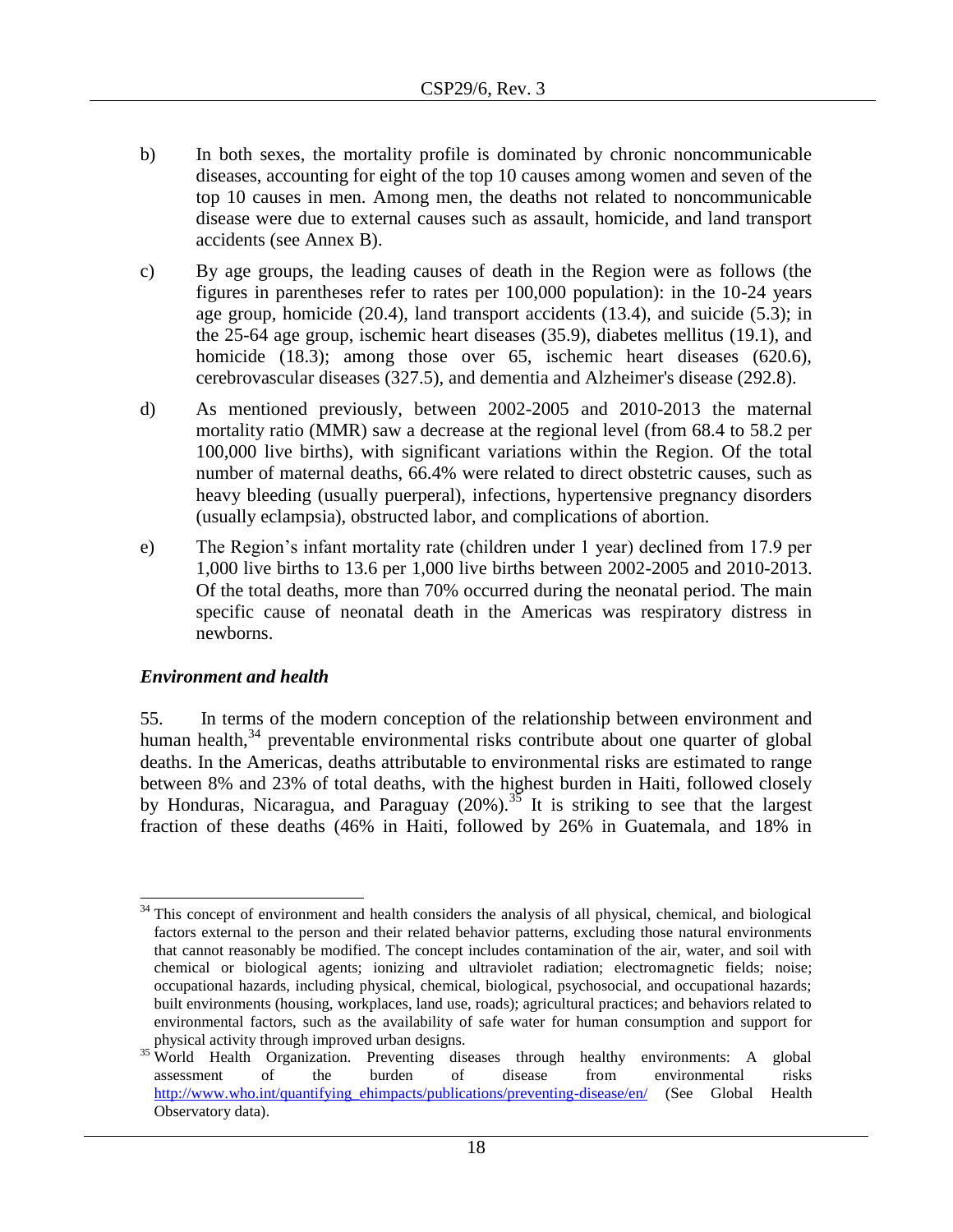Bolivia) is caused by chronic noncommunicable diseases (NCDs) that could be prevented with healthy environments. $36$ 

56. Globally, preventable environmental risks contribute about one third of disabilityadjusted life years (DALYs) associated with key NCDs, such as lower respiratory infection (35%), cardiovascular disease (31%), chronic obstructive pulmonary disease (COPD) (35%), asthma (44%), and cancer (20%). Globally, air pollution (ambient and indoor) is the greatest environmental risk and accounts for about 6.5 million deaths per year, 11.6% of the global total, with 94% due to NCDs. Priority hazardous chemical risks, such as exposure to highly toxic pesticides, lead or mercury, and tend to disproportionally impact children, and contribute to NCDs throughout the life-course, and to chronic health conditions such as neurodevelopment and congenital defects and diseases associated with endocrine disruption.<sup>37</sup>

# <span id="page-18-0"></span>*Communicable diseases*

57. The Region has made steady progress in the elimination of communicable diseases, with landmark achievements such as: *a)* declaration of the Region of the Americas as the first WHO region to be free from endemic measles transmission; *b)* certification of the elimination of rubella and congenital rubella syndrome (the first and only region of the world that has achieved this goal); *c)* elimination of mother-tochild transmission (EMTCT) of human immunodeficiency virus (HIV) and congenital syphilis in Cuba, Anguilla, Montserrat, Bermuda and the Cayman Islands; and *d)* elimination of onchocerciasis in Colombia, Ecuador, Guatemala, and Mexico, and trachoma in Mexico. Additionally, six countries of the Organization of Eastern Caribbean States (OECS) are in the process of obtaining validation for EMTCT of HIV and congenital syphilis by the Regional Validation Committee (Antigua and Barbuda, Dominica, Grenada, Saint Kitts and Nevis, Saint Lucia, and Saint Vincent and the Grenadines). In addition, Argentina and Paraguay are in the process of certifying the elimination of malaria. With regard to interruption of the transmission of *Trypanosoma cruzi*, new areas of Colombia and Paraguay were certified and Chile was recertified.

58. Annual cases of influenza averaged 116,590 over the last five years. Since 2009, the main seasonal influenza viruses circulating in the Americas have been influenza A (H1N1) pdm09, influenza A (H3N2), and influenza B (Victoria and Yamagata lineages).

59. Between 2011 and 2016, only five countries (Brazil, Bolivia, Colombia, Ecuador, and Peru) reported cases of yellow fever. In December 2016, an outbreak was reported in Brazil, with 448 confirmed severe cases and a fatality rate of 32%).

 $\overline{\phantom{a}}$  $36$  Prüss-Ustün A, Wolf J, Corvalán C, Bos R, Neira M. Preventing diseases through healthy environments: A global assessment of the burden of disease from environmental risks. World Health Organization, 2016. [http://apps.who.int/iris/bitstream/10665/204585/1/9789241565196\\_eng.pdf](http://apps.who.int/iris/bitstream/10665/204585/1/9789241565196_eng.pdf)

<sup>&</sup>lt;sup>37</sup> World Health Organization. Preventing diseases through healthy environments: A global assessment of the burden of disease from environmental risks http://www.who.int/quantifying\_ehimpacts/publications/preventing-disease/en/ (See Global Health Observatory data).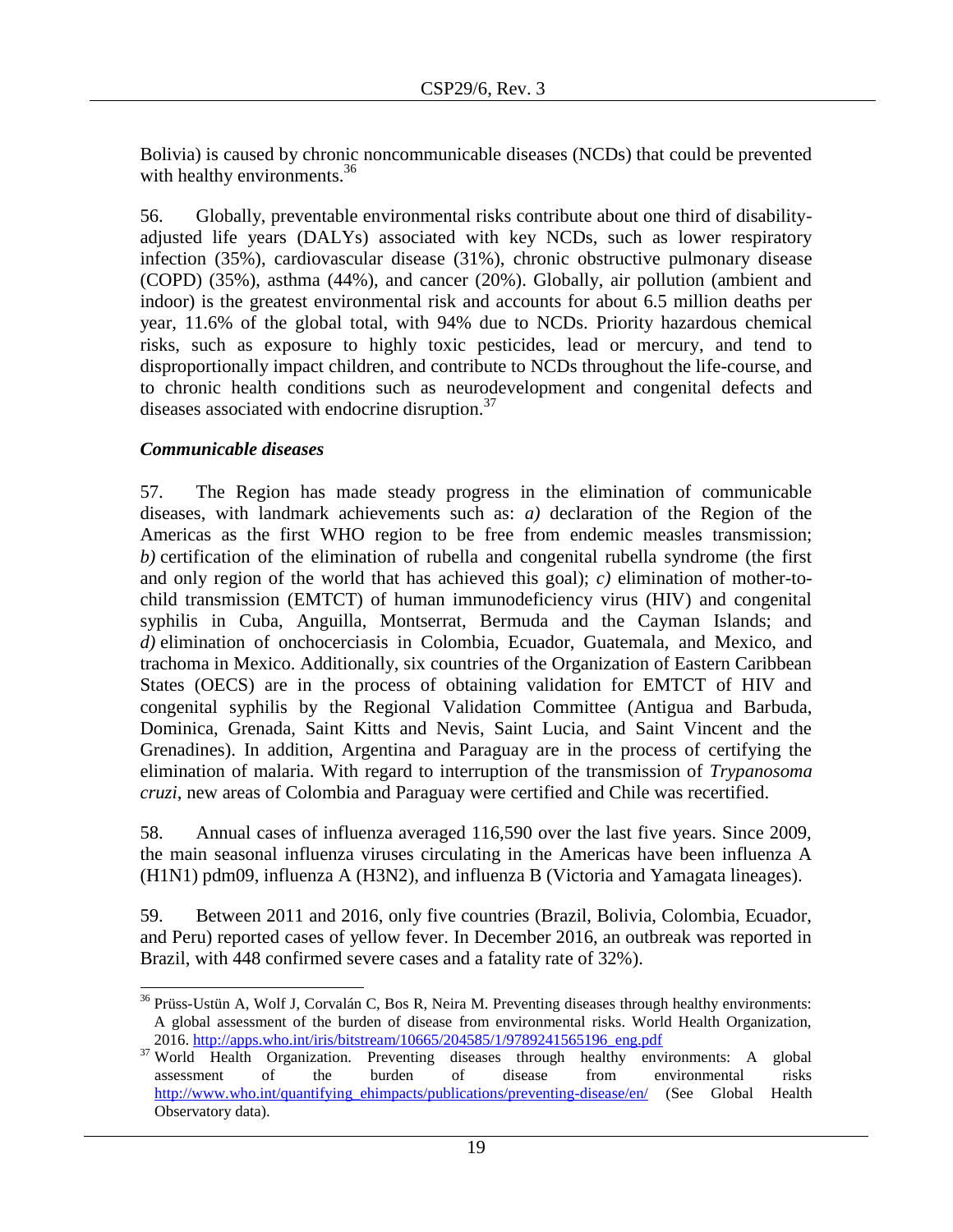60. In 2010, Haiti reported 179,379 cases of cholera and 3,390 deaths. As a result of that outbreak, between 2010 and 2013, cases were reported in Cuba (469 cases and three deaths), the Dominican Republic (32,778 cases and 488 deaths) and Mexico (203 cases and one death).

# *HIV and sexually transmitted infections*

61. In 2015, an estimated 2 million people were infected with HIV in Latin America and the Caribbean, of whom 58% were 15 years of age or older. That year, the estimated prevalence of HIV infection among 15- to 49-year-olds in Latin America and the Caribbean was around 0.5% [0.4-0.6%], particularly affecting the Caribbean population, which had a prevalence of 1%. In Latin America, the epidemic has mainly affected males, who represent 68% of people with HIV, while in the Caribbean, 52% of people with HIV are females.

62. An estimated annual 64 million new cases of curable sexually transmitted infections (STIs)—*Chlamydia trachomatis*, *Neisseria gonorrhoeae*, syphilis, and *Trichomonas vaginalis*)—affect people in the 15-49 age group. Human papillomavirus (HPV) infection is the most common viral infection of the genital tract, with 70 million cases in the region. The estimated prevalence of HPV in in Latin America and the Caribbean is 16.1%. It is important to bear in mind that the magnitude of the problem is not accurately known because of underreporting of STIs.

63. The HPV vaccine was introduced in the Region less than a decade ago. As of 2016, 19 countries and territories had introduced the vaccine into a comprehensive control program for the reduction of cervical cancer in women<sup>38</sup>. Cost-effectiveness modelling for a period of 10 years indicates that if low- and middle-income countries achieve full vaccine coverage, plus one-time cervical cancer screening for women over 35 years old, approximately 5.2 million cervical cancer cases and 3.7 million deaths can be avoided. The net cost of this intervention for 50 low- and middle-income countries would be \$3.2 billion over the 10-year period.<sup>39</sup>

### *Tuberculosis*

 $\overline{\phantom{a}}$ 

64. Tuberculosis mortality rates decreased from 4.3 to 2.5 per 100,000 population during the period from 2000 to 2015. HIV co-infection remains one of the major risk factors for prolonging this disease and contributing to its mortality in the Americas. In 2015, 218,700 tuberculosis cases were diagnosed and reported (22.1 per 100,000 population). In 2015, 4,508 cases of multidrug resistant tuberculosis were reported in the Region of the Americas.

<sup>38</sup> PAHO/WHO Immunizations Technical Unit.

 $39$  Campos, N. G., Sharma, M., Clark, A., Lee, K., Geng, F., Regan, C., Kim, J. and Resch, S. (2017), The health and economic impact of scaling cervical cancer prevention in 50 low- and lower-middle-income countries. Int J Gynecol Obstet, 138: 47–56. doi:10.1002/ijgo.12184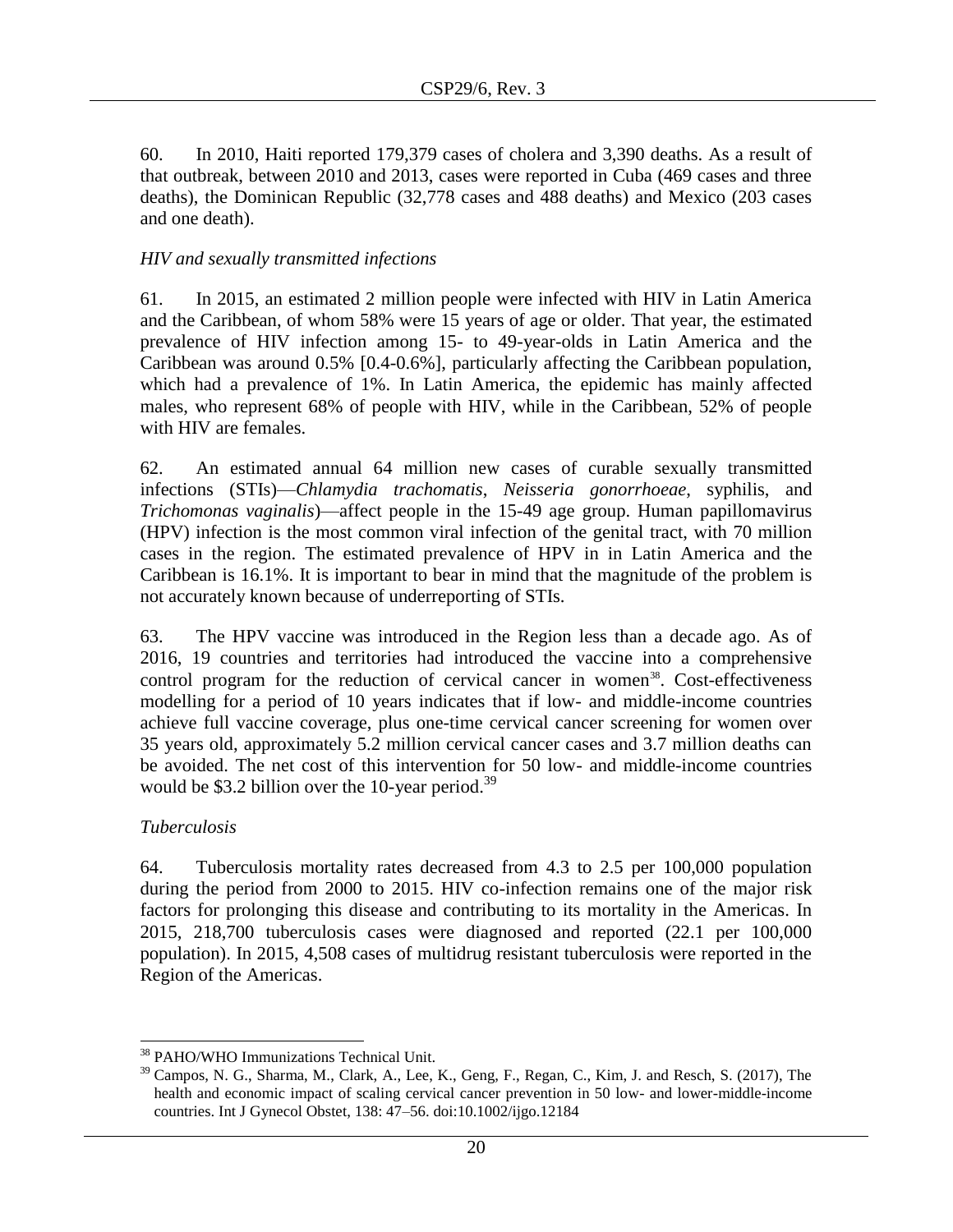*Vector-borne diseases*

65. Malaria and dengue continue to occur in the Region. The situation of vector-borne diseases has been aggravated by the introduction of the chikungunya and Zika viruses. In December 2013, the first local cases of chikungunya were diagnosed in Saint Martin (French territory). During 2016, 361,312 suspected cases were reported and 157,288 cases were confirmed in the Region.

66. Transmission of the Zika virus was first documented in the Region of the Americas in February 2014. From April 2015 through January 2017, a total of 714,636 suspected cases of Zika were reported, of which 178,297 (29%) were confirmed. During the same period, 2,530 confirmed cases of congenital syndrome associated with Zika virus infection were reported.

67. Between 2000 and 2015, cases of malaria in the Americas decreased by 62% (from 1,181,095 to 451,242 cases). In 2015, however, increases were seen in Colombia, Dominican Republic, Ecuador, Guatemala, Honduras, Nicaragua, Peru, and Venezuela. The increase in this last country, from 90,708 to 136,402 cases, was 50% greater than had been expected. During the same period, malaria-related deaths decreased by 76%, from 410 to 98 deaths. Of this total, 77% were reported by Brazil, Peru, and Venezuela.

68. Between 2011 and 2015, a cumulative total of 8,207,797 cases of dengue were reported in the Region. Of these cases, 118,837 (1.4%) were severe, with 5,028 deaths  $(0.06\%)$ .

# *Neglected tropical and zoonotic diseases*

69. The Region continued to make progress in the elimination of neglected infectious diseases, verifying the elimination of onchocerciasis in Colombia, Ecuador, Guatemala, and Mexico. Only one focus of onchocerciasis (shared by two countries in South America) remains for this disease to be eliminated from the Region.

70. Of the 21 countries in which Chagas disease is endemic, 17 continued to maintain interruption of domiciliary transmission by vectors, insects of the Triatominae subfamily (reduviid bugs) carrying the parasite *Trypanosoma cruzi*, with a household infestation index of 1% or less in the country or its endemic areas.

71. Between 2010 and 2014, new reported cases of leprosy in Latin America and the Caribbean declined from 37,571 to 33,789. Brazil accounted for 92% of all reported cases.

72. With regard to dog-transmitted human rabies, the trend in confirmed cases between 2013 and 2016 remained in the range of 10 to 12 per year. The challenge continues, however, as cases of human rabies transmitted by other animals are rising, with an increase from 12 in 2013 to 23 in 2016.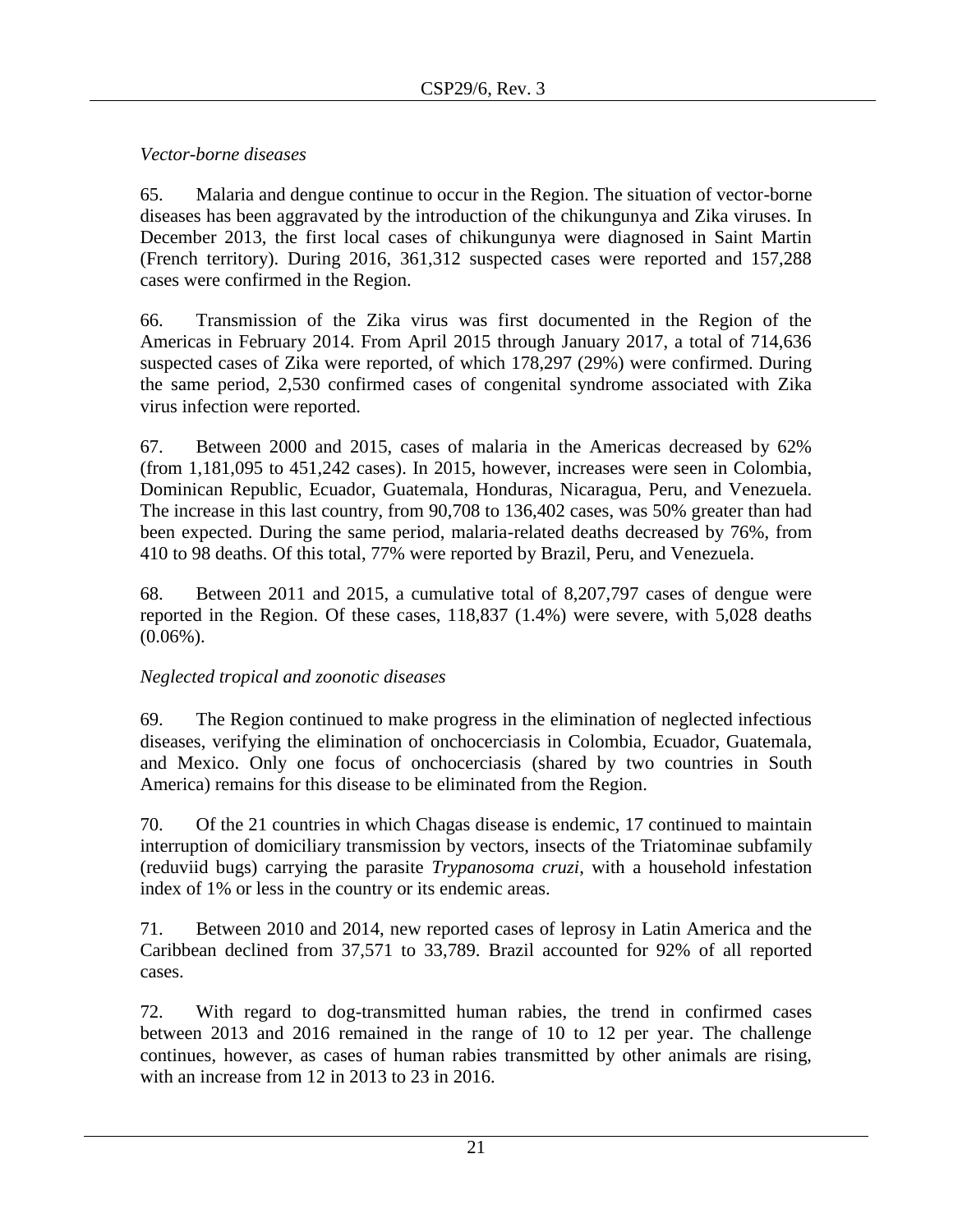*Vaccine-preventable diseases*

73. In 2015, the Region interrupted the endemic transmission of rubella and was also declared free of measles. According to data reported by the countries that same year, coverage in the Region of the Americas with the third dose of the vaccine against diphtheria, pertussis, and tetanus (DPT) and the vaccine against poliomyelitis in children under 1 year of age was 91% and 92%, respectively. For vaccination against measles and rubella in 1-year-olds, the figure was 93%.

74. In 2015, of the nearly 15,000 municipalities in Latin America and the Caribbean, 8,456 (56%) reported that vaccination coverage with the third dose of DPT was lower than 95%.

# *Antimicrobial resistance*

75. Since 1996, a rising trend has been documented in the resistance of major human pathogens to antimicrobial drugs both at the community and hospital levels. The spread of emergent mechanisms of resistance in the Region, including carbapenems<sup>40</sup> against Klebsiella pneumoniae (KPC-type), is being reported in almost all the Latin American countries, with up to 50% fatality from infectious outbreaks in intensive care units.

# <span id="page-21-0"></span>*Chronic diseases, mental health, and risk factors for noncommunicable diseases*

### *Mortality from noncommunicable diseases*

76. Noncommunicable diseases (NCDs) are responsible for nearly four out of five deaths in the Americas, and this number is expected to increase in the coming decades. In 2015, a 30 year-old person in the Region had a 14.7% chance of dying from one of the four major NCDs before reaching the age of 70. This was a lower probability of death compared with other regions, considering that the world average was 18.8%.

77. In 2013, cardiovascular diseases were the leading cause of death in the Region. With 1,644,738 deaths (144.9 per 100,000 population), it accounted for 28.8% of all deaths from noncommunicable diseases. That same year, the Region had 1,087,047 deaths from cancer (102.4 per 100,000 population) and 278,034 deaths from diabetes mellitus, causing 19.0% and 6.3%, respectively, of the deaths in this disease group.

 $\overline{a}$ <sup>40</sup> Carbapenems are broad-spectrum β-lactamic antibiotics with action and resistance to β-lactamase. They are highly effective against Gram-negative and -positive bacteria.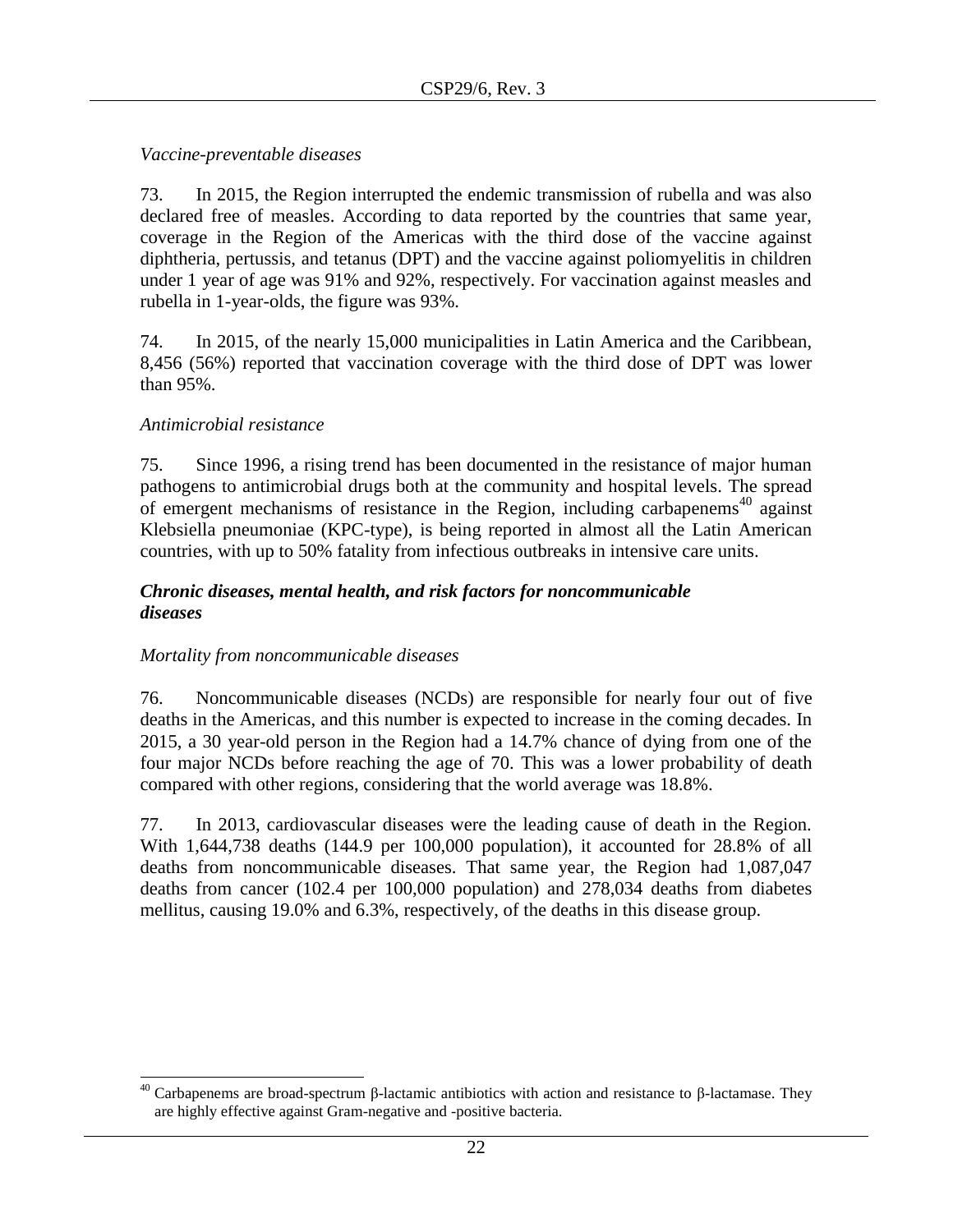# *Chronic kidney disease*

78. Chronic kidney disease is a growing public health problem in all of the countries of the Americas, and Latin America has the highest mortality rate in the world,<sup>41</sup> In the last two decades, Central America has reported a growing number of cases of chronic kidney disease of nontraditional causes in male agricultural workers, mainly associated with improper use of agrochemicals, working conditions in intense heat, insufficient hydration, and other determinants of health. In El Salvador, mortality from this cause increased from 18.7 deaths per 100,000 population in 1997 to 47.4 deaths per 100,000 in 2012, and in Nicaragua, from 23.9 deaths per 100,000 in 1997 to 36.7 deaths per 100,000 in 2013.

# *Mental health*

79. Mental, neurological, and substance use disorders are the main factors contributing to morbidity, disability, injury, premature mortality, and increased risk for other health conditions. The estimated 12-month prevalence of these disorders ranges between 18.7% and 24.2% in the Americas (anxiety disorders, between 9.3% and 16.1%; affective disorders, between 7.0% and 8.7%; and substance use disorders, between 3.6% and 5.3%).

# *Main risk factors*

80. The four major modifiable behavioral risk factors<sup>42</sup> for noncommunicable diseases are: *a)* tobacco use; *b)* excessive consumption of alcohol; *c)* unhealthy diet; and *d)* physical inactivity, not to mention physiological and metabolic changes such as high blood pressure, overweight and obesity, elevated blood glucose, and high levels of cholesterol.

81. Modifiable environmental risk factors, especially exposure to air pollution (ambient and indoor) and to priority hazardous chemicals, are another category of NCD risk factors. The proportion of environmental risk factors relative to behavioral risk factors is lower for the Americas than for Asia, North Africa and the Middle East.<sup>43</sup>

82. In the Region, average annual alcohol consumption per person over age 15 years was 8.4 liters.

 $\overline{\phantom{a}}$ <sup>41</sup> Wang H, Naghavi M, Allen C, et al. GBD 2015 Mortality and Causes of Death Collaborators. Global. Regional, and national life expectancy, all-cause mortality, and cause-specific mortality for 249 causes of death, 1980-2015: a systematic analysis for the Global Burden of Disease Study 2015. Lancet 2016;388: 1459-1544.

<sup>&</sup>lt;sup>42</sup> WHO Noncommunicable Diseases Fact Sheet (Updated June 2017); available from: <http://www.who.int/mediacentre/factsheets/fs355/en/>

<sup>43</sup> GBD Risk Factors Collaborators, "Global, regional, national comparative risk assessment of 79 behavioral, environmental and occupational, and metabolic risks or clusters of risk, 1990-2015: a systematic analysis for the Global Burden of Disease Study 2015, Lancet 2016; 388:1659-724 (Oct. 2016).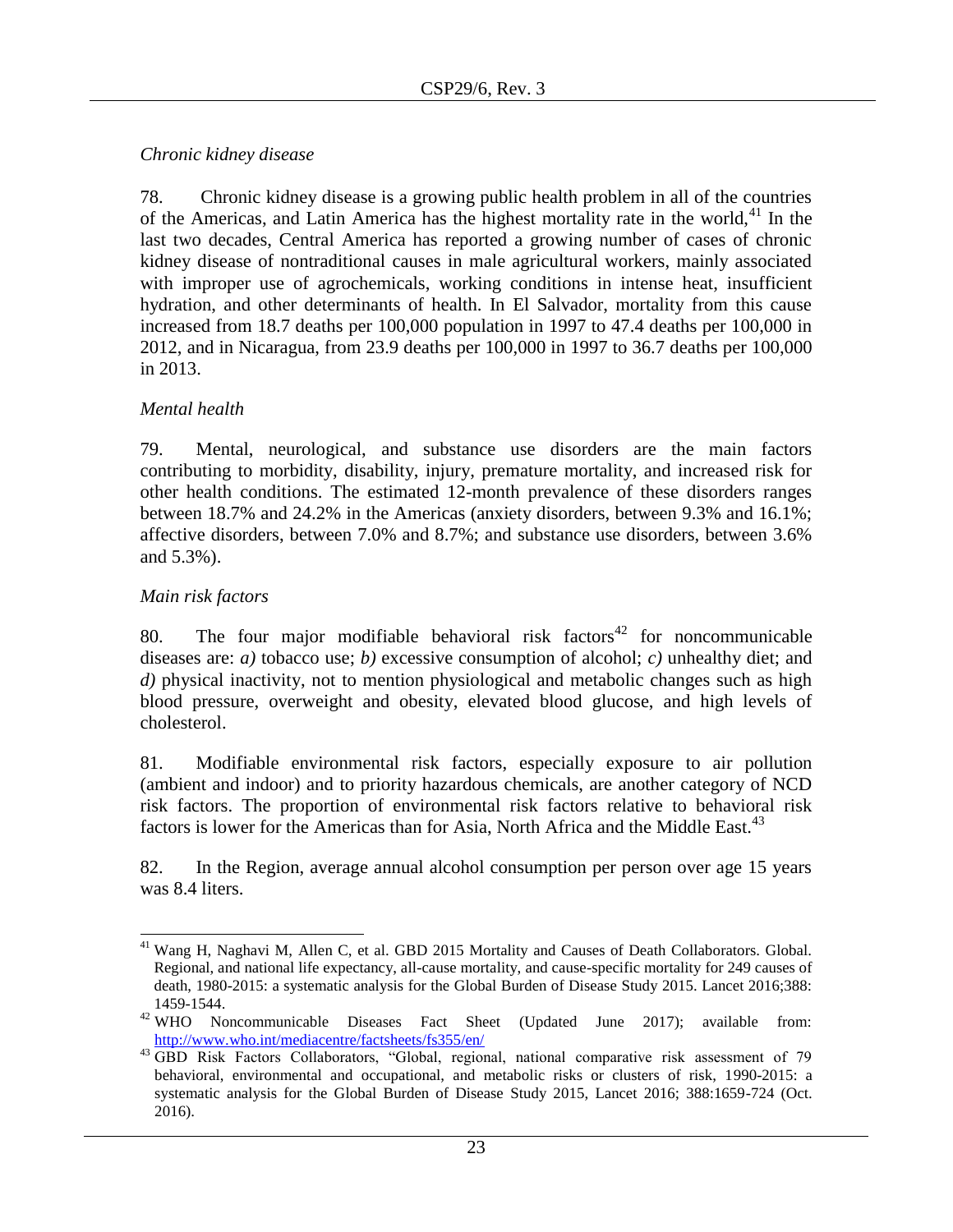83. In 2013, the estimated age-standardized prevalence of current tobacco use among persons aged 15 years and over in the Americas was 17.5%. Among 13- to 15-year-old students, the prevalence of current tobacco use was 13.5% (14.7% for males and 12.3% for females).

84. In 2010, approximately 81% of school-aged adolescents (11 to 17 years old) were not doing enough physical activity, with girls being less active than boys.

85. In 2014, the standardized prevalence of high blood pressure in the Region was 18.7%. Furthermore, 15% of the population over 18 years of age was living with diabetes.

86. The obesity rate (BMI over 30 kg/m<sup>2</sup>) in the Americas was more than double the global average (26.8% vs. 12.9%), with a higher prevalence among females (29.6%) than males (24.0%). The prevalence of overweight in children under 5 years of age was 7.2% in 2012.

# *Injuries due to traffic accidents, violence, and homicide*

87. In the Americas in 2013, 121,383 people died from traffic-related injuries (13.1 per 100,000 population).

88. With regard to violence, 18 of the 20 countries with the highest homicide rates in the world are in Latin America and Caribbean, associated with criminal gang activities and organized crime. The homicide rate in the Region in 2013 was 14.6 per 100,000 population. Males experience higher levels of lethal violence (26.0 per 100,000 population) than females (3.1 per 100,000), with the group aged 10 to 29 years being the most affected. However, in the case of women, 38% of violent deaths are caused by an intimate partner or ex-partner.<sup>44</sup> A large proportion of children aged 0 to 7 years suffer physical, sexual, or emotional abuse every year (58% in Latin America and the Caribbean, and 61% in North America).<sup>45</sup>

### <span id="page-23-0"></span>*Health systems and services*

 $\overline{\phantom{a}}$ 

*Universal access to health and universal health coverage*

89. Significant progress continues to be made in the implementation of the Strategy for Universal Access to Health and Universal Health Coverage approved by the

<sup>44</sup> WHO: Global and regional estimates of violence against women, 2013. Available from: <http://www.who.int/reproductivehealth/publications/violence/9789241564625/en/>

<sup>&</sup>lt;sup>45</sup> Hillis S, Mercy J, Amobi A, Kress H. Global Prevalence of Past-year Violence Against Children: A Systematic Review and Minimum Estimates. *Pediatrics* 2016; 137(3):e2015407.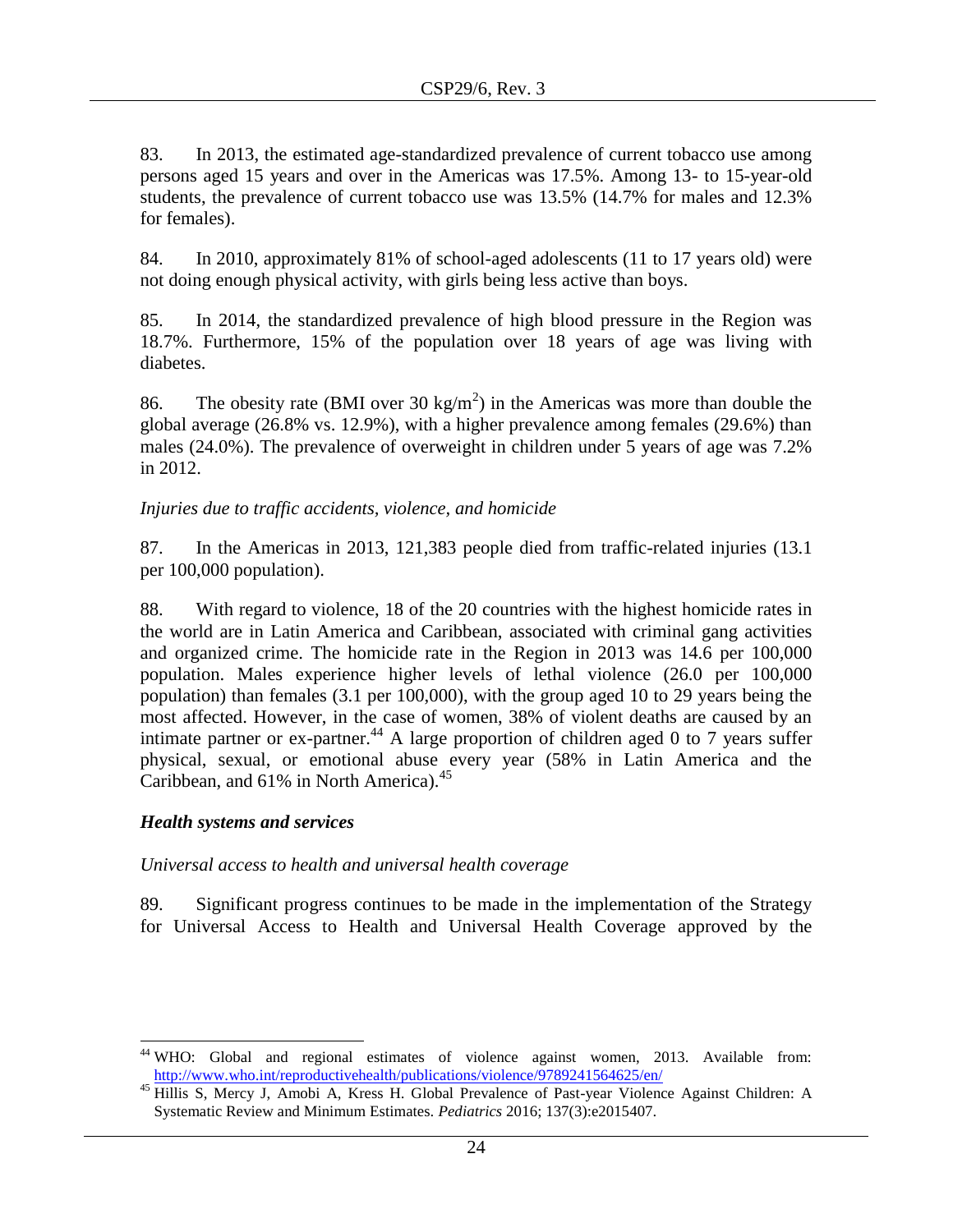PAHO Member States in 2014.<sup>46</sup> At the end of 2015, 10 countries were implementing plans of action and/or road maps toward universal health; 11 countries had developed regulatory frameworks for universal health; and 15 had established and were implementing financial frameworks for universal health. $47$ 

90. Between 2014 and 2015, levels of health services coverage were high across the countries, with 98% in Chile, 95% in Colombia, 90% in the United States, 80% in Mexico, and 73% in Peru. Levels of coverage were, however, lowest in the poorest households, particularly for the United States, with 14 percentage points less coverage for poor households, and Peru with a 12 percentage point difference.<sup>41</sup>

### *Access to health services and quality of care*

91. Between 2013 and 2014, more than 1.2 million deaths could have been avoided in the Region with health care systems offering accessible, quality, and timely health care. At the end of 2015, 12 countries had implemented national strategies and/or plans for improving quality of care and patient safety. Additionally, 23 countries had implemented the integrated health service delivery network strategy. The regional mortality rate from causes preventable through health care has been declining, with an estimated decrease from 118.6 per 100,000 population in 2014 to 108.1 per 100,000 in 2019 (a reduction of  $8.9\%$ ).<sup>49</sup>

# *Health investment and expenditure*

92. In 2014, total health spending accounted for an average of 14.2% of GDP in the Region of the Americas. Five countries (Canada, Costa Rica, Cuba, United States, and Uruguay) allocated 6% or more of their GDP to public expenditure in health. In most countries in the Region, health services development and investments have largely focused on hospitals and highly specialized and costly technology.

93. Public expenditure on health increased in 22 countries between 2010 and 2014. Despite these improvements, however, the percentage increases were smaller compared with the 2005-2010 period except in Bolivia, Peru, and Uruguay.

l <sup>46</sup> PAHO. Strategy for Universal Access to Health and Universal Health Coverage. 53rd Directing Council, 66th Session of the Regional Committee of WHO for the Americas (Document CD53/5, Rev. 2). Available from:

[http://www2.paho.org/hq/index.php?option=com\\_docman&task=doc\\_download&gid=27312&Itemid=27](http://www2.paho.org/hq/index.php?option=com_docman&task=doc_download&gid=27312&Itemid=270&lang=en) [0&lang=en.](http://www2.paho.org/hq/index.php?option=com_docman&task=doc_download&gid=27312&Itemid=270&lang=en)

<sup>&</sup>lt;sup>47</sup> PAHO. Report of the End-of-biennium Assessment of the Program and Budget 2014-2015/First Interim Report on the PAHO Strategic Plan 2014-2019. 55th Directing Council, 68th Session of the Regional Committee of WHO for the Americas, 26-30 September 2016 (Document CD55/5). Available from: [http://www.paho.org/hq/index.php?option=com\\_docman&task=doc\\_download&gid=35900&Itemid=270](http://www.paho.org/hq/index.php?option=com_docman&task=doc_download&gid=35900&Itemid=270&lang=en) [&lang=en;](http://www.paho.org/hq/index.php?option=com_docman&task=doc_download&gid=35900&Itemid=270&lang=en) and Health in the Americas 2017.

<sup>&</sup>lt;sup>48</sup> Analysis based on information obtained from the websites of national statistics agencies, and available in Health in the Americas, 2017.

 $^{49}$  PAHO: Core Indicators 2017; confidence interval 95% (8.9% -12.1%).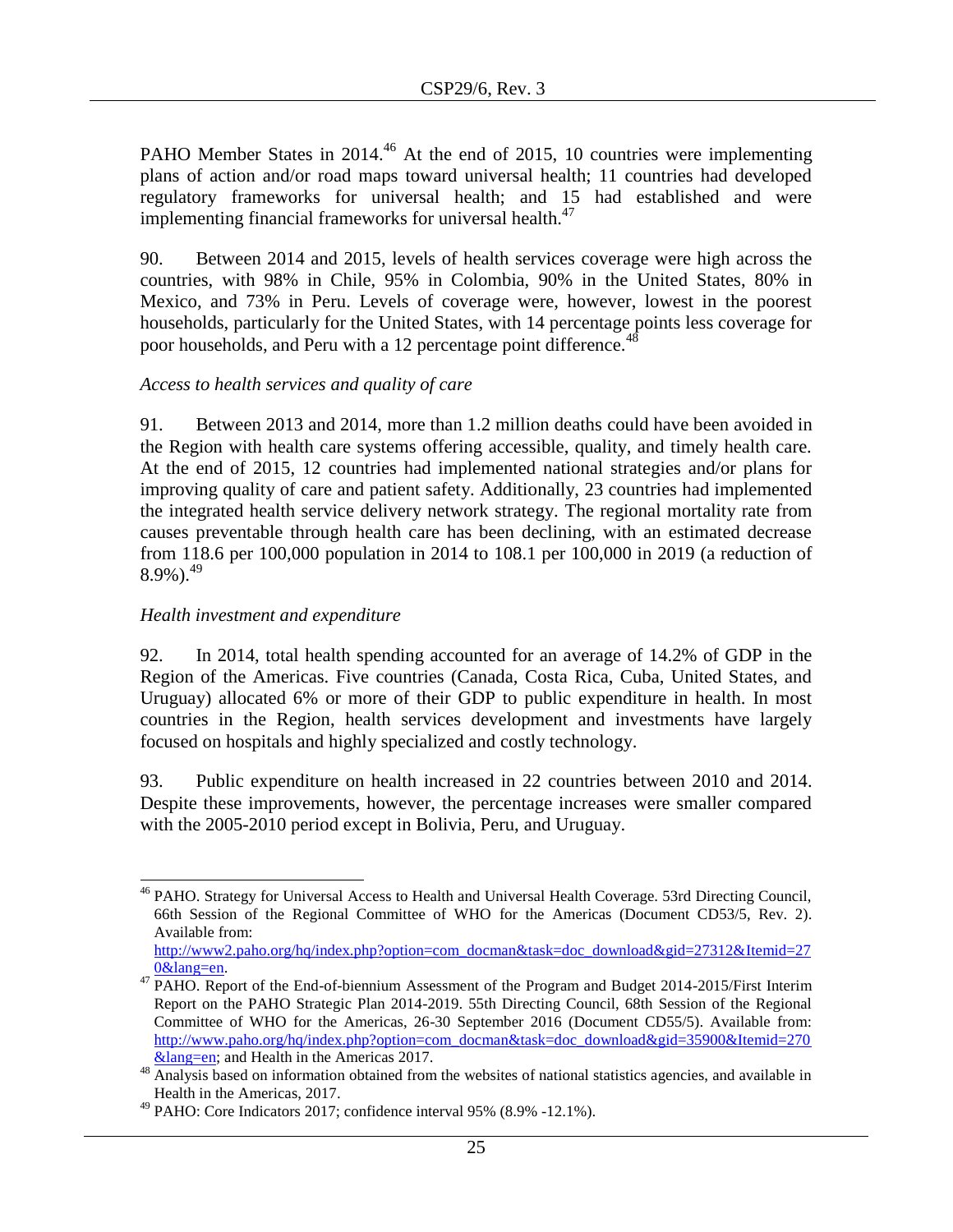94. Out-of-pocket expenditure as a percentage of total health expenditure in Latin America and the Caribbean decreased from 52% in 2006 to 33% in 2014.<sup>50</sup>

### *Preventive health services*

95. Available data for 2011-2015 show high levels of inequality and diverse levels of utilization of preventive health care services across the Region. In Peru, 21% of the population had at least one annual preventive visit in 2015 or the most recent year, compared with 24% in the United States and Chile, 68% in Colombia, and 76% in Mexico. The percentage of households reporting access barriers was highest in the poorest households, particularly in Peru (66%), followed by the United States (37%), Colombia (29%), Mexico (20%), and Chile (7%). Disparities have been reduced in most countries, indicating improvements in equity.<sup>51</sup>

### *Reproductive health*

96. In 2015, most countries in the Region reached universal (100%) or almost universal  $(\geq)3\%$ ) coverage of key reproductive and maternal health interventions, though with important gaps between the wealthiest and poorest countries. Coverage by skilled birth attendants ranged from 100% (or nearly 100%) in most countries, to a low of 50% in Haiti, followed by Guatemala (67%) and Bolivia (74%).

### *Pharmaceutical policy, regulatory capacity, and use of medicines*

97. In 2014, only 13 of the 28 countries that responded to the survey on pharmaceutical policy, regulatory policy, and use of medicines had a national pharmaceutical policy (46%), while 18 of the 35 countries in the Region had a national blood policy (51%). At the end of 2015, 10 countries had developed institutional development plans for medicines.

#### *Human resources for health*

 $\overline{\phantom{a}}$ 

98. In 2015, the Region of the Americas ensured the minimum recommended availability of health personnel, with an average of 70 physicians and nurses per 10,000 population, and all 35 countries reached the target of 25 doctors and nurses per 10,000 population. The main challenge is the distribution of the health workforce:

- a) The percentage of physicians in the Region is up to 80 percentage points higher in urban as opposed to rural (non-metropolitan) areas.
- b) On average, there were 48.7 nurses per 10,000 population in the Americas in 2015. North America had by far the highest density of nurses––more than seven

 $50P$ AHO. Mid-term Evaluation of the Health Agenda for the Americas, 2012 and PAHO Core Indicators 2016.

<sup>51</sup>Analysis based on information obtained from the websites of national statistics agencies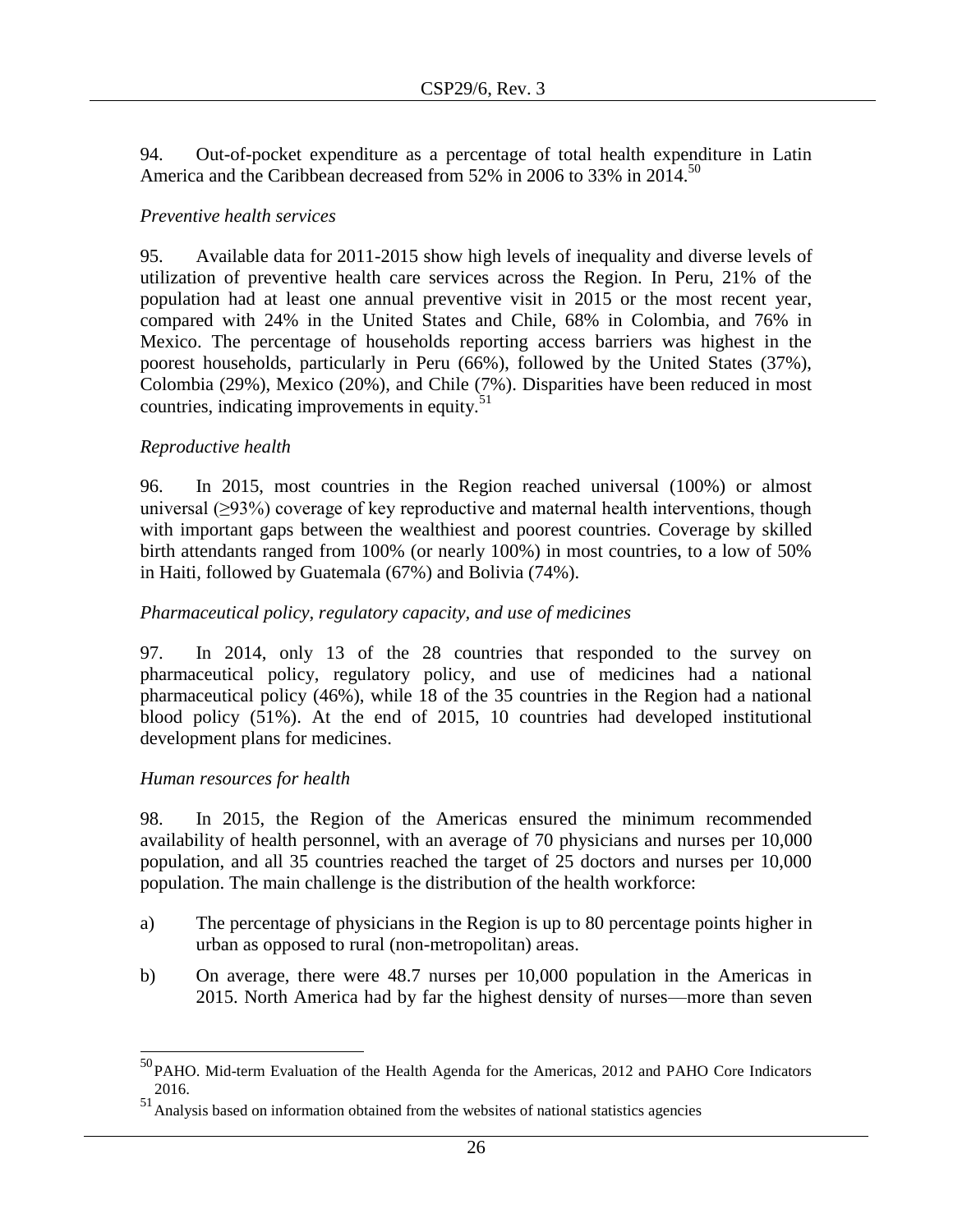times higher than in Latin America and the Caribbean (110.9 vs. 13.6 per 10,000 population).

99. At the end of 2015, at least 17 countries had human resources for health action plans aligned with the policies and needs of their health services delivery system.

# *Information Systems for Health and health research*

100. Countries in the Americas have made significant progress in the implementation of information systems for health. However, due to the rapid evolution of internet and information and communication technologies, they continue to experience challenges, particularly related to data management, adoption of new technologies and development of new skills, the need for interoperability among databases and systems, and sustainability of investments. Preconceptions about information systems are mainly focused on software development, electronic health records, or vital statistics. However, information systems should be conceived as an integrated mechanism for interconnected and interoperable systems and processes that ensure the convergence of data, information, knowledge, standards, people, and institutions. These preconceptions do not consider the current context of the information society and the data revolution; therefore, they cannot provide a realistic general framework for policy development and decisionmaking.

101. The renewed framework for information systems for health developed by PAHO seeks to define and implement strategies, policies, and standards for interoperable and interconnected systems, and best practices in health data management for improving decision-making and well-being under the framing of four overarching strategic approaches: 1) universal access to health and universal health coverage; 2) health in all policies; 3) eGovernment; and 4) open and big data initiatives. This proposal is taking into consideration existing projects, systems, and structures; therefore, it is based on the assumption of incremental improvements.

# *Emergency and disaster response capacity*

102. In the Region of the Americas, 682 disasters occurred between 2010 and 2016, (21% of all disasters globally), with 277,037 injuries and 12,954 deaths. The economic cost of these disasters has been estimated at \$360 billion, representing 32.8% of the total cost of global damages. The earthquakes registered in 2010 in Haiti and Chile and in Ecuador in 2016 caused considerable damage in the health sector.<sup>52</sup>

103. Countries' capacity to respond more effectively and efficiently to emergencies and disasters from all types of hazards has increased over the last few years, as evidenced by the efforts to respond to Zika and Ebola virus disease outbreaks, and to a number of earthquakes, hurricanes, and severe floods and droughts that impacted the Region.

 $\overline{a}$  $52$  EM-DAT. International database, Center for Investigation on Disaster Epidemiology (CRED). Available from: [http://www.emdat.be/database.](http://www.emdat.be/database)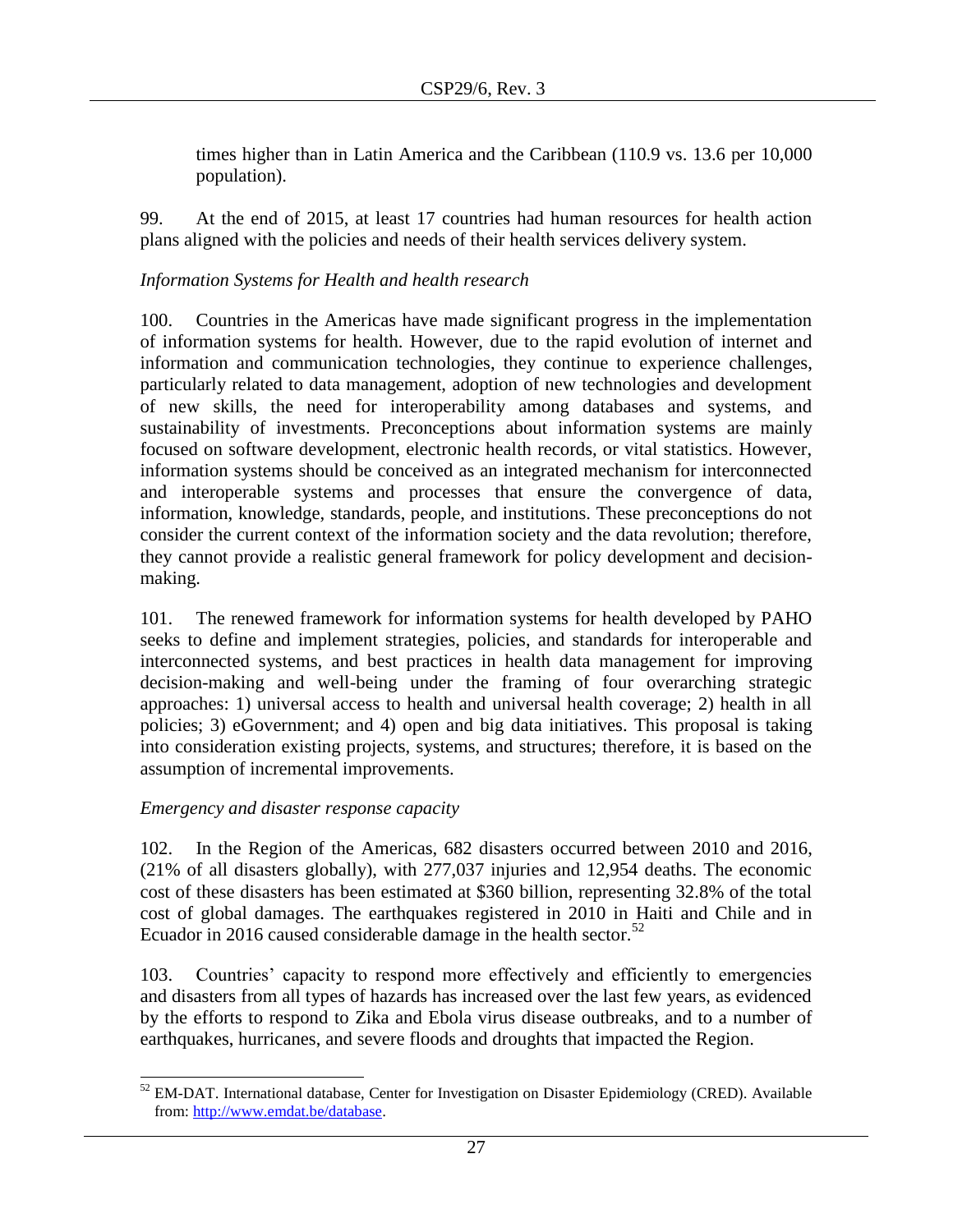# <span id="page-27-0"></span>**V. GOALS AND TARGETS**

104. In order to achieve its vision of the highest attainable standard of health with equity and well-being for all people in the Region in the next 13 years, taking into account the national context and priorities, SHAA2030 sets the following interrelated goals and targets. These goals are consistent with the Agenda's previously mentioned principles, vision, and purpose.

- Goal 1: Expand equitable access to comprehensive, integrated, quality, people-, family-, and community-centered health services, with an emphasis on health promotion and illness prevention.
- Goal 2: Strengthen stewardship and governance of the national health authority, while promoting social participation.
- Goal 3: Strengthen the management and development of human resources for health  $(HRH)^{53}$  with skills that facilitate a comprehensive approach to health.
- Goal 4: Achieve adequate and sustainable health financing with equity and efficiency, and advance toward protection against financial risks for all persons and their families.<sup>54</sup>
- Goal 5: Ensure access to essential medicines and vaccines, and to other priority health technologies, according to available scientific evidence and the national context.
- Goal 6: Strengthen information systems for health to support the development of evidence-based policies and decision-making.
- Goal 7: Develop capacity for the generation, transfer, and use of evidence and knowledge in health, promoting research, innovation, and the use of technology.
- Goal 8: Strengthen national and regional capacities to prepare for, prevent, detect, monitor, and respond to disease outbreaks, and emergencies and disasters that affect the health of the population.
- Goal 9: Reduce morbidity, disabilities, and mortality from noncommunicable diseases, injuries, violence, and mental health disorders.
- Goal 10: Reduce the burden of communicable diseases and eliminate neglected diseases.
- Goal 11: Reduce inequality and inequity in health through intersectoral, multisectoral, regional, and subregional approaches to the social and environmental determinants of health.

 $\overline{\phantom{a}}$ <sup>53</sup> Includes HRH talent management.

<sup>&</sup>lt;sup>54</sup> This aligns with SDG 3.8 and, in particular, with strategic line 3 of the Strategy for Universal Access to Health and Universal Health Coverage (document CD53/5, Rev. 2 [2014]), which establishes: Increasing and improving financing with equity and efficiency, and advancing toward the elimination of direct payments that constitute a barrier to access at the point of service.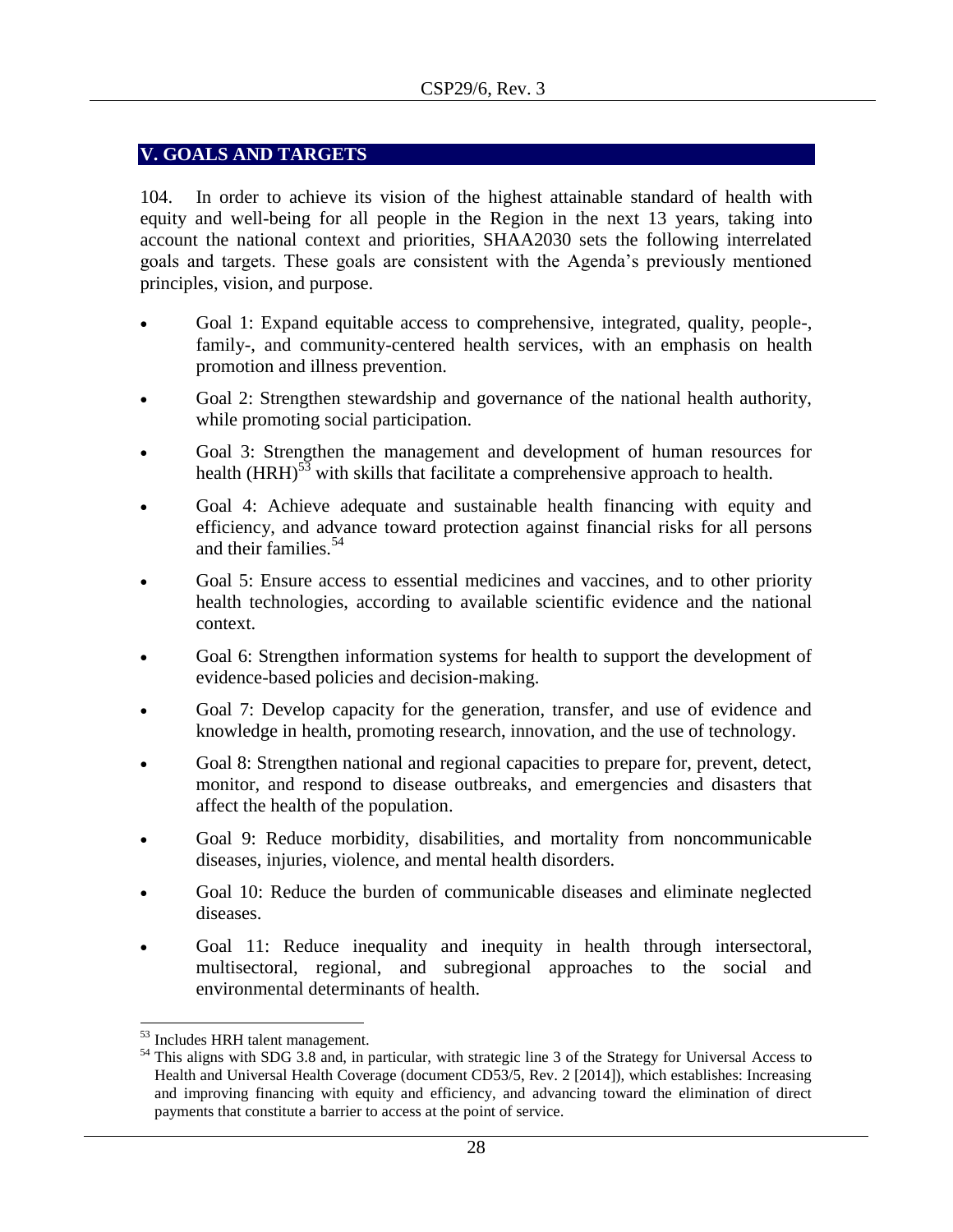105. These goals take into account the health situation of the Region; pending issues related to the MDGs; the areas of action of Health Agenda for the Americas 2008-2017; the impact goals and outcomes of PAHO strategic plans, global and regional strategies and plans of action; and the regionally adjusted health targets of SDG3 and other healthrelated targets in the 2030 Agenda.

106. Each of the goals contains a scope, highlighting key components and interventions required for its achievement, and a selected set of targets that will enable monitoring and assessing progress in implementation of the Agenda. The targets describe the expected result (at the impact or outcome level, in most cases) that Member States aim to achieve by 2030. The targets were defined mainly based on the existing commitments at the global or regional level and express the aspirations of the Member States, individually and collectively, consistent with the goals and vision of the Agenda.<sup>55</sup>

107. The following table includes the 11 goals of this Agenda, with their respective scope and targets.

### **Table 3. SHAA2030 Goals, Scopes, and Targets**

**Goal 1: Expand equitable access to comprehensive, integrated, quality, people- family- and community–centered health services, with an emphasis on health promotion and disease prevention** 

**Scope:** Consistent with the commitment of the Member States to advance toward the achievement of universal access to health and universal health coverage, the attainment of this goal requires strengthening or transforming the organization and management of health services through the development of people-, family-, and community-centered models of care, taking into consideration the following:

- implementation of strategies for universal access to health and universal health coverage;
- provision of comprehensive health services according to the demographic, epidemiological and cultural profile of the population, with due attention to the differentiated and unmet needs of all people and the specific needs of groups in conditions of vulnerability;
- implementation of models of care, including organization and management of health services, by level of complexity and based on the needs of the population, through increased resolution capacity of the first level of care and integrated health services networks;
- ensuring quality of care and improved performance of the health services (e.g., reduction of waiting times);
- empowerment of people and communities so that they can make informed decisions.

<sup>&</sup>lt;sup>55</sup> Details  $55$  Details on the methodology used to define the targets are available from: [http://www.paho.org/hq/index.php?option=com\\_content&view=article&id=13680&Itemid=42425&lang](http://www.paho.org/hq/index.php?option=com_content&view=article&id=13680&Itemid=42425&lang=en)  $\equiv$ en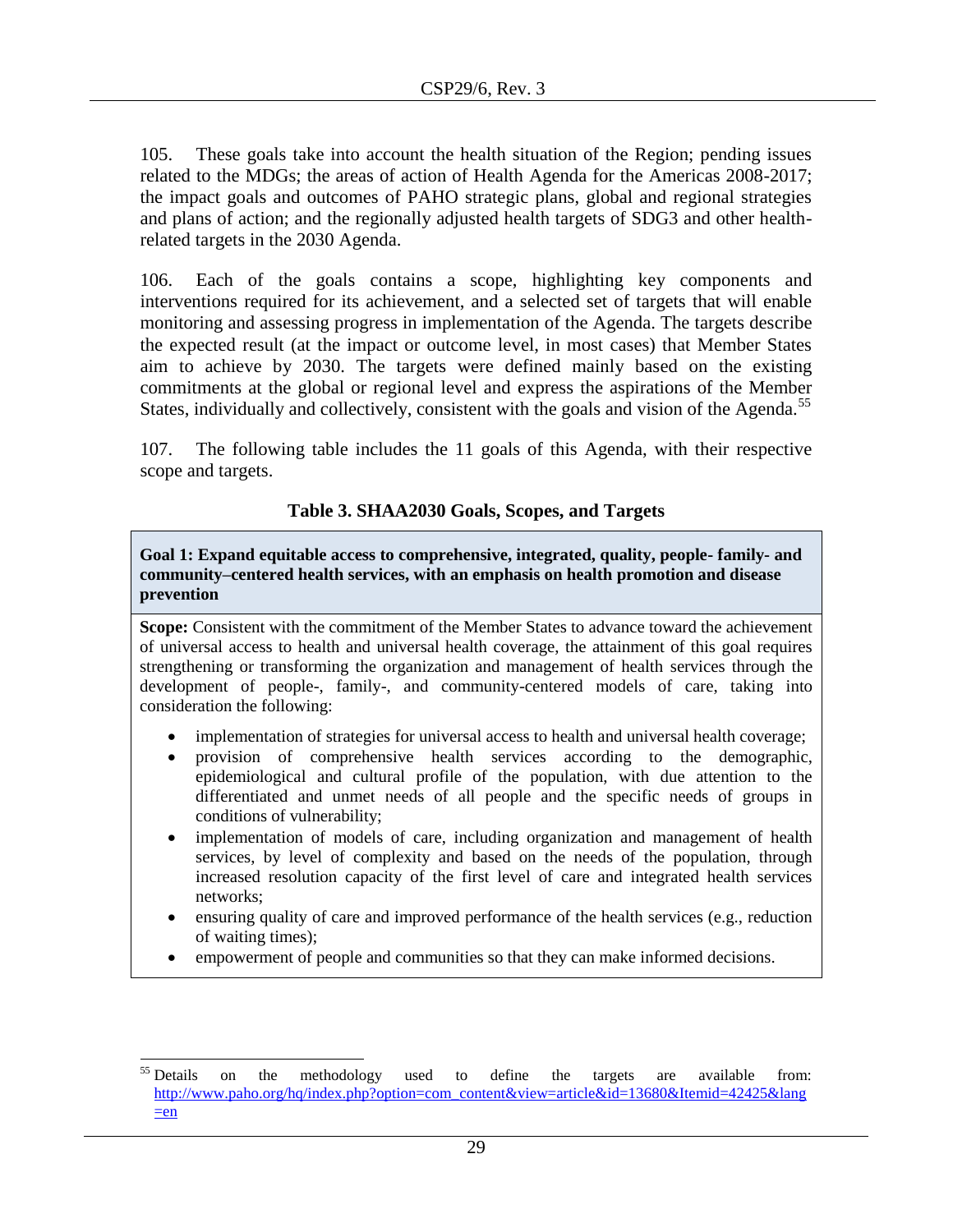- 1.1 Reduce by at least 50% the regional mortality amenable to health care rate  $(MAHR)^{56}$ (updated from PAHO Strategic Plan impact goal 4.1).
- 1.2 Reduce the regional maternal mortality ratio (MMR) to less than 30 per 100,000 live births<sup>57</sup> in all population groups, including those at greatest risk of maternal death (i.e. adolescents, women of over 35 years of age, and indigenous, Afro-descendent, Roma, and rural women, among others, as applicable in each country) (adapted SDG target 3.1).
- 1.3 Reduce the neonatal mortality rate to less than 9 per 1,000 live births<sup>58</sup> in all population groups, including those most at risk (indigenous, Afro-descendent, Roma, and rural population, among others, as applicable in each country), and under-5 mortality to less than 14 per 1,000 live births<sup>59</sup> (adapted from SDG target 3.2).
- 1.4 Ensure universal access to sexual and reproductive health care services, including for family planning<sup>60</sup>, information, and education, and the integration of reproductive health into national strategies and programs. (SDG target 3.7).
- 1.5 Increase resolution capacity of the first level of care as measured by a 15% reduction in hospitalization that can be prevented with quality ambulatory care (updated PAHO Strategic Plan outcome 4.2).
- 1.6 Organize health services into integrated health service delivery networks with high resolution capacity at the first level of care (updated PAHO Strategic Plan outcome 4.2).

#### **Goal 2: Strengthen stewardship and governance of the national health authority, while promoting social participation**

**Scope:** The achievement of this goal requires strengthening of the essential public health functions, establishment or strengthening of mechanisms for social participation, and dialogue for the development and implementation of inclusive policies, accountability, and transparency. The following are key for the achievement of this goal:

l

 $56$  This rate is used as a quality indicator and as an outcome indicator for the health system.

<sup>&</sup>lt;sup>57</sup> This target was set based on the analysis of the reduction of MMR in the countries of the Region between 2010 and 2015, and considering the methodology of the Maternal Mortality Estimation Inter-Agency Group (WHO, 2015); [http://apps.who.int/iris/bitstream/10665/153540/1/WHO\\_RHR\\_15.03\\_eng.pdf.](http://apps.who.int/iris/bitstream/10665/153540/1/WHO_RHR_15.03_eng.pdf) Additional information on this target can be found in the technical note available from: [http://www.paho.org/hq/index.php?option=com\\_content&view=article&id=13680&Itemid=42425&lang](http://www.paho.org/hq/index.php?option=com_content&view=article&id=13680&Itemid=42425&lang=en)  $=$ en.

 $58 \frac{204}{201}$  This target is based on the estimates of the Every Newborn Action Plan (WHO and UNICEF, 2014: [http://www.healthynewbornnetwork.org/hnn-content/uploads/Every\\_Newborn\\_Action\\_Plan-](http://www.healthynewbornnetwork.org/hnn-content/uploads/Every_Newborn_Action_Plan-EXECUTIVE_SUMMARY-ENGLISH_updated_July2014.pdf)EXECUTIVE SUMMARY-ENGLISH updated July2014.pdf and the PAHO Regional Strategy and Plan of Action for Neonatal Health within the Continuum of Maternal, Newborn, and Child Care: Final

Report (CD55/INF/11).

<sup>&</sup>lt;sup>59</sup> Based on the PAHO Core Health Indicators 2016 and data reported by the countries of the Americas, the Regional under-5 mortality rate was 15.9 per 1,000 live births. Available from: [http://iris.paho.org/xmlui/bitstream/handle/123456789/31289/CoreIndicators2016](http://iris.paho.org/xmlui/bitstream/handle/123456789/31289/CoreIndicators2016-eng.pdf?sequence=1&isAllowed=y) [eng.pdf?sequence=1&isAllowed=y](http://iris.paho.org/xmlui/bitstream/handle/123456789/31289/CoreIndicators2016-eng.pdf?sequence=1&isAllowed=y)

 $\frac{60 \text{ Hz}}{20 \text{ Hz}}$  is sequence the international in the promoted as a method of family planning. (Report of the International Conference on Population and Development [1994]). Available from: [http://www.un.org/popin/icpd/conference/offeng/poa.html.](http://www.un.org/popin/icpd/conference/offeng/poa.html)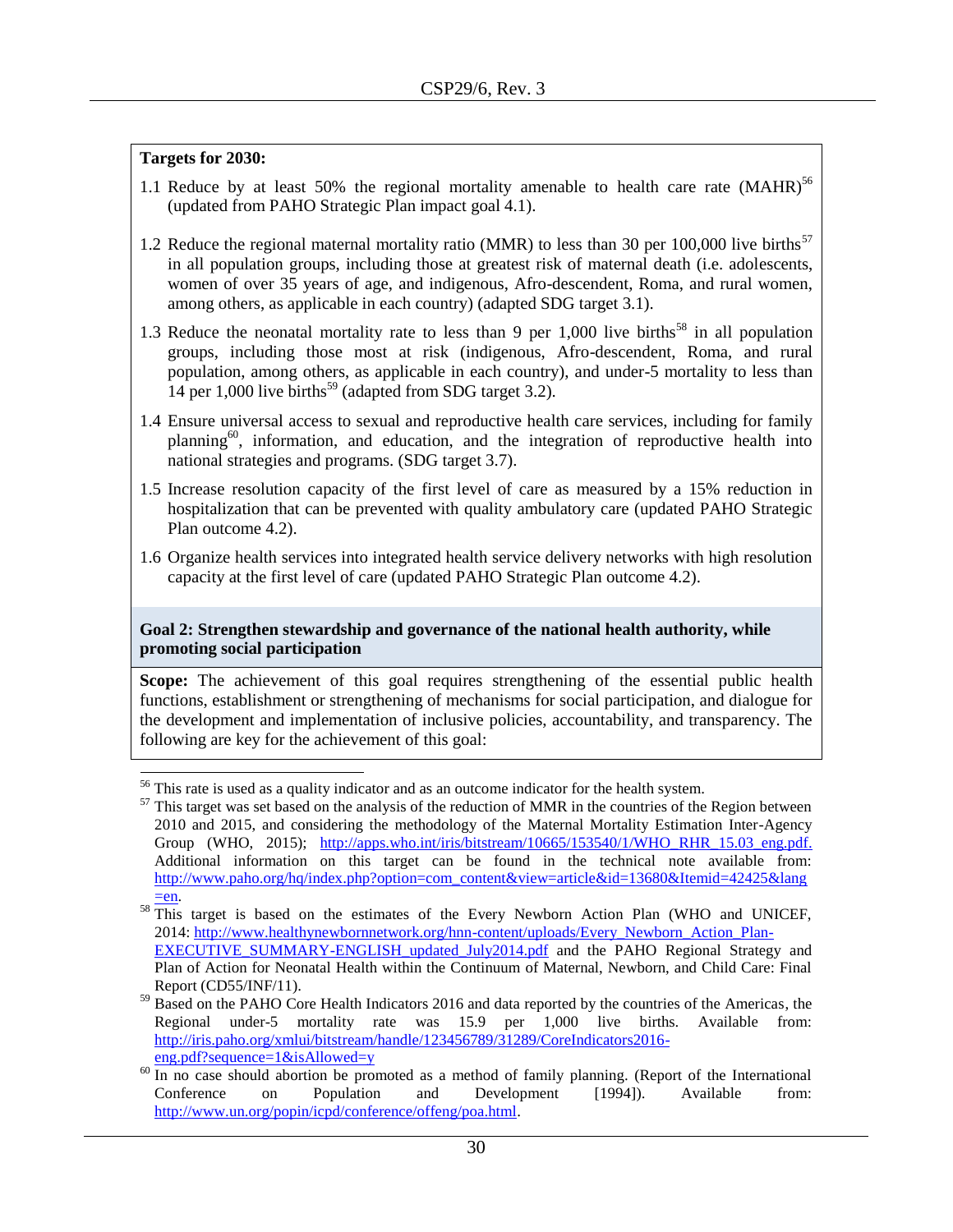- leadership of the national health authority in the formulation, monitoring, and evaluation of policies, plans, and programs, with mechanisms that facilitate social participation and accountability;
- national legal and regulatory frameworks consistent with the commitment of countries to universal access to health and universal health coverage;
- competencies and capacities for the regulation of service delivery;
- mechanisms for coordination with other sectors (public, social security, private, nongovernmental) and geographical units (subnational, state, provincial, municipal);
- comprehensive management of international cooperation $\frac{1}{61}$  to ensure alignment with national health priorities.

l

- 2.1 Achieve universal access to health and universal health coverage, according to the national context (adapted from SDG target 3.8 and PAHO Strategy on Universal Health Access and Universal Health Coverage, document CD53/5, Rev. 2 [2014]).
- 2.2 Perform the essential public health functions according to established standards (Core competencies for public health: A regional framework for the Americas, PAHO, 2013).<sup>62</sup>
- 2.3 Strengthen stewardship, governance, and transparency, including policies, plans, rules, and processes for health system organization and mechanisms for monitoring and evaluation (PAHO Strategy on Universal Health Access and Universal Health Coverage, document CD53/5, Rev. 2 [2014]).<sup>63</sup>
- 2.4 Develop and strengthen mechanisms, as applicable, for the regulation of health service delivery in order to expand access and improve quality (PAHO Strategy on Universal Health Access and Universal Health Coverage, document CD53/5, Rev. 2 [2014]).
- 2.5 Increase the participation of all stakeholders, including civil society and communities, in the policy-making and evaluation process relating to Health in All Policies to reduce health inequities (PAHO Plan of Action on Health in All Policies, document CD53/10, Rev. 1  $[2014]$ ).

[http://www2.paho.org/hq/index.php?option=com\\_content&view=article&id=9267&Itemid=40548&lang](http://www2.paho.org/hq/index.php?option=com_content&view=article&id=9267&Itemid=40548&lang=en)

 $<sup>61</sup>$  Essential Public Health Function #5, measurement parameter 5.4. Public Health in the Americas, 2002.</sup> Available from:<http://iris.paho.org/xmlui/handle/123456789/2748>

<sup>&</sup>lt;sup>62</sup> PAHO. Core Competencies for Public Health: A Regional Framework for the Americas, 2013. Available from:

[<sup>=</sup>en](http://www2.paho.org/hq/index.php?option=com_content&view=article&id=9267&Itemid=40548&lang=en) Note: The PAHO Essential Public Health Functions Framework is being updated. New measurements/standards will be provided when the updated framework becomes available.

<sup>&</sup>lt;sup>63</sup> The Strategy for Universal Access to Health and Universal Health Coverage posits the need to strengthen stewardship through the exercise of essential public health functions.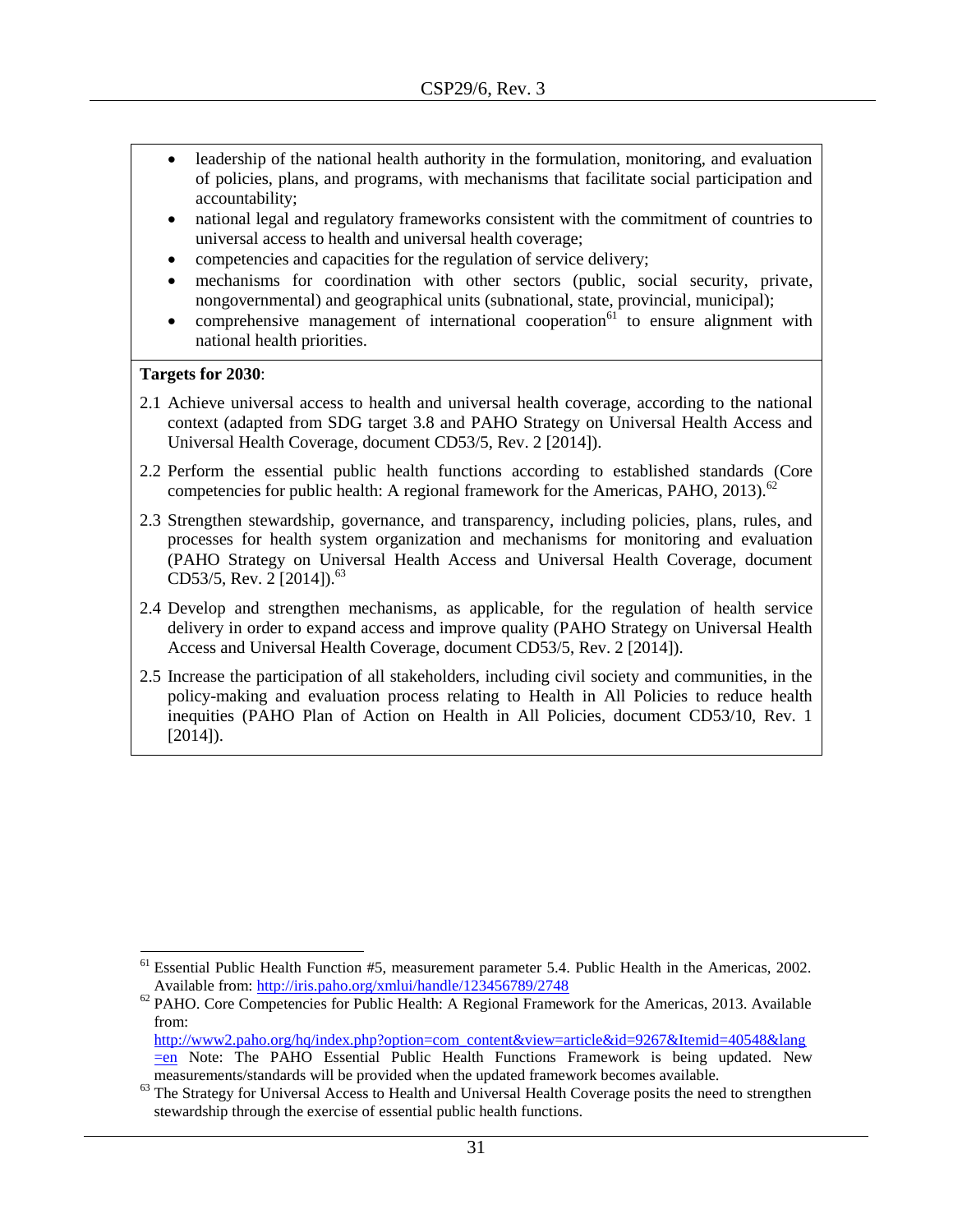#### **Goal 3: Strengthen the management and development of human resources for health with skills that facilitate a comprehensive approach to health**

**Scope:** Attainment of the goal requires: *a)* strengthening and consolidating governance and leadership in human resources for health (HRH); *b)* developing the conditions and capacity to expand access to health and health coverage with equity and quality; and *c)* partnering with the education sector to respond to the needs of health systems in the transformation toward universal access to health and universal health coverage. Increased public spending and financial efficiency is needed to foster quality education and employment in order to increase the availability of human resources for health, motivate health teams, and promote retention. The following are key components for this goal:

- comprehensive HRH policies that include planning, recruitment, training, retention, and distribution of health personnel;
- improvement of employment conditions, including adequate remuneration;
- strong HRH information systems to inform planning and decision-making, taking into account the health system approach and possible change scenarios, modeling and forecasting, and performance monitoring;
- partnerships with the education sector at the highest levels to strengthen governance in the planning and regulation of health education;
- policies for mobility and migration of health personnel.

#### **Targets for 2030:**

- 3.1 Ensure adequate availability of a health workforce<sup>64</sup> (44.5 health workers per  $10,000$ population) that is qualified, culturally and linguistically appropriate, and well distributed (adaptation of SDG target 3.c and PAHO Strategic Plan outcome  $4.5$ ).<sup>65</sup>
- 3.2 Develop HRH policies and intersectoral coordination and collaboration mechanisms between health and education, as well as other social actors, to address the requirements of the health system and the health needs of the population (PAHO Strategy on Human Resources for Universal Health Access and Universal Health Coverage, document CE160/18 [2017]).
- 3.3 Strengthen the quality of professional health education in collaboration with the education sector, through evaluation systems and the accreditation of training institutions and degree programs<sup>66</sup> (adaptation of the PAHO Strategy on Human Resources for Universal Access to Health, CE160/18 [2017]).
- 3.4 Develop working conditions that foster the attraction and retention of health personnel, as well as their participation in and commitment to health management, including through collaboration with organizations representing health workers (unions and syndicates) and other social actors (adapted from SDG target 3.c and PAHO Strategic Plan outcome 4.5).

 $\overline{\phantom{a}}$  $64$  WHO defines health workers as all those "engaged in action whose primary intent is health" and collates data based on the International Standard Classification of Occupations, excluding some lower-skill cadres (e.g. personal care workers).

<sup>&</sup>lt;sup>65</sup> The analysis leading to the 44.5 threshold is available from:  $\frac{http://www.who.int/hrh/resources/health$ [observer17/en/.](http://www.who.int/hrh/resources/health-observer17/en/) 

<sup>&</sup>lt;sup>66</sup> Standards should prioritize technical and scientific knowledge, together with the social competency criteria of graduates, and the development of contextualized learning programs.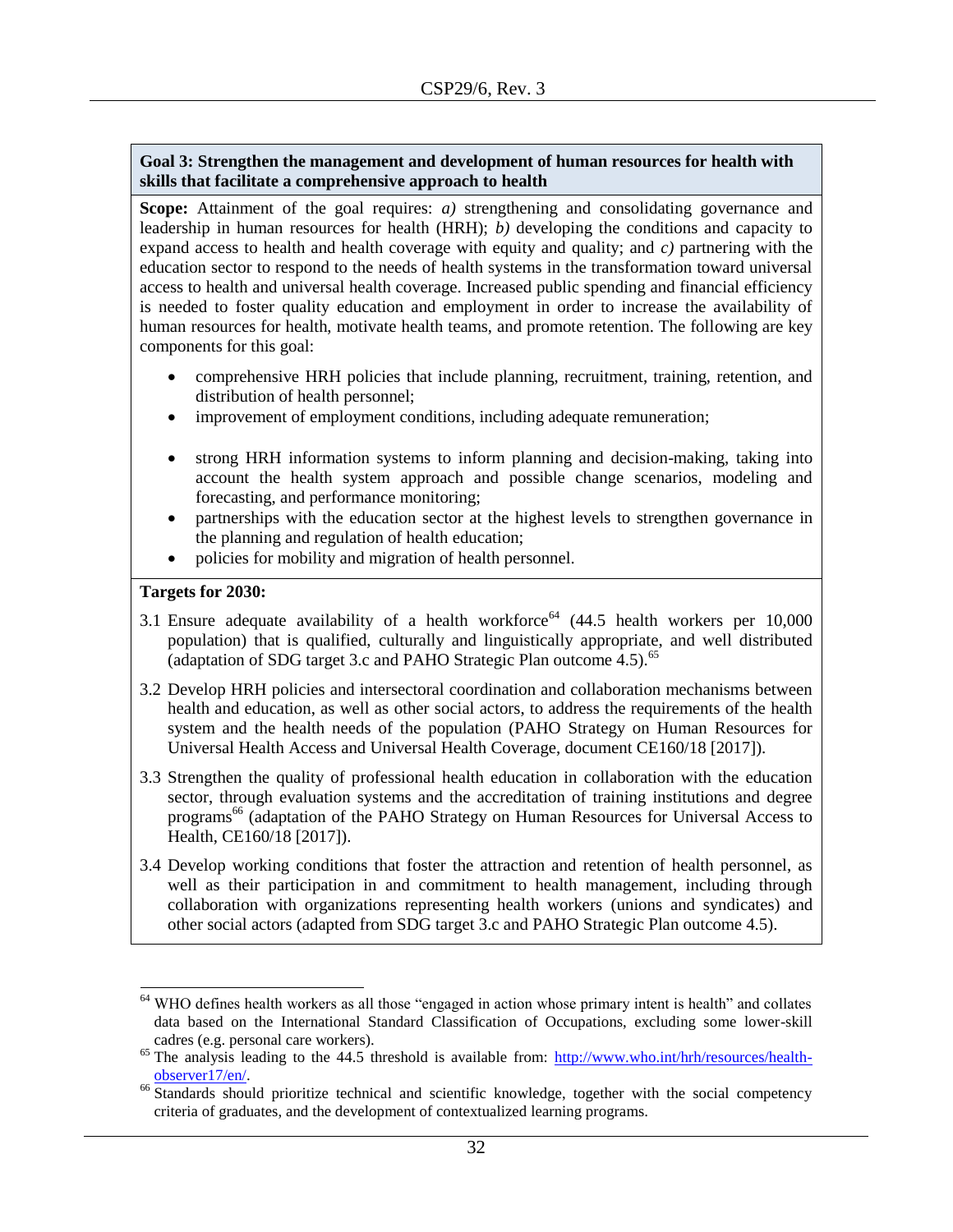**Goal 4: Achieve adequate and sustainable health financing with equity and efficiency, and advance toward protection against financial risks for all persons and their families<sup>67</sup>** 

Scope: This goal aims at increasing and improving health financing with equity and efficiency as a necessary condition to advance toward universal health, addressing the following components in coordination and collaboration with financial authorities:

- financing for universal access to health and universal health coverage;
- increase public expenditure on health and improve quality of the expenditure, as necessary;
- elimination of direct payments that constitute a barrier to access at the point of service;
- protection against financial risks due to health events that cause catastrophic expenditure;
- regulation and oversight of organisms that administer health funds;
- efficient organization of health systems;
- investment in health (infrastructure, equipment, training of personnel), prioritizing the first level of care;
- use of pooling arrangements based on solidarity;
- development of systems of purchase and payment to suppliers which promote efficiency and equity in the allocation of strategic resources.

#### **Targets for 2030**:

- 4.1 Achieve a level of public expenditure in health of at least  $6\%$  of GDP<sup>68</sup> (updated PAHO Strategic Plan outcome 4.1).
- 4.2 Reduce out-of-pocket expenditure on health<sup> $69$ </sup> in collaboration with the financing authorities (PAHO Strategy for Universal Access to Health and Universal Health Coverage, document CD53/5, Rev. 2 [2014]).
- 4.3 Develop and strengthen policies and strategies to reduce the segmentation of health system financing (PAHO Strategy on Universal Health Access and Universal Health Coverage, document CD53/5, Rev. 2).
- 4.4 Implement policies and/or strategies to develop systems of purchase and payment to providers, which promote efficiency and equity in the allocation of strategic resources (PAHO Strategy on Universal Health Access and Universal Health Coverage, document CD53/5, Rev. 2 [2014]).
- 4.5 Develop and strengthen strategies to reduce segmentation and improve the mechanisms for health financing, in collaboration with relevant decision-makers and actors, that promote efficiency and equity in the allocation of resources (PAHO Strategy on Universal Health Access and Universal Health Coverage, document CD53/5, Rev. 2 [2014]).

 $\overline{\phantom{a}}$  $67$  This aligns with SDG 3.8 and, in particular, with strategic line 3 of the Strategy for Universal Access to Health and Universal Health Coverage (document CD53/5, Rev. 2 [2014]), which establishes: Increasing and improving financing with equity and efficiency, and advancing toward the elimination of direct payments that constitute a barrier to access at the point of service.

<sup>&</sup>lt;sup>68</sup> Public expenditure on health equivalent to 6% of GDP is a useful benchmark in most cases and is a necessary, though not sufficient, condition to reduce inequities and increase financial protection.

<sup>&</sup>lt;sup>69</sup> In the Strategy for Universal Access to Health and Universal Health Coverage (CD53.R14), the PAHO Member States committed to move toward the elimination of direct payments at the time services are provided, which becomes an access barrier. The corresponding regional indicators will be defined in PAHO's strategic plans, based on technical assessments to estimate sustained regional reductions.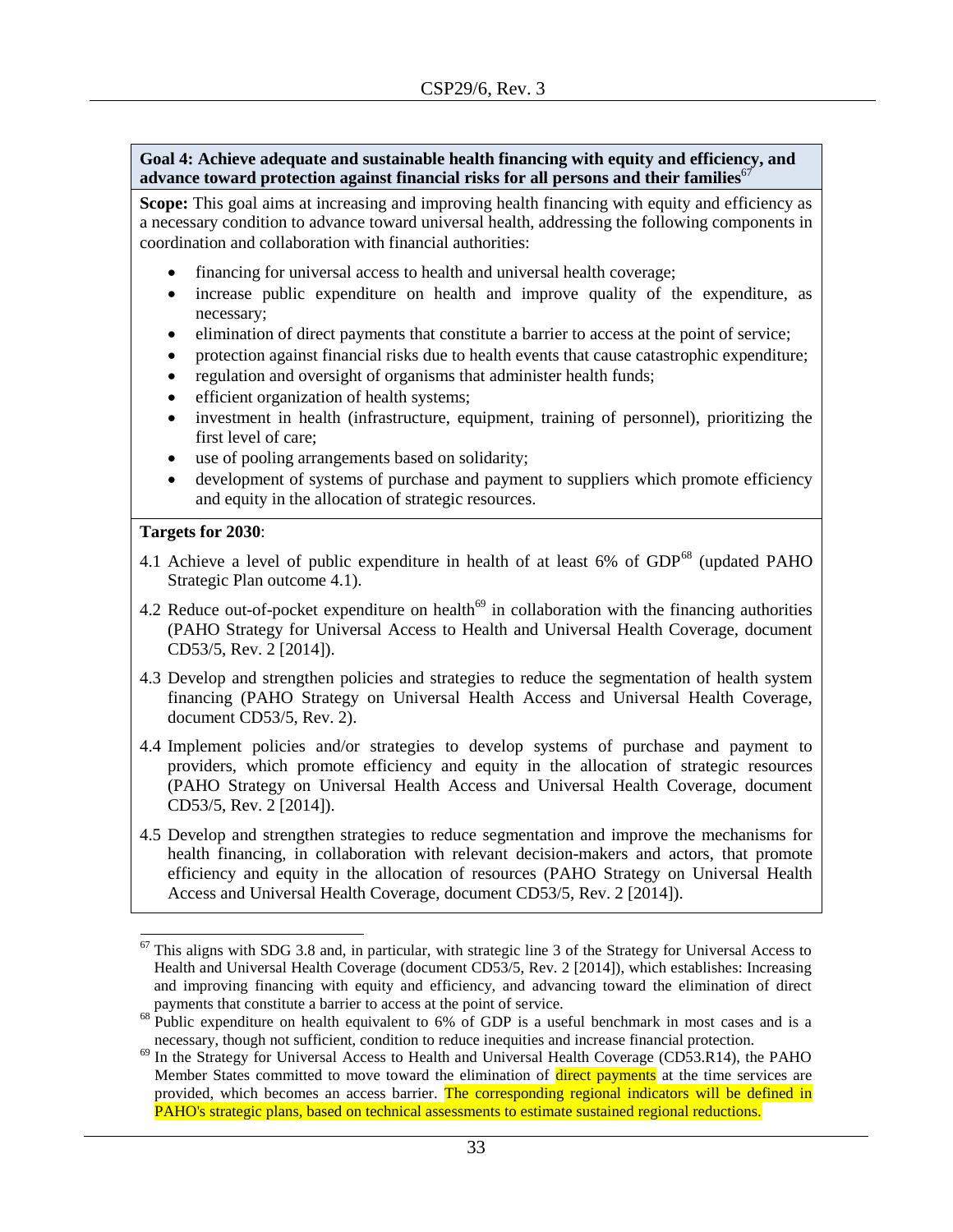#### **Goal 5: Ensure access to essential medicines and vaccines, and to other priority health technologies, according to available scientific evidence and the national context**

**Scope:** The attainment of this goal requires improving equitable access to priority and quality medicines, vaccines, and other health technologies, according to available scientific evidence, which is important for universal access to health and universal health coverage. The availability of these health technologies and their rational use involve the following considerations:

- timely and affordable access to safe, quality, effective medicines and other health technologies;
- a national essential medicines list and a priority health technologies list;
- a strong national immunization program;
- sustainable mechanisms for public procurement and strengthening of the supply chain for medicines and vaccines;
- promotion of a competitive environment and transparent and efficient practices in the management of medicines, vaccines, and other health technologies, including the optimization of regional and subregional mechanisms and funds;
- innovation, health technology assessment (HTA) and health technology management in accordance with the needs of the population;
- development of innovative medicines in accordance with needs of the population;
- management of intellectual property to promote innovation.

#### **Targets for 2030**:

- 5.1 Ensure timely access to medicines on the national essential medicines list, and to priority health technologies, without any payment at the point of care, service, or dispensing of the medicine, according to the national context (revised PAHO Strategic Plan outcome 4.3).
- 5.2 Reach 95% vaccination coverage<sup>70</sup> in children under 5 years of age, through national vaccination programs (revised PAHO Strategic Plan outcome 1.5).
- 5.3 Have in place a national regulatory authority for medicines rated at level-3 capacity based on the WHO global benchmarking tool.<sup>71</sup> (Adapted from PAHO Strategic Plan outcome 4.3).
- 5.4 Implement health technology assessment methodologies in the decision-making processes for incorporation in health systems<sup>72</sup> (PAHO Report: Health Technology Assessment and Incorporation into Health Systems, document CSP28/11 [2012]).
- 5.5 Implement the requirements of the international Basic Safety Standards in diagnostic and therapeutic services that use radiation health technologies (Radiation Protection and Safety of Radiation Sources: International Basic Safety Standards, PAHO document CSP28/17, Rev. 1 [2012]).

 $\overline{a}$  $70$  Coverage is measured using DPT3 (Diphtheria, pertussis, and tetanus) as a tracer.

<sup>&</sup>lt;sup>71</sup> "National regulatory authority that is competent and efficient, which shall improve performance of certain health regulation functions recommended by PAHO/WHO in order to guarantee the safety, efficacy, and quality of medicines": [http://www.who.int/medicines/regulation/rss/en/.](http://www.who.int/medicines/regulation/rss/en/)

 $72$  The processes for the HTA-based prioritization and incorporation of health technologies contribute to universal access by: improving the quality of health care; evaluation of genuine therapeutic innovations; increased efficiency of expenditures; expanding access to technologies that are effective, safe, costeffective, and that form part of the right to health; and rational use of technologies. (CSP28/11)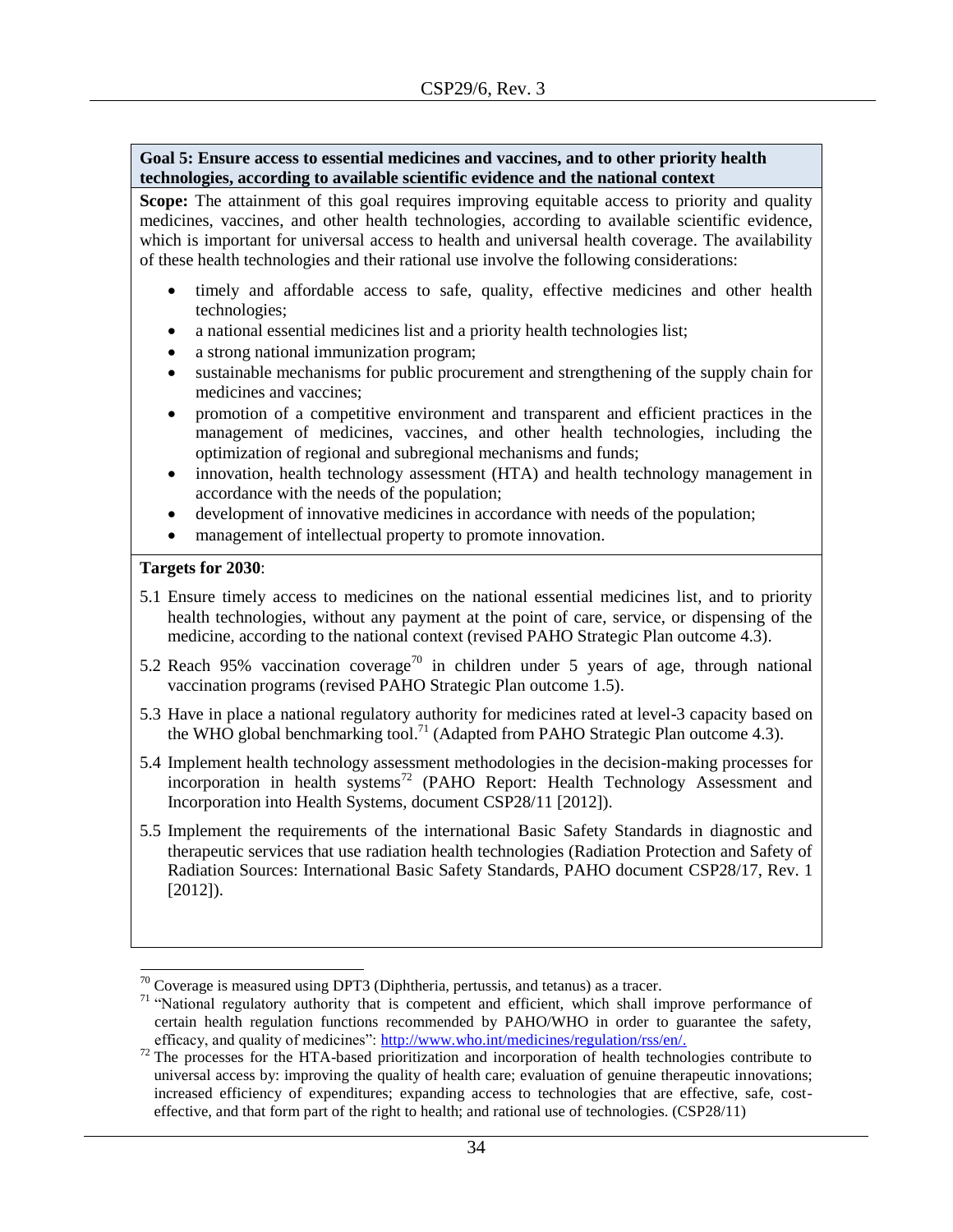- 5.6 Promote only and exclusively non-remunerated, repeated, voluntary blood donations, and discourage remunerated and family/replacement donations except where protected by the national regulatory system (Plan of Action for Universal Access to Safe Blood, PAHO resolution CD53.R6 [2014]).
- 5.7 Strengthen national, subregional and regional mechanisms for negotiation and purchasing to improve the capacity of countries to obtain more affordable and equitable prices for medicines, vaccines, and other health technologies (Policy on Access and Rational Use of Strategic and High-cost Medicines and Other Health Technologies, PAHO document CD55/10, Rev. 1 [2016]).
- 5.8 Taking into account public health perspectives, strengthen the capacity to implement intellectual property policies and health policies that promote research and development of medicines, vaccines and other health technologies for communicable and noncommunicable diseases that primarily affect developing countries and that promote access to affordable medicines, vaccines, and other health technologies (adapted from SDG target 3.b and Policy on Access and Rational Use of Strategic and High-cost Medicines and Other Health Technologies, PAHO document CD55/10, Rev. 1 [2016]).

#### **Goal 6: Strengthen information systems for health to support the development of evidencebased policies and decision-making**

**Scope:** This goal aims at improving information systems for health (IS4H),<sup>73</sup> which are essential in order to improve health policy and decision-making, as well as to measure and monitor health inequalities in the population, and progress toward the achievement of universal access to health and universal health coverage. Strong and comprehensive IS4H are also essential in order to strengthen the leadership and stewardship role of Ministries of Health. Key elements for these systems include:

- analysis of the level of maturity of the countries' IS4H, as a first step to identify gaps and needs;
- data management and governance;
- information and communication technologies;
- knowledge management for health;

 $\overline{a}$ 

- national capacity-building for human resources and strengthening of infrastructure for data management and analysis;
- information systems for health, including electronic medical records and civil registries, that facilitate interconnectivity and interoperability through data integration processes in a systematic and routine manner.

 $73$  Information Systems for Health (IS4H) is an integrated effort for the convergence of interconnected and interoperable systems, data (including health and vital statistics), information, knowledge, processes, standards, people, and institutions, supported by information, and communication technologies that interact (or help) to generate, identify, collect, process, store, and make free and publicly available, quality data and strategic information for better policy- and decision-making processes in public health systems.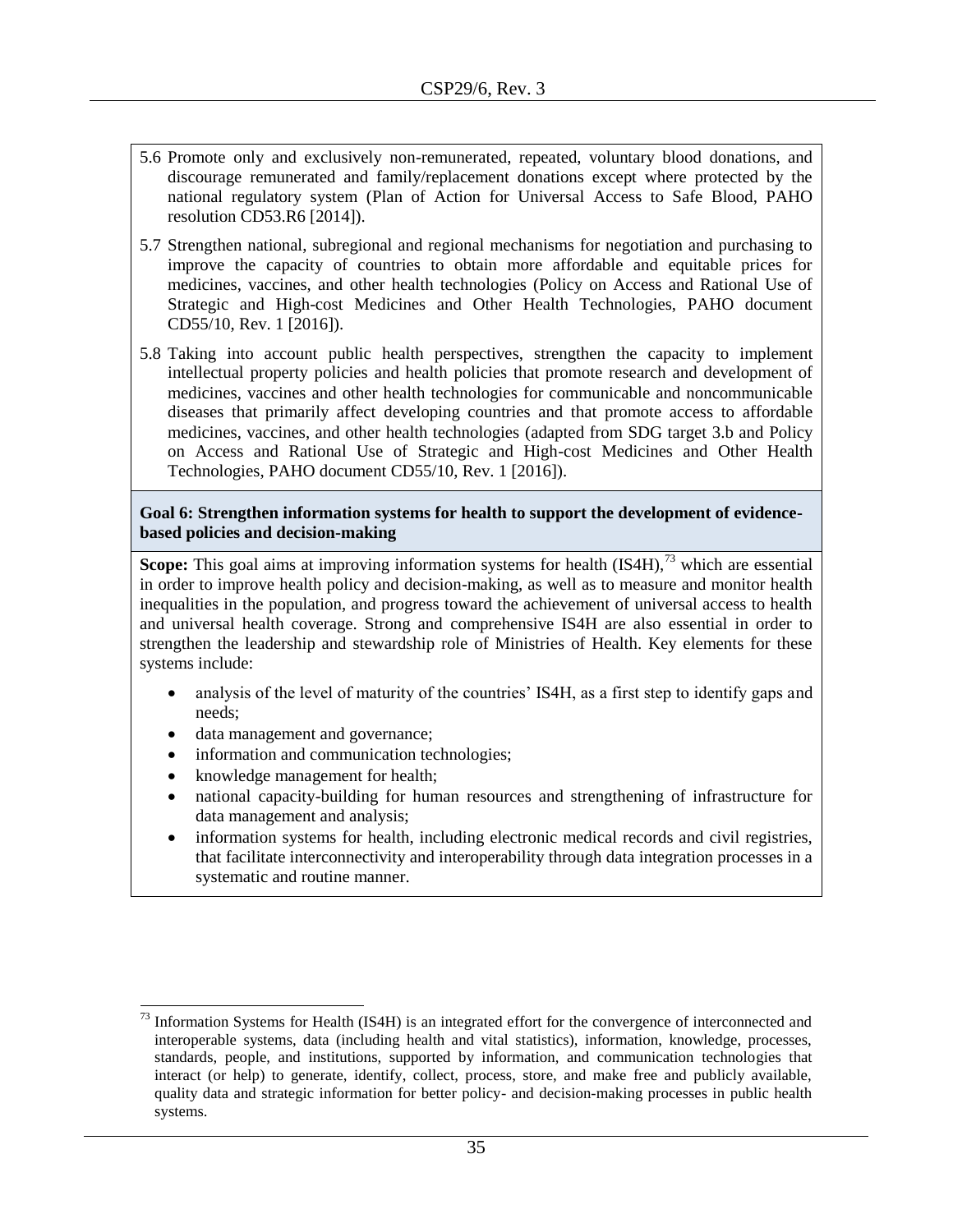- 6.1 Develop a national policy for interoperable<sup>74</sup> information systems for health to generate, identify, collect, process, analyze, store, and make quality data and strategic information free and publicly available for better policy- and decision-making in public health and health planning (combined SDG target 17.18 and PAHO Strategy on Information Systems for Health, proposed).<sup>75</sup>
- 6.2 Strengthen information systems for health to support the assessment of the national health system performance, as well as the monitoring and reporting on progress toward achievement of national, regional, and global health objectives, including the health-related SDGs, and SHAA2030 targets, among others.
- 6.3 Strengthen capacity for analysis and the use of information for decision-making at the national and subnational levels (adapted from PAHO Strategic Plan outcome 4.4 and SDG target 17.18).

#### **Goal 7: Develop capacity for the generation, transfer, and use of evidence and knowledge in health, promoting research and innovation, and the use of technology**

**Scope:** This goal aims at strengthening the capacity of countries to conduct relevant and appropriate research on public health matters, and to generate, transfer, and use evidence and knowledge to inform public health policy and resource allocation for health development while promoting research, innovation and the use of technology. This goal also seeks to promote innovation and the use of affordable applications for eHealth, telemedicine, mHealth, and eLearning, which offer opportunities to address health challenges and improve health outcomes. The following are essential components of this goal:

- research governance, including national health research policies, agendas, and systems aimed at addressing the principal health problems faced by the population;
- research, development, and innovation in health to facilitate the development of new health technologies, expanding coverage of existing tools to contribute to economic growth;
- institutional capacities for public health research;
- promotion of the dissemination and translation of knowledge;
- training of human resources for research and innovation in health;
- exchange of knowledge, communities of practice and networks;
- governance for innovation and digital health.

 $\overline{\phantom{a}}$ 

 $74$  The term "interoperability" refers to communication between different technologies and software applications for the efficient, accurate, and sound sharing and use of data. This requires the use of standards, i.e., rules, regulations, guidelines, or definitions with technical specification to make the integrated management of health systems viable at all levels. Source: <http://iris.paho.org/xmlui/bitstream/handle/123456789/7663/CD51-13-e.pdf?sequence=1&isAllowed=y>

<sup>&</sup>lt;sup>75</sup> PAHO. The Caribbean Information System for Health Project: Advancing Public Health in the Caribbean Region. Washington, D. C. November 22, 2016.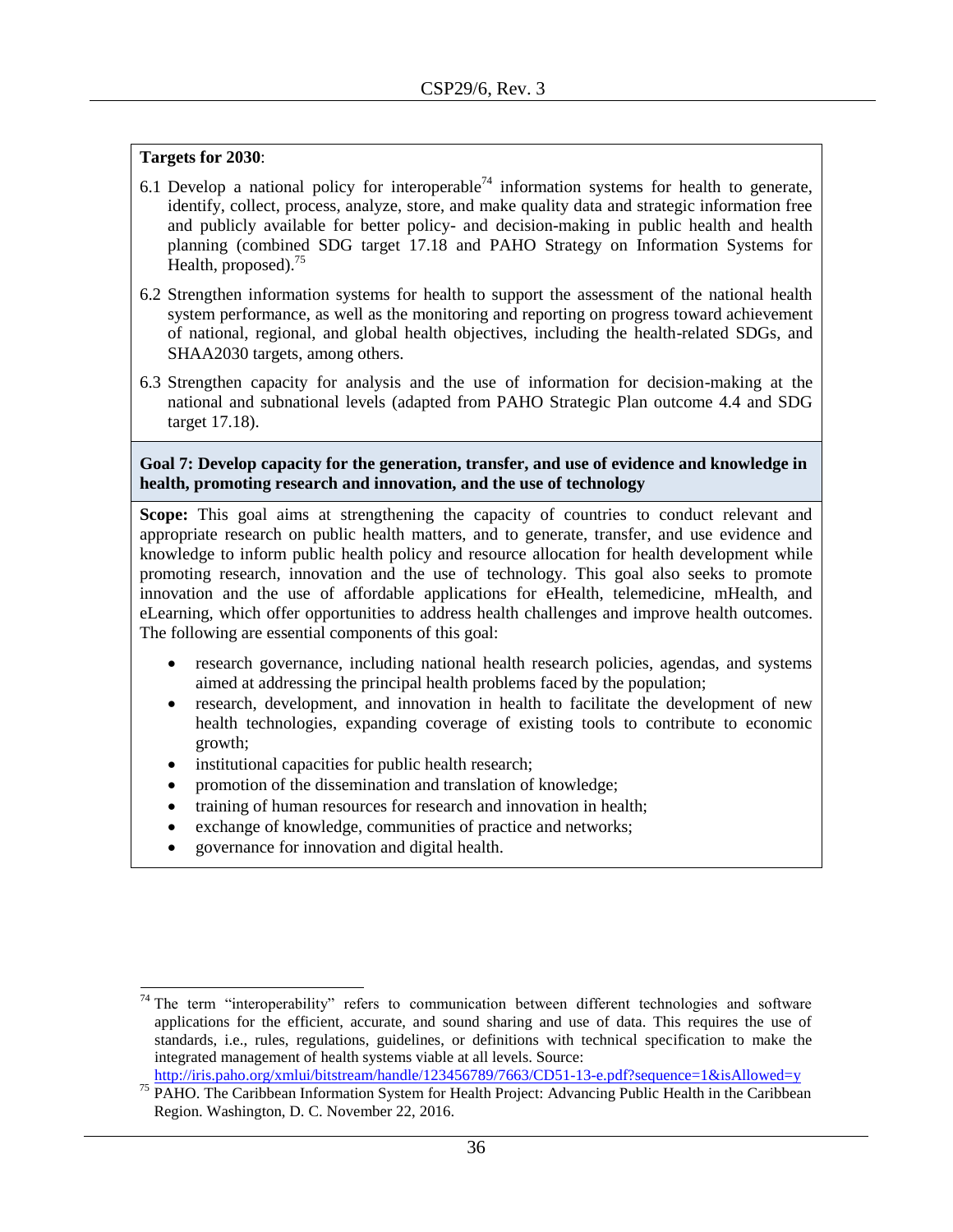- 7.1 Develop health research policies that lead to funding of at least 2% of the health budget for public health research<sup>76</sup> (adapted from the PAHO Policy on Research for Health, document CD49/10 [2009]).
- 7.2 Develop institutional capacities, infrastructure, technology, and qualified human resources for public health research and its dissemination, in accordance with national health policy (adapted from the PAHO Policy on Research for Health, document CD49/10 [2009]).
- 7.3 Develop and strengthen strategies and plans on digital health (eHealth) (PAHO Strategy and plan of action of eHealth, document CD51/13 [2011]).

**Goal 8: Strengthen national and regional capacities to prepare for, prevent, detect, monitor, and respond to disease outbreaks and emergencies and disaster**s **that affect the health of the population**

**Scope:** This goal aims to reduce mortality, morbidity, and societal disruption resulting from emergencies and disasters through the prevention, detection, management, and mitigation of highthreat pathogens, together with all-hazards risk reduction, preparedness, response, and early recovery. The health sector should have adequate, nationally led, sustained capacity to ensure sufficient resilience to protect the physical, mental, and social well-being of their communities and rapidly recover from all outbreaks, emergencies, and disasters. The following components are key for this goal:

- building and strengthening resilience of health systems and services and application of a multisectoral approach to contribute to health security and cope with emergencies and climate change;
- monitoring, assessment, and strengthening of core capacities to comply with the International Health Regulations (IHR);
- prevention, alert, and control strategies for high-threat infectious hazards;
- national, subregional, and regional capacity to respond to disasters and emergencies caused by any hazard;
- emergency preparedness and disaster risk management, including training and raising of awareness of the population on risk reduction;
- health sector strengthening in countries in situations of high vulnerability to emergencies and disasters, including human resources, safe health facilities and national preparedness plans;
- timely and appropriate response to health emergencies.

l  $76$  Expert recommendation based on observation of how much countries invest in developing sustainable capacities to produce and use health research. This recommendation has been supported technically and politically since 1990 and is reflected in the PAHO Policy on Research for Health and WHO Resolution WHA60.15. The Policy indicates that the Bureau will "foster an appreciation, at the political level, of the value of research in accelerating health improvements and development, and seek political commitment to national health research aiming for the allocation of at least 2% of the budgets of ministries of health to research and research capacity strengthening, in order to reach funding levels proposed in WHA resolutions, expert committees, ministerial forums and strategic plans." (PAHO Policy on Research for Health, document CD49/10)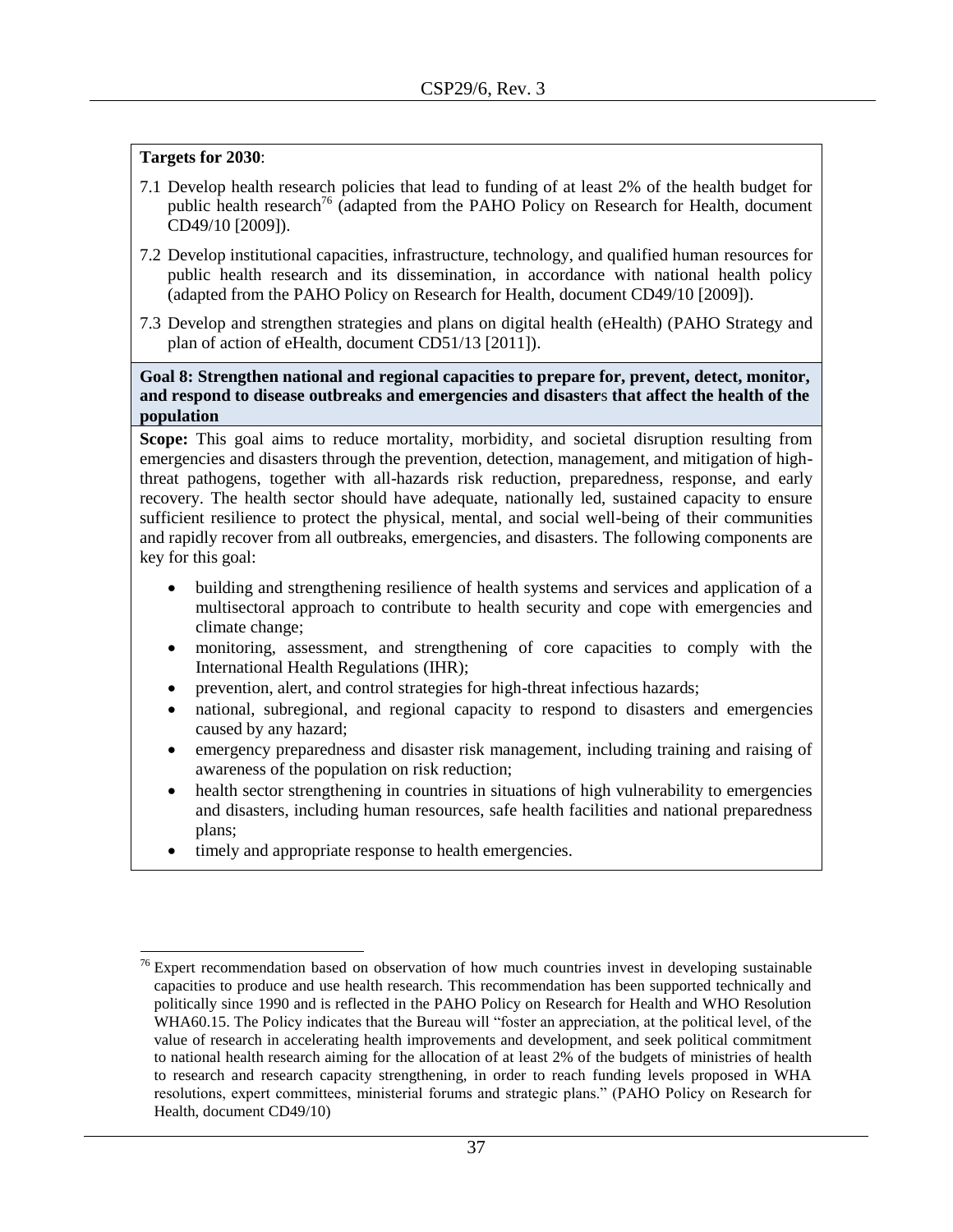- 8.1 Reduce the number of cases of death, disability, and illness, with emphasis on protection of the poor and vulnerable populations affected by emergencies and disasters (combination of the SDG target 11.5 and PAHO Strategic Plan impact goal 9).
- 8.2 Bolster essential public health functions in order to strengthen resilience and adaptability to climate and other hazards in the health sector (SDG target 13.1).
- 8.3 Meet and sustain the critical capacities for health emergencies, including the IHR core capacities (revised PAHO Strategic Plan outcome  $5.2$ ).<sup>77</sup>
- 8.4 Have critical capacity in place to respond to any type of emergency or disaster (early warning systems, emergency operation centers, risk communication, and safe hospitals) (revised PAHO Strategic Plan outcome 5.2).

#### **Goal 9: Reduce morbidity, disabilities, and mortality from noncommunicable diseases, injuries, violence, and mental health disorders**

**Scope:** This goal aims to reduce the burden of noncommunicable diseases, including cardiovascular diseases, cancer, chronic respiratory diseases, diabetes, and mental health disorders, as well as disability, violence, and injuries. This can be achieved through health promotion and risk reduction, and the prevention, treatment, and monitoring of noncommunicable diseases and their risk factors with emphasis on the following:

- cardiovascular diseases, cancer, diabetes, chronic obstructive pulmonary disease, and chronic kidney disease;
- tobacco consumption, alcohol abuse, unhealthy diet, salt consumption, physical inactivity, and obesity;
- disabilities and rehabilitation;
- injuries caused by traffic accidents;
- violence, with emphasis on violence against girls, women, and older persons;
- mental health disorders and the use of psychoactive substances;
- suicide;
- malnutrition:
- promotion of health and well-being throughout the life course to prevent diseases and reduce mortality, disability, and morbidity;
- illness and deaths caused by environmental exposures, particularly exposure to air pollution.

#### **Targets for 2030**:

 $\overline{a}$ 

- 9.1 Reduce premature mortality from noncommunicable diseases<sup>78</sup> by one-third through prevention and treatment, and promote mental health and well-being (SDG target 3.4).
- 9.2 Apply the WHO Framework Convention on Tobacco Control (FCTC) according to the national context (adapted from SDG target 3.a).

 $77$  Includes the results derived from the WHO emergency reform and its application in PAHO.

 $78$  Mainly for cardiovascular diseases, cancer, diabetes, or chronic respiratory diseases.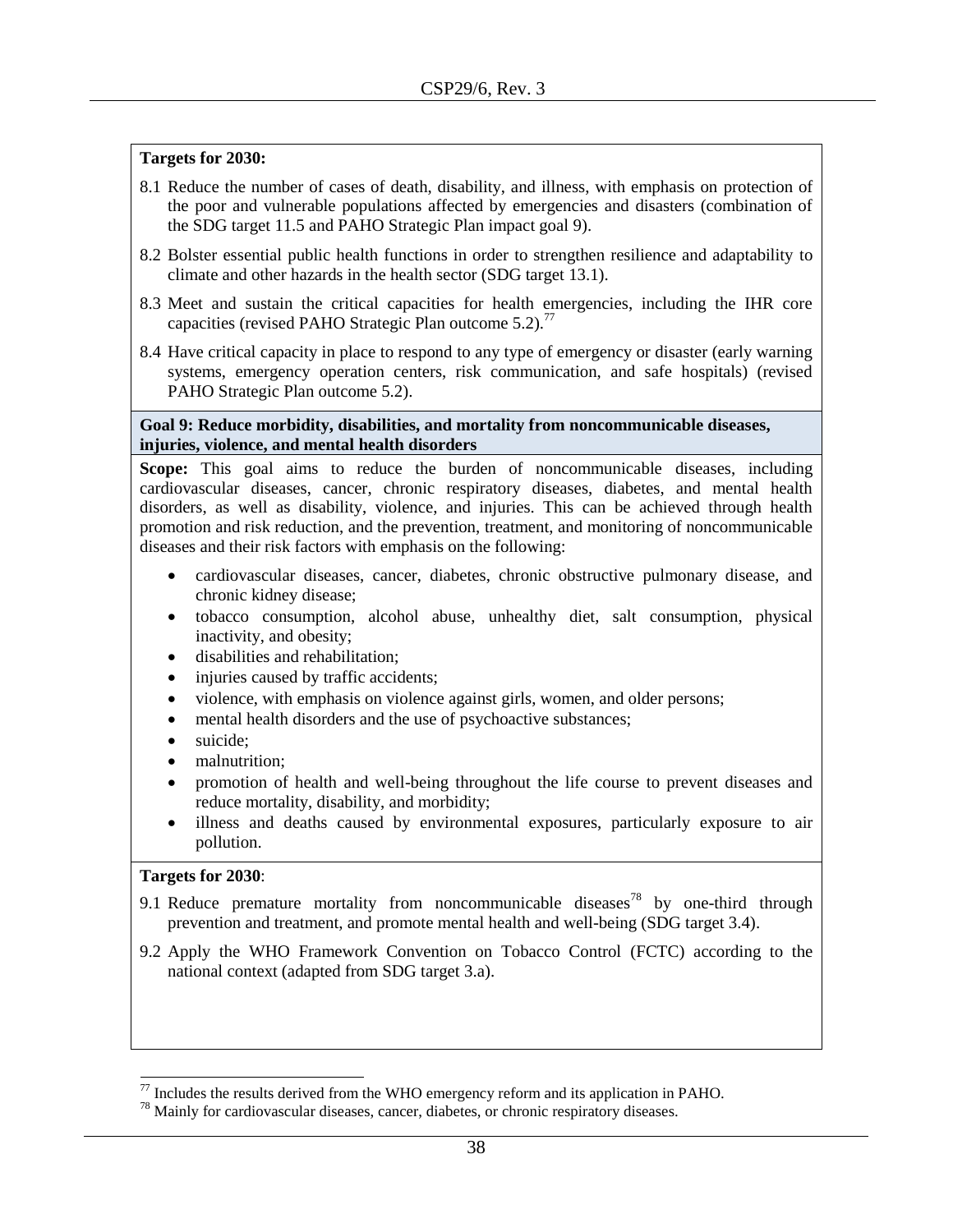- 9.3 Ensure access to comprehensive habilitation/rehabilitation services, including access to assistive technologies and support services for all those in need, and promote implementation of the community-based rehabilitation strategy,<sup>79</sup> among others (adapted from the PAHO Plan of Action on Disability and Rehabilitation, document CD53/7, Rev. 1 [2014]).
- 9.4 Contribute to the significant reduction of violence and its impact on health, in collaboration with other government and nongovernmental actors (adapted from SDG targets 16.1, 3.6 and 5.2).
- 9.5 Reduce by half the number of deaths and injuries caused by road traffic accidents (adapted from SDG target 3.6).
- 9.6 Increase universal access to mental health services, including the promotion of emotional well-being and its favorable conditions, prevention of psychosocial problems and mental disorders, and mental recovery in all stages of life, with a gender, intercultural, and community approach, through the integration of mental health care into primary care (adapted from the PAHO Plan of Action on Mental Health, document CD53/8, Rev. 1 [2014]).
- 9.7 Contribute to ending all forms of malnutrition, including achieving by 2025 the internationally agreed targets on stunting and wasting in children under 5 years of age, and addressing the nutritional needs of adolescent girls, pregnant and lactating women, and older persons (adapted from SDG target 2.2).

#### **Goal 10: Reduce the burden of communicable diseases and eliminate neglected diseases**

**Scope:** This goal aims to reduce mortality, morbidity, and stigma associated with some of the world's most devastating communicable and neglected diseases that exacerbate poor health, poverty, and inequities in the Americas. In the context of universal health access and universal health coverage, effective interventions to prevent, control, treat, and eliminate these diseases, such as education, water and sanitation, and labor, extend beyond the health sector and strive to reach populations in conditions of vulnerability to address the underlying social determinants of health. Emphasis will be on the following:

- HIV/AIDS and sexually transmitted infections;
- viral hepatitis;
- tuberculosis;

l

- vector-borne diseases (malaria, dengue, Zika, chikungunya, yellow fever, and Chagas disease);
- neglected, tropical and zoonotic diseases;
- vaccine-preventable diseases;
- antimicrobial resistance surveillance;
- food safety risks (biological and chemical risks).

 $79$  The CBR strategy offers a conceptual and operational model for coordinating the specialized resources of the various care levels and the organized community. It also facilitates ties and strengthens the main services, along with access to specific interventions. (CD53/7, Rev.1)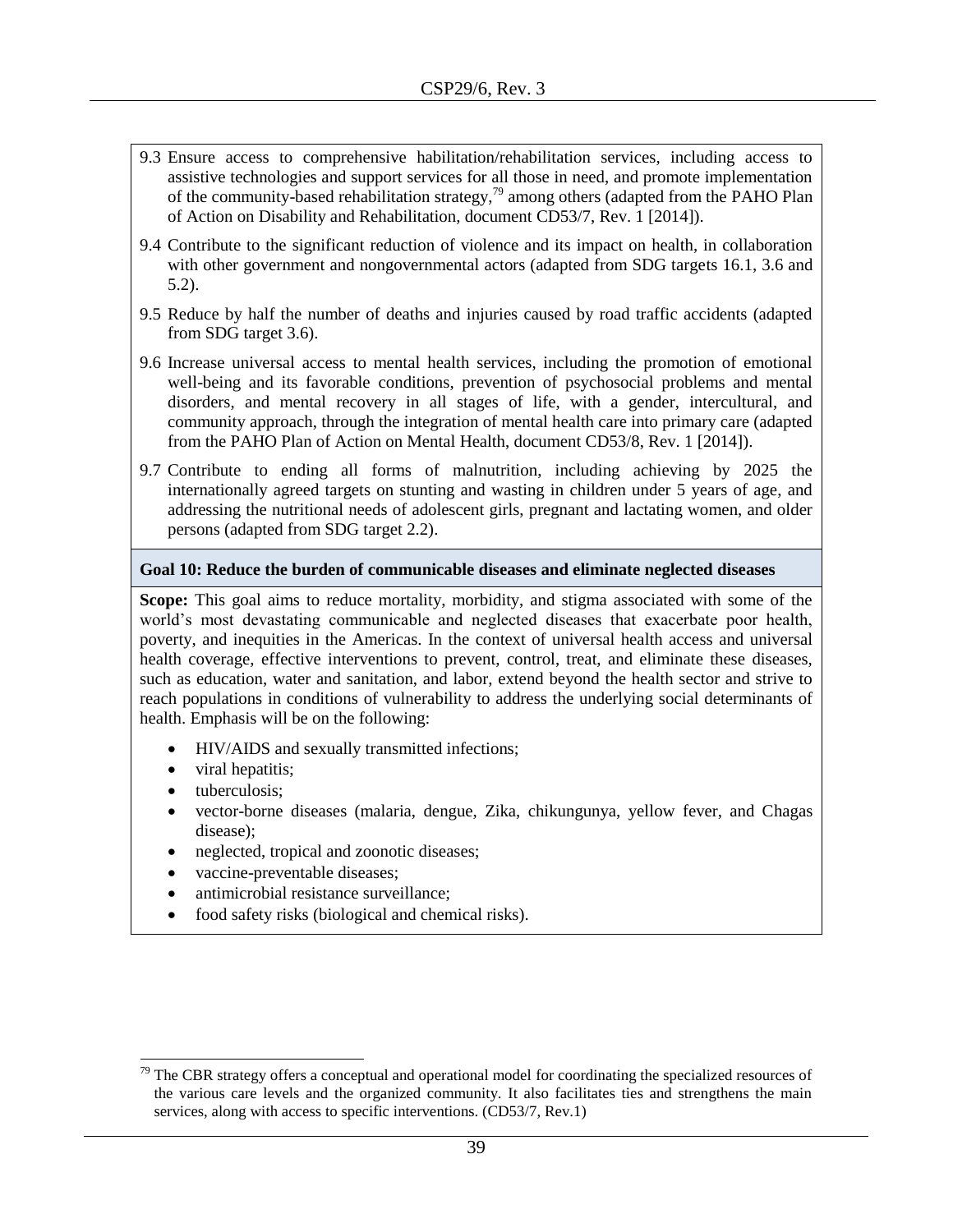$\overline{\phantom{a}}$ 

- 10.1 End the AIDS epidemic (SDG target 3.3).<sup>80</sup>
- 10.2 End the tuberculosis epidemic (adapted from SDG target 3.3).
- 10.3 Eliminate mother-to-child transmission of HIV and congenital syphilis (PAHO Strategic Plan impact goal 8.1).
- 10.4 Combat waterborne diseases and other communicable diseases (adapted from SDG target 3.3).
- 10.5 Halt the transmission of viral hepatitis and accelerate the reduction of chronic infections and deaths from hepatitis to eliminate viral hepatitis as a major public health threat in the Region of the Americas (adapted from the WHO Global Health Sector Strategy on Viral Hepatitis 2016-2021, document A69/32 [2016]).
- 10.6 Eliminate local malaria transmission between Member States and prevent possible reestablishment of the disease (adapted from the PAHO Plan of Action for Malaria Elimination 2016-2020, document CD55/13 [2016]).<sup>81</sup>
- 10.7 Eliminate neglected infectious diseases  $82$  as public health problems (adapted from the PAHO Plan of Action for the Elimination of Neglected Infectious Diseases and Post-Elimination Actions 2016-2022, document CD55/15 [2016]).
- 10.8 Treat and prevent infectious diseases, including the responsible and rational use of safe, effective, accessible, and affordable quality-assured drugs (adapted from the PAHO Plan of Action on Antimicrobial Resistance, document 54/12, Rev. 1 [2015]).
- 10.9 Mitigate food safety risks (outcome 1.7 of the PAHO Strategic Plan).
- 10.10 Control the transmission of dengue, chikungunya, Zika, and yellow fever with an integrated and intersectoral approach (Strategy for the Control of Arboviral Diseases, CD55/16 [2016] and WHO report on global vector control response, document A70/26/Rev. 1 [2017]).

<sup>&</sup>lt;sup>80</sup> The indicators for this target will be defined in the PAHO Strategic Plan and will include measurement of the reduction in new HIV infections, in accordance with SDG indicator 3.3.1.

<sup>&</sup>lt;sup>81</sup> The elimination of malaria is feasible in the endemic countries of the Americas and in the long term is possible as a regional goal. In the last 15 years, the transmission of malaria has been dramatically reduced in several countries of the Region. In 2016, Argentina and Paraguay, respectively, completed 6 and 5 years without reports of autochthonous cases, and Costa Rica, El Salvador, and Belize, respectively, reported 4, 13, and 4 autochthonous cases. In South America, Suriname has had a major impact in controlling transmission, with 64 autochthonous cases in 2016, after having reported 16,003 cases in 2001. The drastic reduction in the number of cases in these countries is the main evidence in favor of the feasibility of eliminating malaria from the Americas in transmission conditions with the use of currently available interventions. In terms of sustainability, the countries of the Region and PAHO also have the support and commitment of multiple strategic partners in the implementation of interventions to eliminate transmission of malaria and avoid possible reestablishment.

<sup>&</sup>lt;sup>82</sup> Mainly leishmaniosis, leprosy, lymphatic filariasis, onchocerciasis, trachoma, and schistosomiasis.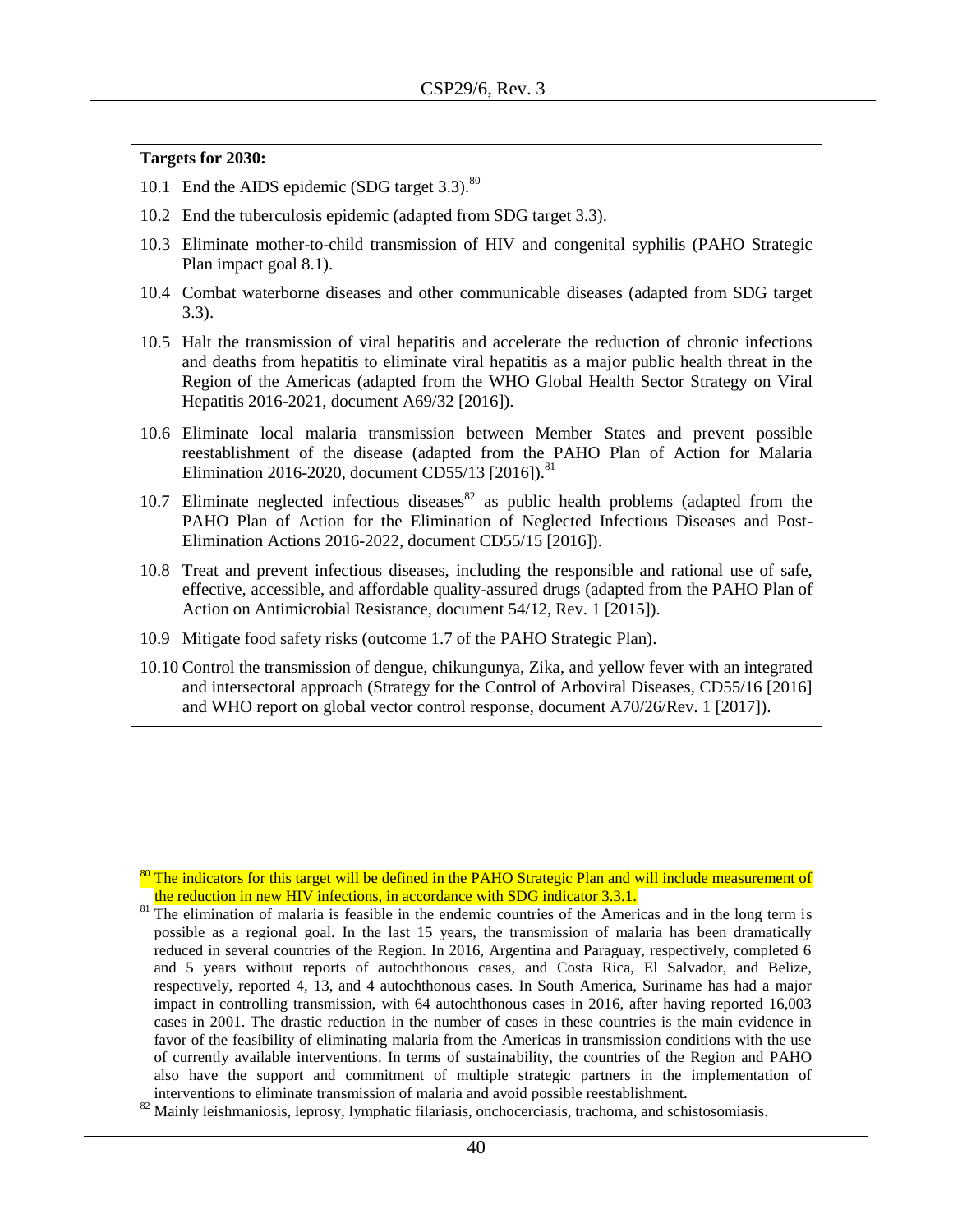#### **Goal 11: Reduce inequality and inequity in health through intersectoral, multisectoral, regional, and subregional approaches to the social and environmental determinants of health**

**Scope:** This goal is important for addressing the persistent inequities in health in the Region. Consistent with the principles of this Agenda and the 2030 Agenda for Sustainable Development of leaving no one behind, this goal considers multisectoral strategies for reducing inequities in health by promoting health and well-being through actions on the social and environmental determinants of health, including social protection, to address gender, ethnic, and human rights issues. The following are essential in this regard:

- strengthening the capacity of countries to measure, monitor, and systematically analyze health inequalities;
- implementing the Health in All Policies strategy for intersectoral action to address the social and environmental determinants of health;
- promoting healthy environments and access to health services equitably to improve health and well-being and to reduce preventable deaths and the burden of diseases throughout the life course, while preventing any disproportionate impacts on public health among disadvantaged populations or communities, including displaced populations, refugees, and migrants. 83

#### **Targets for 2030:**

l

- 11.1 Demonstrate a marked reduction health inequity gaps as measured by any of the following equity stratifiers: place of residence (rural/urban), race , ethnicity, occupation, gender, sex, age, education, and socioeconomic status using simple inequality measures (absolute and relative gap) (WHO Handbook on Health Inequality Monitoring).
- 11.2 Reduce substantially the number of deaths and diseases caused by hazardous chemicals and by pollution and air, water, and soil pollution, especially where environmental risk may be disproportionately impacting disadvantaged populations or communities (adapted from SDG target 3.9).
- 11.3 Reduce significantly inequities related to water quality and sanitation by moving forward with the responsible sectors on access to water and sanitation services and the safe management thereof (SDG targets 6.1 and 6.2).
- 11.4 Generate policies that incorporate the safe and healthy mobility and migration of people (SDG target 10.7 and PAHO Policy on Health of Migrants, document CD55/R13 [2016]).
- 11.5 Promote healthy, safe, and risk-free working environments for workers, including migrant workers and persons in precarious employment, (adapted from PAHO Strategic Plan outcome 3.5 and Plan of Action of Workers' Health, document CD54/10, Rev. 1 [2015]).

<sup>&</sup>lt;sup>83</sup> PAHO. Health of Migrants. (Document CD55/11, Rev. 1 [2016])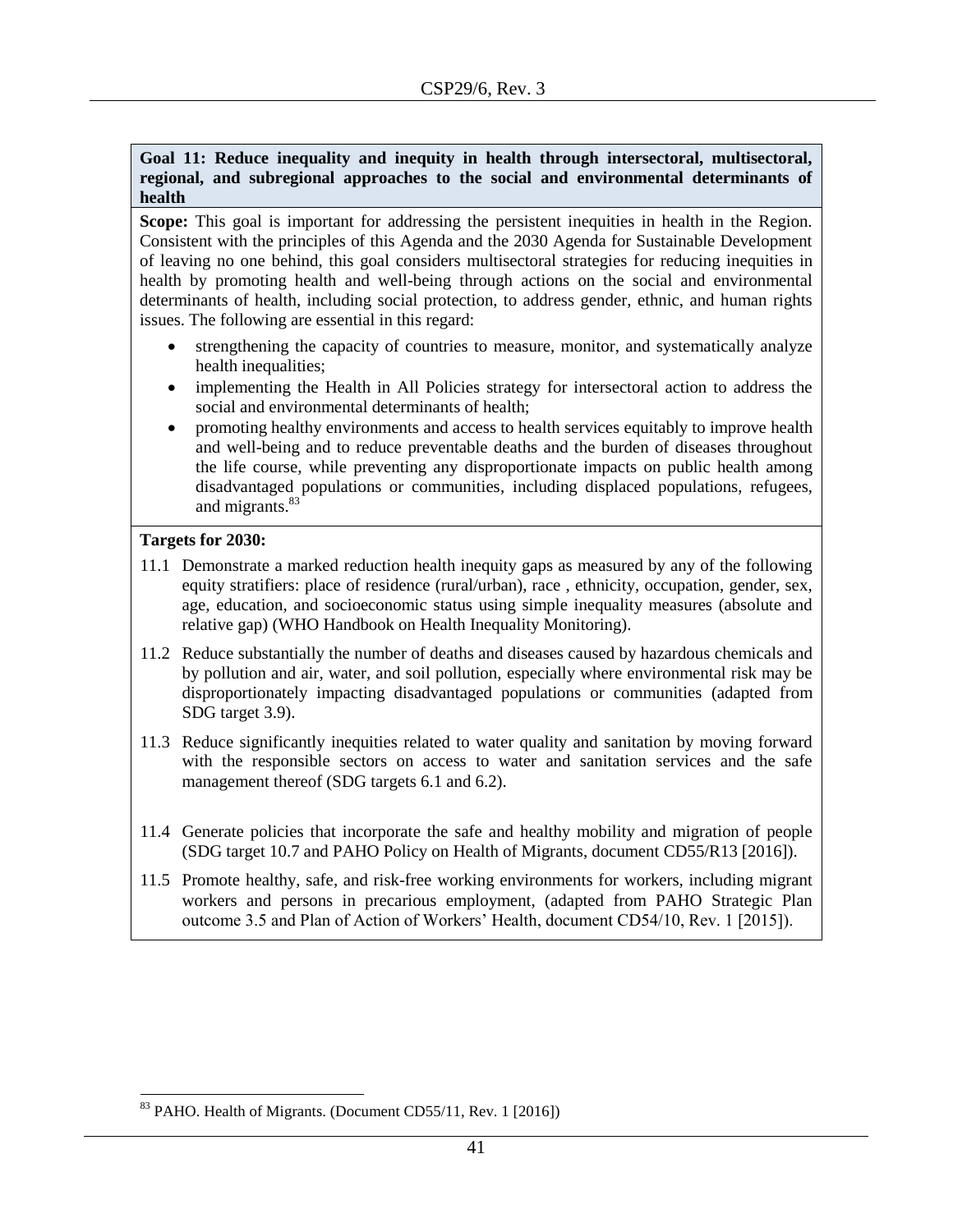### <span id="page-41-0"></span>**VI. IMPLEMENTATION, MONITORING, ASSESSMENT, AND REPORTING**

108. In keeping with the goals and targets stated above, the Member States should implement this Agenda in accordance with its established mechanisms and, together with the Pan American Sanitary Bureau, they should present reports. The implementation should be realized through collaborative efforts among countries, the Pan American Sanitary Bureau and other strategic actors and partners at the national, subregional, and regional levels.

#### <span id="page-41-1"></span>**Implementation**

109. SHAA2030 will have PAHO Strategic Plans and country cooperation strategies as well as subregional and national plans developed by Member States, as the principal means for its implementation, monitoring, and evaluation. At the same time, multiple actors in health must be engaged in order to achieve the goals and targets established here. Table 4 shows the main actors and partners at the different levels.

| Level       | <b>Strategic actors and partners</b>                                                                                                                                                                                                                                                                                                                                                                                                                                                                             |
|-------------|------------------------------------------------------------------------------------------------------------------------------------------------------------------------------------------------------------------------------------------------------------------------------------------------------------------------------------------------------------------------------------------------------------------------------------------------------------------------------------------------------------------|
| National    | Ministry/Secretariat of Health<br>٠<br>National SDG coordination mechanisms<br>$\bullet$<br>Executive, legislative, and judicial bodies<br>Government sectors (education, finance, foreign affairs, environment,<br>agriculture and livestock, work/labor, and others)<br>Municipal or local governments<br>PAHO/WHO<br>UN agencies<br>$\bullet$<br>• National and international civil society organizations<br>• International cooperation agencies<br>Academic and scientific sectors<br><b>Private sector</b> |
| Subregional | • Subregional integration mechanisms and, where applicable, their health-<br>focused bodies<br>• Subregional mechanisms from other related sectors<br>• PAHO/WHO subregional offices                                                                                                                                                                                                                                                                                                                             |
| Regional    | Epidemiology, statistics, planning, international health relations networks,<br>and others<br>PAHO/WHO<br>• United Nations Development Group for Latin America and the Caribbean<br>(UNDG LAC)<br>• PAHO/WHO Collaborating Centers<br>Economic Commission for Latin America and the Caribbean (ECLAC)<br>Organization of American States (OAS)                                                                                                                                                                   |

# **Table 4. Main strategic actors and partners, by level**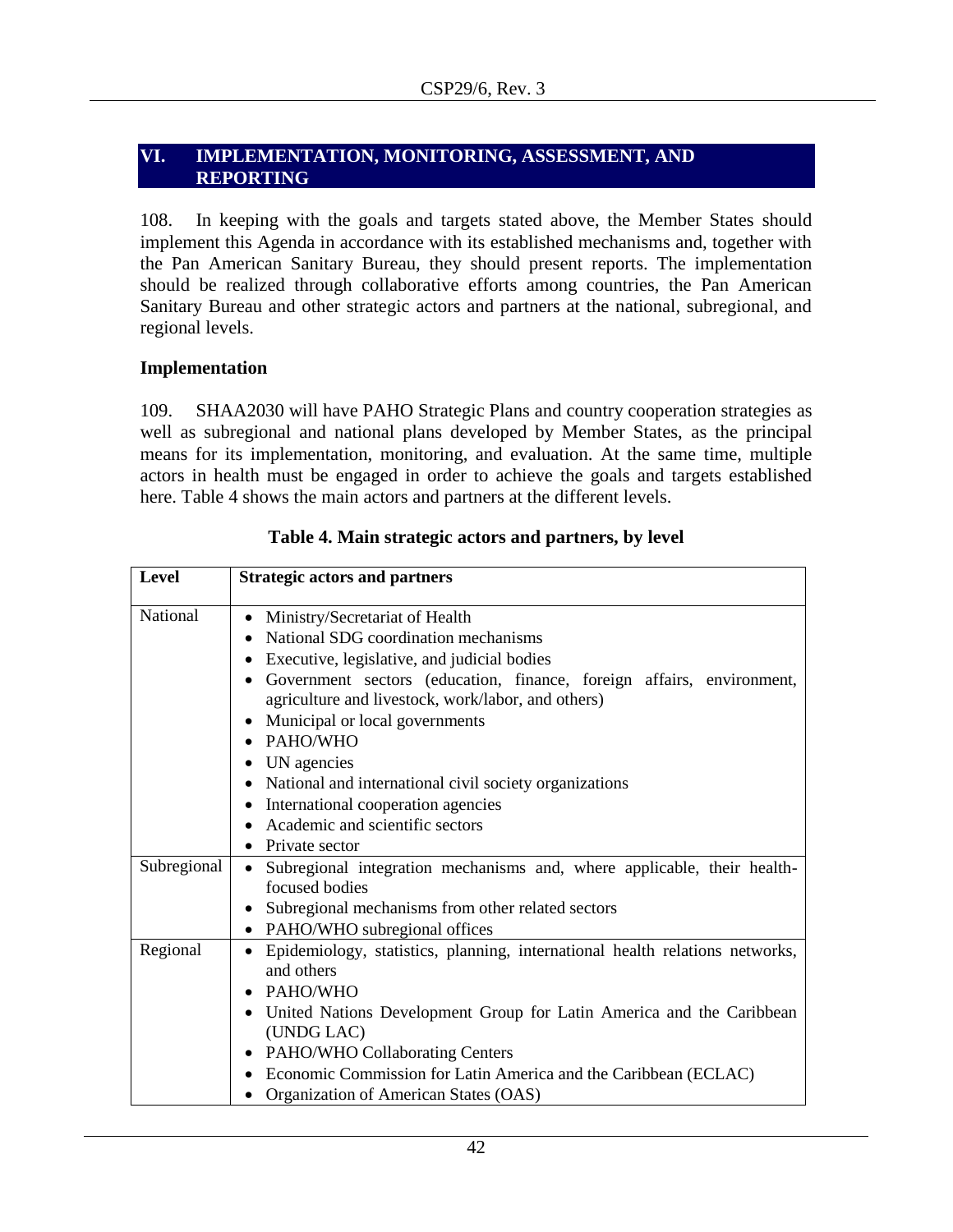| Level | <b>Strategic actors and partners</b>                                |
|-------|---------------------------------------------------------------------|
|       | • World Bank, Latin America and the Caribbean Region                |
|       | • Inter-American Development Bank (IDB) and other development banks |
|       | • Other international agencies                                      |

110. The implementation of SHAA2030 at the country and subregional levels requires the political commitment of health authorities in the Member States and subregional integration mechanisms, which should be reflected in their national and subregional plans, and the Bureau's support through adjustments to country cooperation strategies and subregional plans. Furthermore, major national and international partners working for health development should consider the goals and targets set forth in this Agenda when developing their own strategic and operational plans.

111. The countries in the Region of the Americas concur on the adoption of several key **strategic approaches** for implementing this agenda, as follows:

- a) **National accountability for results.** The Ministries and Secretariats of Health are expected to promote and lead the process for establishing national goals and targets that contribute to the collective regional achievement of the Agenda. The Ministries and Secretariats also are expected to take measures to raise the profile of the health priorities established in this Agenda and in their national health plans, and to promote action jointly with the executive, legislative and judiciary bodies.
- b) **Advocacy and coordination of multisectoral actions.** The Ministers and Secretaries of Health of the Americas recognize that achieving the goals of this Agenda, as well as the SDGs, will require concerted intersectoral action far beyond the health sector. Therefore, they plan to work with all sectors relevant to social development at both national and international levels. This advocacy role includes not only addressing the determinants of health, but also demonstrating to other sectors the advantages that health development brings to them, not least through increased economic productivity and reduced expenditure on treatment, with a Health in All Policies approach.
- c) **National interagency coordination and cooperation.** The situation varies greatly across the countries of the Americas, but those that receive significant international support have coordination mechanisms in place that bring together all international agencies working in development, including cooperation on health. It is critical for national authorities to take the lead with these mechanisms.
- d) **South-south cooperation for health development.** All countries in the Americas have knowledge and expertise that are important to share and benefit all countries. With the support of the Pan American Sanitary Bureau, health authorities in the Region will capitalize on this opportunity as they seek innovative ways to improve the health of their populations.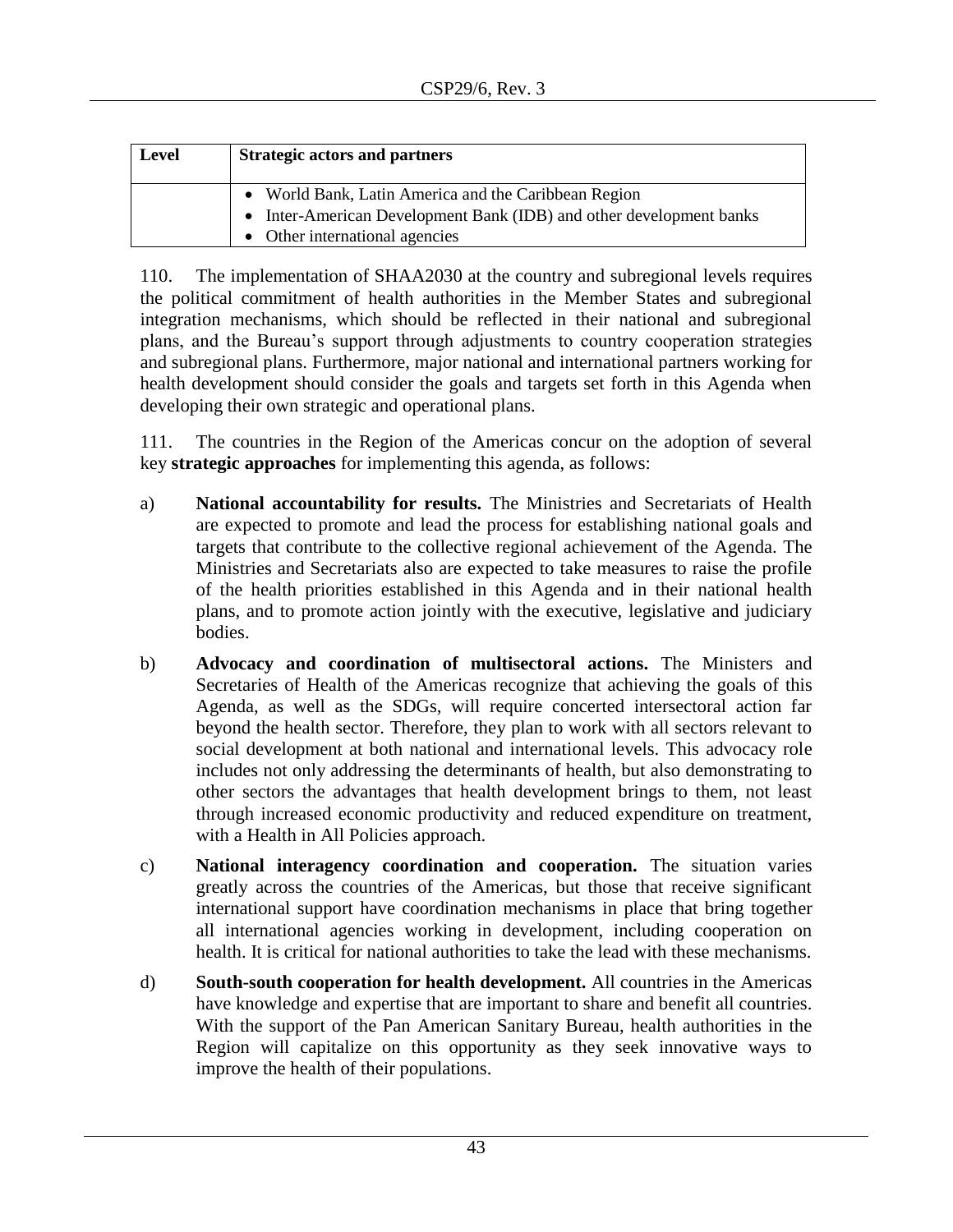- e) **Regional interagency coordination.** PAHO will actively coordinate with the Forum of the Countries of Latin America and the Caribbean on Sustainable Development,<sup>84</sup> the regional mechanism for monitoring implementation of the [2030 Agenda for Sustainable Development,](http://www.cepal.org/en/topics/2030-agenda-sustainable-development) including the SDGs and their means of implementation, and the Addis Ababa Action Agenda on financing for development, by contributing regional health information relevant to monitoring and evaluating the 2030 Agenda.
- f) **Strategic communication.** To facilitate the adoption and implementation of this Agenda, and based on the findings of the final evaluation of the Agenda 2008- 2017, PASB, in coordination with the health authorities of the Region, according to national context, will promote and build awareness about SHAA2030, its commitments, and how the achievement of the goals in this Agenda by the Region will contribute to the 2030 Agenda for Sustainable Development. PASB, jointly with the Ministries and Secretariats of Health and other strategic partners, will develop a communications strategy and plan to disseminate information about the goals and targets of the Agenda at the policy, strategic, and technical levels. The strategy and plan should take into account experiences and lessons learned from health promotion and should be closely articulated with other national efforts to implement the 2030 Agenda for Sustainable Development. It is essential to document progress at each step and communicate the essential role and specific benefits of the 2030 Agenda for achieving the highest attainable standard of health and well-being for all people of the Americas. PAHO should actively promote the 2030 Agenda to raise awareness among the entities in the Region that are working on the commitments and monitoring the goals and targets presented here. The communication strategy for the SHAA2030 should outline what should be done by the countries and PASB, summarized below:
	- i. Countries: The process of communication and awareness carried out by the countries is of great importance given that the implementation of the SHAA2030 depends on the leadership of the Ministries and Secretariats of Health, and on the commitment and active participation of various actors. In this regard, the Ministry/Secretariat of Health, as the national health authority, should identify different opportunities that exist within the country (Councils, Commissions, intersectoral forums) to raise awareness about the agenda. In addition, it is necessary to create other spaces such as seminars, workshops, and others, where the key social actors for the scope of agenda are convened. It is also important that the Ministries/Secretariats of Health take advantage of the subregional forums (of Ministers of Health and the health sector, among others) to share and raise awareness on the importance of the agenda and their role in its dissemination and implementation. This

l

<sup>84</sup> Economic Commission for Latin America and the Caribbean: Thirty-sixth session of ECLAC, 2016. [http://periododesesiones.cepal.org/36/en/news/authorities-establish-forum-countries-latin-america-and](http://periododesesiones.cepal.org/36/en/news/authorities-establish-forum-countries-latin-america-and-caribbean-sustainable-development)[caribbean-sustainable-development.](http://periododesesiones.cepal.org/36/en/news/authorities-establish-forum-countries-latin-america-and-caribbean-sustainable-development)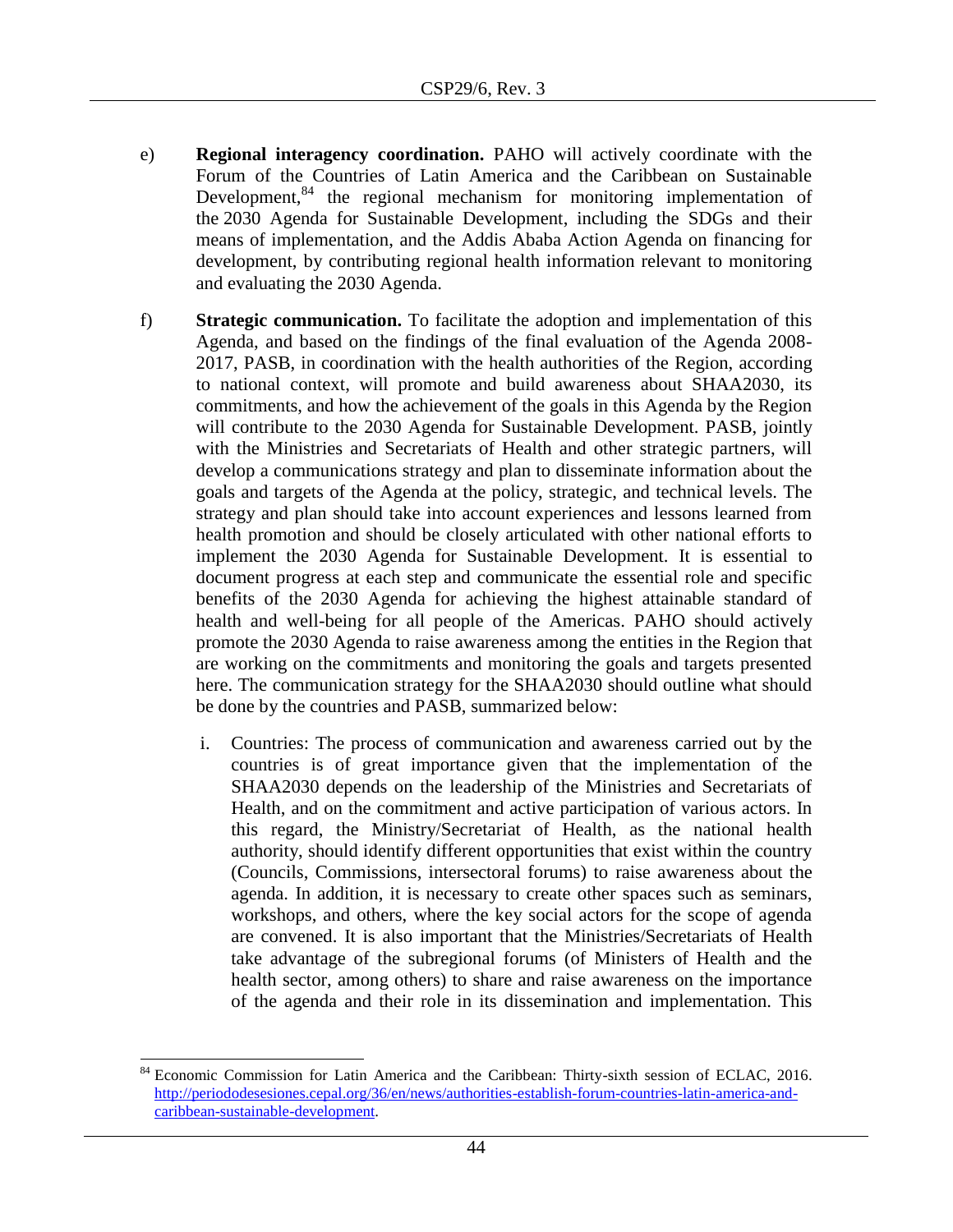component should be developed by the first half of 2018 so that countries can have the necessary guidance and tools.

ii. PASB: The Bureau has a very important role in positioning the SHAA2030 and raising awareness about it. First, within PASB itself, all staff members should be informed and committed to its implementation. There should be a process of awareness-raising and ongoing communication with the country representatives to ensure that the representative offices adopt the Agenda and define jointly with the countries the mechanisms for its implementation, including the technical cooperation needed by each country to implement it. As a member of the United Nations system, PAHO should ensure that all relevant UN agencies are aware of and committed to supporting the successful achievement of the goals and targets set out in the SHAA2030. PAHO should also identify other spaces and forums of key players who can support the implementation of the Agenda. Furthermore, PASB will, by various means, provide implementation mechanisms (i.e. strategic plan, a monitoring and assessment system) to accompany the implementation of the Agenda with Member States and other key players. These actions should be carried out in parallel with communication and awareness-raising on the part of the Member States.

# <span id="page-44-0"></span>**Monitoring, Assessment, and Reporting**

112. Commitment by the Member States, PASB, and partners is fundamental to the accountability for implementation of this Agenda. This requires the utilization of established reporting mechanisms and the strengthening of joint monitoring and assessment mechanisms related to the PAHO Strategic Plan and other PAHO strategies and plans of action.

113. The goals and targets defined in SHAA2030 should become integral parts of health planning at the regional, subregional, and country levels and should guide the establishment of specific indicators that serve as benchmarks for monitoring and assessing progress toward achieving the goals of the Agenda.

114. For PAHO, the targets should guide the development of indicators in the strategic plans of the Organization for 2020-2025 and 2026-2031, in the regional strategies and plans of action, and should be considered in country cooperation strategies developed between 2018 and 2030.

115. At the regional level, there should be coordinated monitoring, assessment, and reporting of the SHAA2030 targets via the established mechanisms and through the assessment reports of the PAHO strategic plans and programs and budgets. In addition, monitoring, assessment, and reporting should be linked to the periodic review and analysis conducted as part of the Health in the Americas process, and to the global SDG monitoring requirements.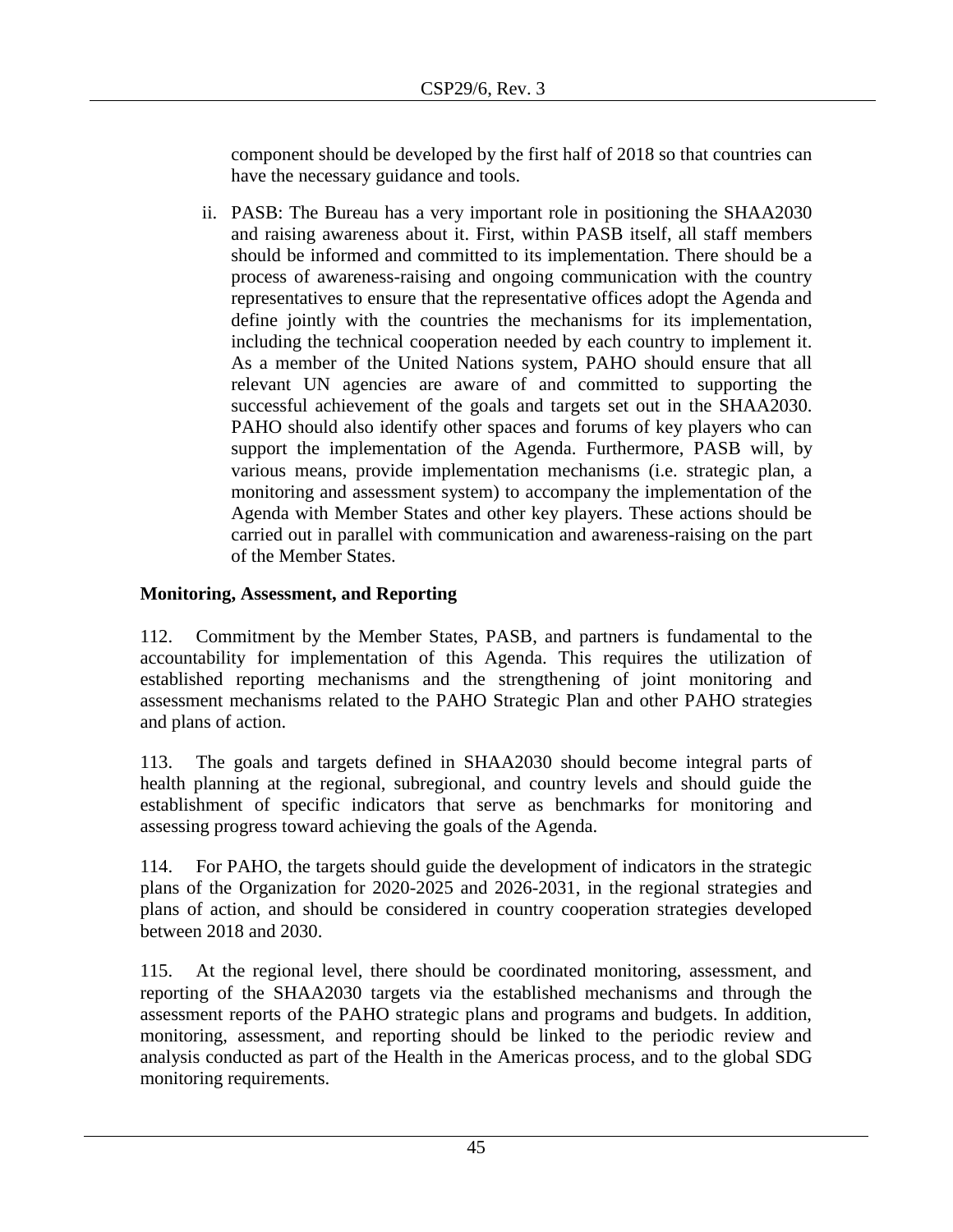116. Collaboration should be strengthened with agencies of the United Nations and Inter-American systems, particularly the Inter-Agency and Expert Group on SDG indicators and ECLAC, to optimize the use of existing platforms for monitoring SDG 3 and other health-related targets (see Annex A).

117. The monitoring and assessment of SHAA2030 should be harmonized with existing monitoring and reporting mechanisms. Efforts will be made to strengthen and integrate information systems to facilitate measurement and monitoring of the SHAA2030 targets along with other health indicators.

118. Similarly, at the subregional and country levels, it is expected that subregional entities and Member States adopt and adapt the SHAA2030 goals and targets for implementation, monitoring, assessment, and reporting. Efforts will be made to enable national information systems to assess and report with respect to the goals set in the Agenda. PASB will provide the necessary support to Member States, if requested.

119. A midterm assessment should be conducted in 2025 to assess progress in the adoption and implementation of SHAA2030 across all levels, to document lessons learned, and to inform corrective actions where necessary. Finally, in 2031 there should be a final evaluation of SHAA2030 in conjunction with the global efforts to review the achievements made toward the commitments in the 2030 Agenda for Sustainable Development.

120. To the extent possible, based on existing reporting mechanisms, the Bureau should monitor and assess the implementation of SHAA2030 through PAHO statutory reports to Governing Bodies, incorporating a gender-sensitive analysis of lessons learned and best practices.

Annexes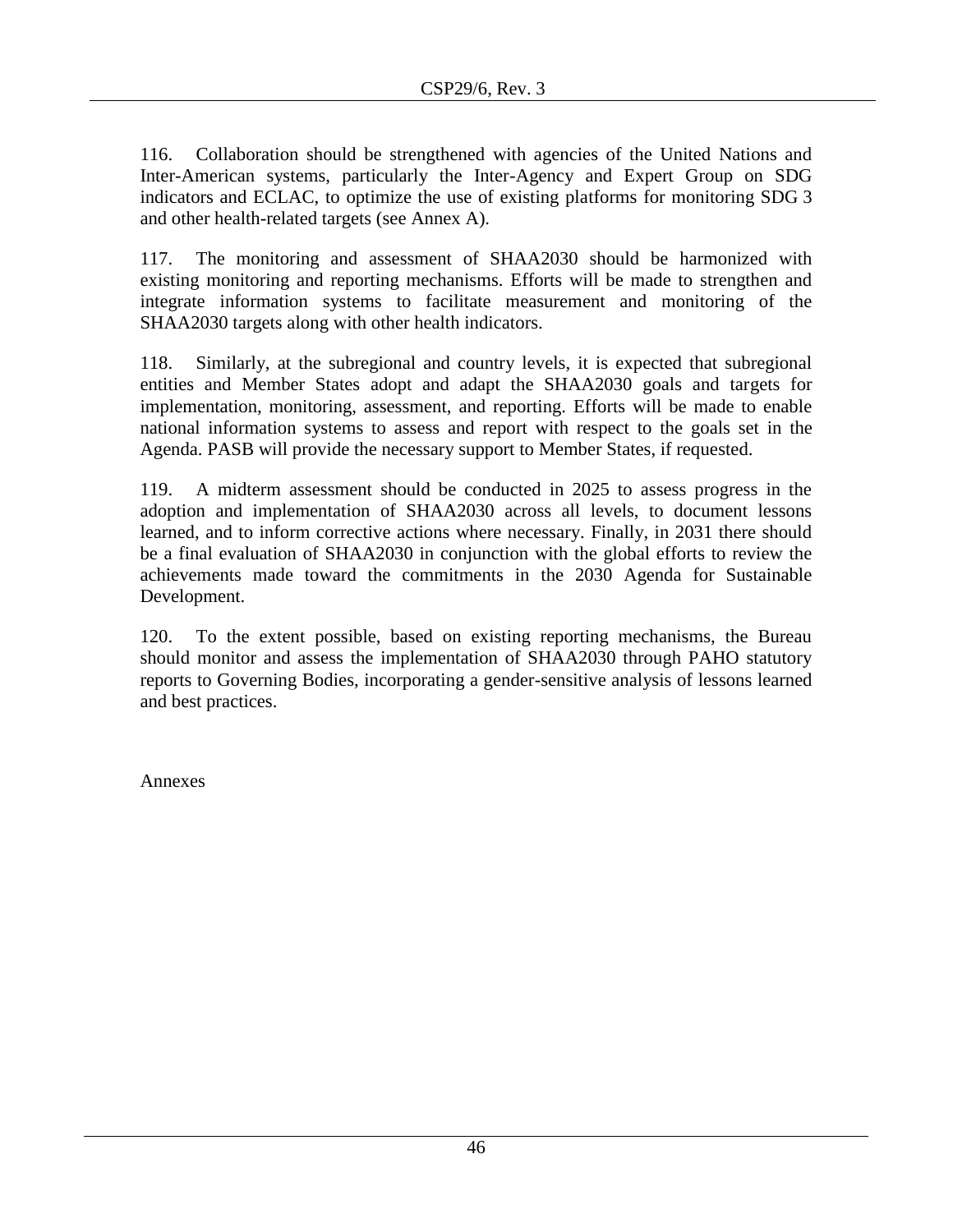# **Annex A - SDG 3 Targets and Indicators**

<span id="page-46-0"></span>Source: Report of the Inter-Agency and Expert Group on Indicators of the Sustainable Development Goals  $(SDGs)$  – United Nations Economic and Social Council<sup>1</sup>

| <b>TARGET</b>                                                                                                                                                                                                                                                                | <b>INDICATOR</b>                                                                                                                                                                                                                                                                                                                                                                |
|------------------------------------------------------------------------------------------------------------------------------------------------------------------------------------------------------------------------------------------------------------------------------|---------------------------------------------------------------------------------------------------------------------------------------------------------------------------------------------------------------------------------------------------------------------------------------------------------------------------------------------------------------------------------|
| 3.1 By 2030, reduce the global maternal<br>mortality ratio to less than 70 per 100,000 live<br>births                                                                                                                                                                        | 3.1.1 Maternal mortality ratio<br>3.1.2 Proportion of births attended by skilled<br>health personnel                                                                                                                                                                                                                                                                            |
| 3.2 By 2030, end preventable deaths of<br>newborns and children under 5 years of age,<br>with all countries aiming to reduce neonatal<br>mortality to at least as low as 12 per 1,000<br>live births and under-5 mortality to at least as<br>low as 25 per 1,000 live births | 3.2.1 Under-five mortality rate<br>3.2.2 Neonatal mortality rate                                                                                                                                                                                                                                                                                                                |
| 3.3 By 2030, end the epidemics of AIDS,<br>tuberculosis, malaria and neglected tropical<br>diseases and combat hepatitis, water-borne<br>diseases and other communicable diseases                                                                                            | 3.3.1 Number of new HIV infections per<br>1,000 uninfected population, by sex, age and<br>key populations<br>3.3.2 Tuberculosis incidence per 100,000<br>population<br>3.3.3 Malaria incidence per 1,000 population<br>3.3.4 Hepatitis B incidence per 100,000<br>population<br><b>3.3.5</b> Number of people requiring<br>interventions against neglected tropical<br>diseases |
| 3.4 By 2030, reduce by one third premature<br>mortality from non-communicable diseases<br>through prevention and treatment and promote<br>mental health and well-being                                                                                                       | 3.4.1 Mortality rate attributed to<br>cardiovascular diseases, cancer, diabetes or<br>chronic respiratory disease<br>3.4.2 Suicide mortality rate                                                                                                                                                                                                                               |
| 3.5 Strengthen the prevention and treatment of<br>substance abuse, including narcotic drug<br>abuse and harmful use of alcohol                                                                                                                                               | 3.5.1 Coverage of treatment interventions<br>(pharmacological, psychosocial and<br>rehabilitation and aftercare services) for<br>substance use disorders<br>3.5.2 Harmful use of alcohol, defined<br>according to the national context as alcohol<br>per capita consumption (aged 15 years and<br>older) within a calendar year in liters of pure<br>alcohol                    |
| 3.6 By 2020, halve the number of global<br>deaths and injuries from road traffic accidents                                                                                                                                                                                   | <b>3.6.1</b> Death rate due to road traffic injuries                                                                                                                                                                                                                                                                                                                            |

# **Goal 3. Ensure healthy lives and promote well-being for all at all ages**

 $\,1$ Report of the Inter-agency and Expert Group on Sustainable Development Goal Indicators: <https://documents-dds-ny.un.org/doc/UNDOC/GEN/N16/441/96/PDF/N1644196.pdf?OpenElement>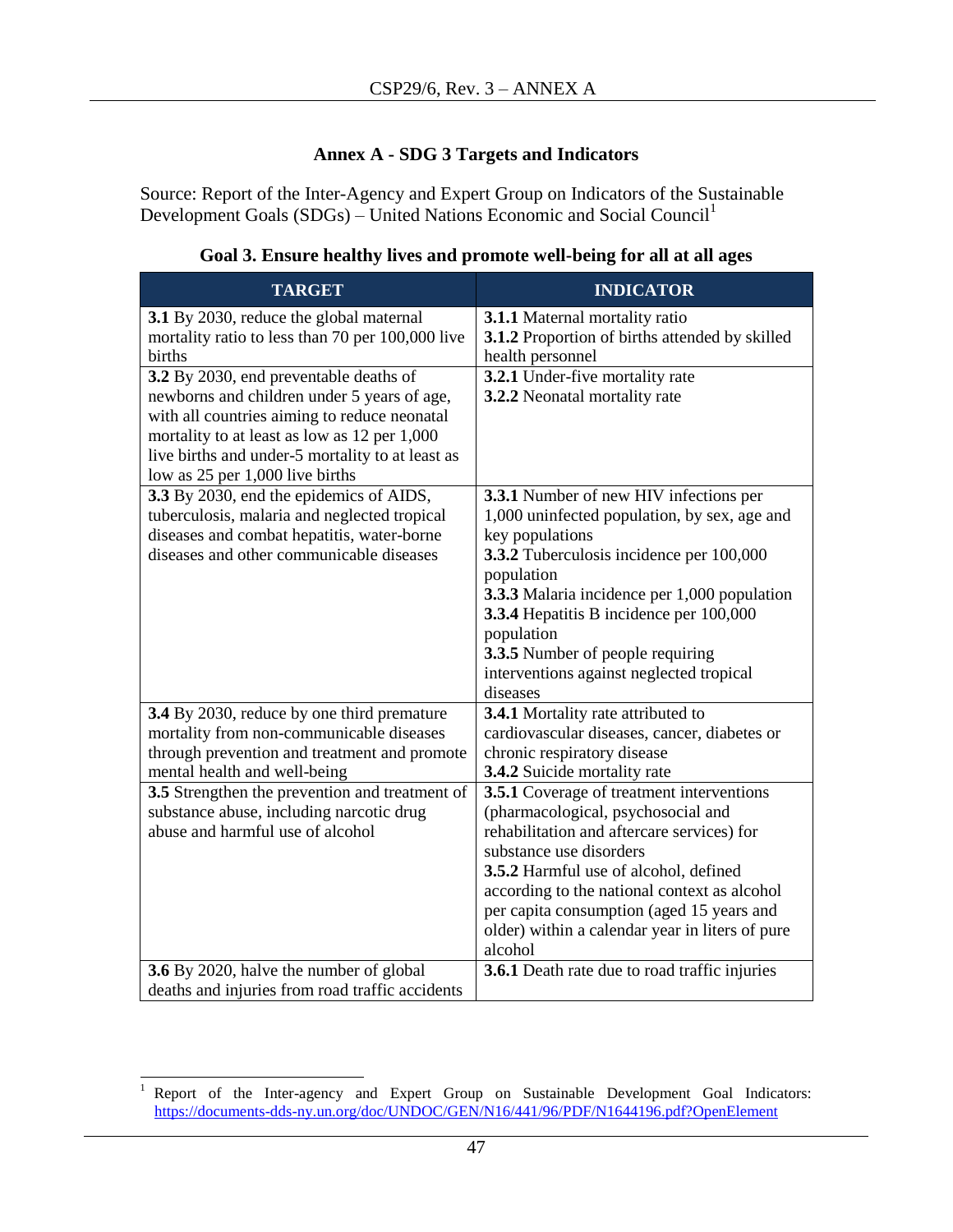| <b>TARGET</b>                                                                                                                                                                                                                                                                                                                                                                                                                                                                                                                                                                                                                   | <b>INDICATOR</b>                                                                                                                                                                                                                                                                                                                                                                                                                                                                                       |
|---------------------------------------------------------------------------------------------------------------------------------------------------------------------------------------------------------------------------------------------------------------------------------------------------------------------------------------------------------------------------------------------------------------------------------------------------------------------------------------------------------------------------------------------------------------------------------------------------------------------------------|--------------------------------------------------------------------------------------------------------------------------------------------------------------------------------------------------------------------------------------------------------------------------------------------------------------------------------------------------------------------------------------------------------------------------------------------------------------------------------------------------------|
| 3.7 By 2030, ensure universal access to sexual<br>and reproductive health-care services,<br>including for family planning, information<br>and education, and the integration of<br>reproductive health into national strategies<br>and programmes                                                                                                                                                                                                                                                                                                                                                                               | 3.7.1 Proportion of women of reproductive<br>age (aged 15-49 years) who have their need<br>for family planning satisfied with modern<br>methods<br>3.7.2 Adolescent birth rate (aged 10-14 years;<br>aged 15-19 years) per 1,000 women in that<br>age group                                                                                                                                                                                                                                            |
| 3.8 Achieve universal health coverage,<br>including financial risk protection, access to<br>quality essential health-care services and<br>access to safe, effective, quality and<br>affordable essential medicines and vaccines<br>for all                                                                                                                                                                                                                                                                                                                                                                                      | 3.8.1 Coverage of essential health services<br>(defined as the average coverage of essential<br>services based on tracer interventions that<br>include reproductive, maternal, newborn and<br>child health, infectious diseases, non-<br>communicable diseases and service capacity<br>and access, among the general and the most<br>disadvantaged population)<br>3.8.2 Proportion of population with large<br>household expenditures on health as a share of<br>total household expenditure or income |
| 3.9 By 2030, substantially reduce the number<br>of deaths and illnesses from hazardous<br>chemicals and air, water and soil pollution<br>and contamination                                                                                                                                                                                                                                                                                                                                                                                                                                                                      | <b>3.9.1</b> Mortality rate attributed to household<br>and ambient air pollution<br>3.9.2 Mortality rate attributed to unsafe water,<br>unsafe sanitation and lack of hygiene<br>(exposure to unsafe Water, Sanitation and<br>Hygiene for All (WASH) services)                                                                                                                                                                                                                                         |
| 3.a Strengthen the implementation of the<br>World Health Organization Framework<br>Convention on Tobacco Control in all<br>countries, as appropriate                                                                                                                                                                                                                                                                                                                                                                                                                                                                            | <b>3.a.1</b> Age-standardized prevalence of current<br>tobacco use among persons aged 15 years and<br>older                                                                                                                                                                                                                                                                                                                                                                                            |
| 3.b Support the research and development of<br>vaccines and medicines for the communicable<br>and non-communicable diseases that<br>primarily affect developing countries, provide<br>access to affordable essential medicines and<br>vaccines, in accordance with the Doha<br>Declaration on the TRIPS Agreement and<br>Public Health, which affirms the right of<br>developing countries to use to the full the<br>provisions in the Agreement on Trade-Related<br>Aspects of Intellectual Property Rights<br>regarding flexibilities to protect public health,<br>and, in particular, provide access to medicines<br>for all | <b>3.b.1</b> Proportion of the target population<br>covered by all vaccines included in their<br>national programme<br>3.b.2 Total net official development assistance<br>to medical research and basic health sectors<br><b>3.b.3</b> Proportion of health facilities that have a<br>core set of relevant essential medicines<br>available and affordable on a sustainable basis                                                                                                                      |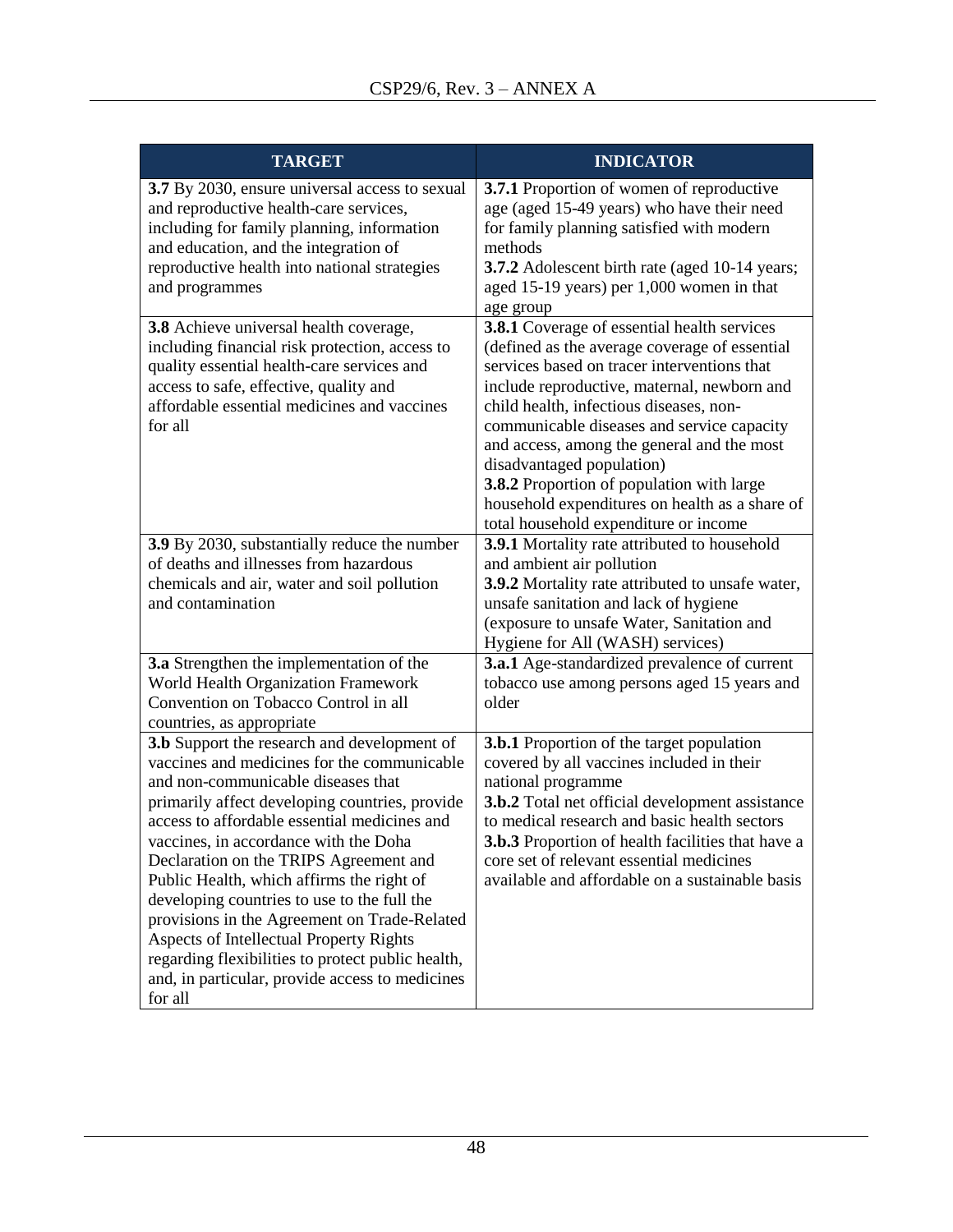| <b>TARGET</b>                                          | <b>INDICATOR</b>                                    |
|--------------------------------------------------------|-----------------------------------------------------|
| <b>3.c</b> Substantially increase health financing and | <b>3.c.1</b> Health worker density and distribution |
| the recruitment, development, training and             |                                                     |
| retention of the health workforce in                   |                                                     |
| developing countries, especially in least              |                                                     |
| developed countries and small island                   |                                                     |
| developing States                                      |                                                     |
| 3.d Strengthen the capacity of all countries, in       | <b>3.d.1</b> International Health Regulations (IHR) |
| particular developing countries, for early             | capacity and health emergency preparedness          |
| warning, risk reduction and management of              |                                                     |
| national and global health risks                       |                                                     |

### **Goal 2. End hunger, achieve food security and improved nutrition and promote sustainable agriculture**<sup>2</sup>

| <b>TARGET</b>                                                                                                                                                                                                                                                                                  | <b>INDICATOR</b>                                                                                                                                                                                                                                                                                                                                                                                                                               |
|------------------------------------------------------------------------------------------------------------------------------------------------------------------------------------------------------------------------------------------------------------------------------------------------|------------------------------------------------------------------------------------------------------------------------------------------------------------------------------------------------------------------------------------------------------------------------------------------------------------------------------------------------------------------------------------------------------------------------------------------------|
| 2.2 By 2030, end all forms of malnutrition,<br>including achieving, by 2025, the<br>internationally agreed targets on stunting and<br>wasting in children under 5 years of age, and<br>address the nutritional needs of adolescent<br>girls, pregnant and lactating women and older<br>persons | <b>2.2.1</b> Prevalence of stunting (height for age $\leq$<br>2 standard deviation from the median of the<br>World Health Organization (WHO) Child<br>Growth Standards) among children under 5<br>years of age<br>2.2.2 Prevalence of malnutrition (weight for<br>height $> +2$ or $< -2$ standard deviation from the<br>median of the WHO Child Growth Standards)<br>among children under 5 years of age, by type<br>(wasting and overweight) |

| Goal 5. Achieve gender equality and empower all women and girls <sup>3</sup> |  |
|------------------------------------------------------------------------------|--|
|------------------------------------------------------------------------------|--|

| <b>TARGET</b>                                                                                                                                                                       | <b>INDICATOR</b>                                                                                                                                                                                                                                                                                                                                                                                                                                                       |
|-------------------------------------------------------------------------------------------------------------------------------------------------------------------------------------|------------------------------------------------------------------------------------------------------------------------------------------------------------------------------------------------------------------------------------------------------------------------------------------------------------------------------------------------------------------------------------------------------------------------------------------------------------------------|
| <b>5.2</b> Eliminate all forms of violence against all<br>women and girls in the public and private<br>spheres, including trafficking and sexual and<br>other types of exploitation | <b>5.2.1</b> Proportion of ever-partnered women and<br>girls aged 15 years and older subjected to<br>physical, sexual or psychological violence by<br>a current or former intimate partner in the<br>previous 12 months, by form of violence and<br>by age<br>5.2.2 Proportion of women and girls aged 15<br>years and older subjected to sexual violence<br>by persons other than an intimate partner in<br>the previous 12 months, by age and place of<br>occurrence |

 $\frac{2}{3}$  Ibid, p. 16<br>Ibid, p. 21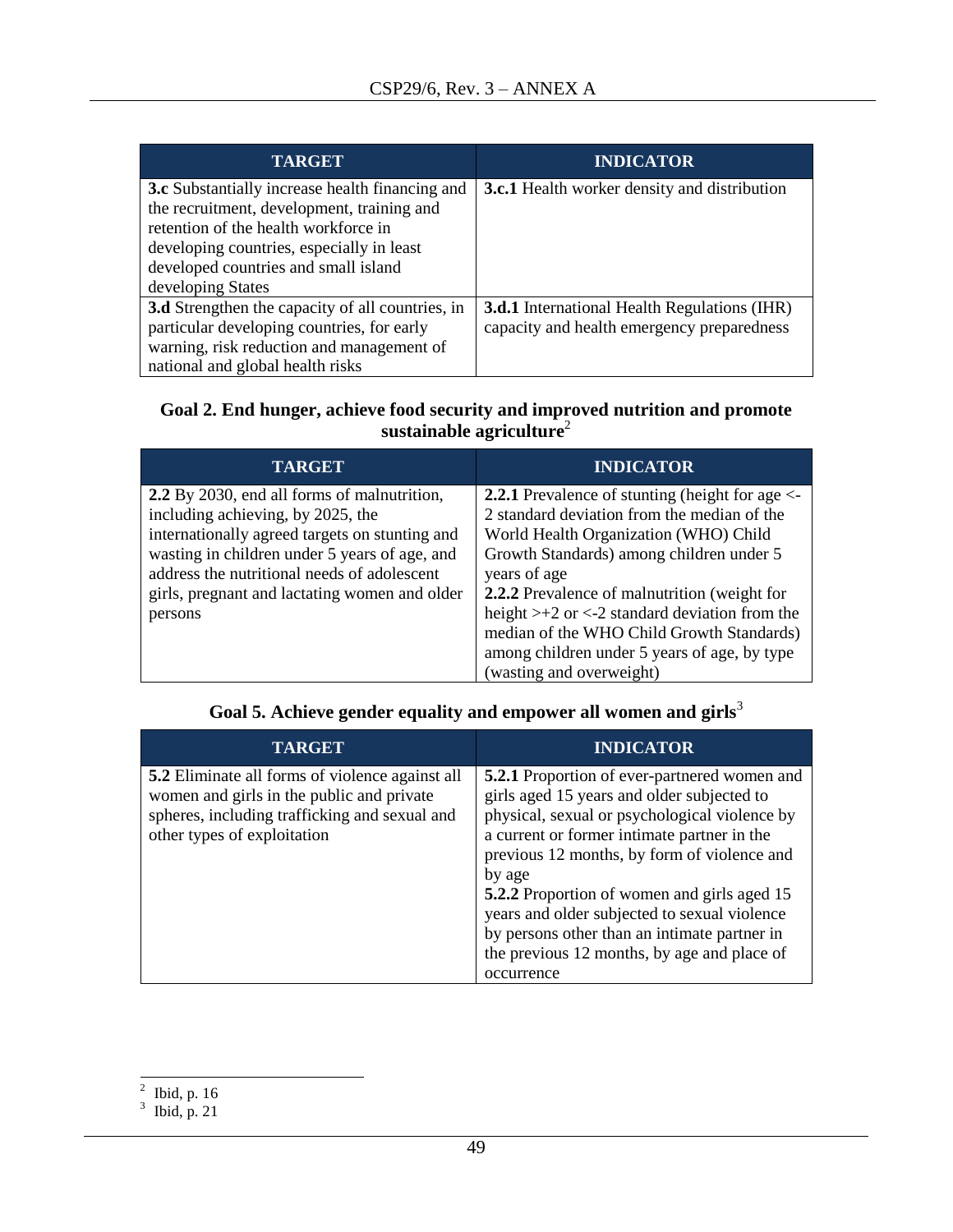#### **Goal 6. Ensure availability and sustainable management of water and sanitation for**   $all<sup>4</sup>$

| <b>TARGET</b>                                                                                                                                                                                                         | <b>INDICATOR</b>                                                                                                                            |
|-----------------------------------------------------------------------------------------------------------------------------------------------------------------------------------------------------------------------|---------------------------------------------------------------------------------------------------------------------------------------------|
| <b>6.1</b> By 2030, achieve universal and equitable<br>access to safe and affordable drinking water<br>for all                                                                                                        | <b>6.1.1</b> Proportion of population using safely<br>managed drinking water services                                                       |
| 6.2 By 2030, achieve access to adequate and<br>equitable sanitation and hygiene for all and<br>end open defecation, paying special attention<br>to the needs of women and girls and those in<br>vulnerable situations | <b>6.2.1</b> Proportion of population using safely<br>managed sanitation services, including a<br>hand-washing facility with soap and water |

# **Goal 10. Reduce inequality within and among countries**<sup>5</sup>

| <b>TARGET</b>                                                                                                                                                                         | <b>INDICATOR</b>                                                                                                                                                                                                   |
|---------------------------------------------------------------------------------------------------------------------------------------------------------------------------------------|--------------------------------------------------------------------------------------------------------------------------------------------------------------------------------------------------------------------|
| 10.7 Facilitate orderly, safe, regular and<br>responsible migration and mobility of people,<br>including through the implementation of<br>planned and well-managed migration policies | <b>10.7.1</b> Recruitment cost borne by employee as<br>a proportion of yearly income earned in<br>country of destination<br>10.7.2 Number of countries that have<br>implemented well-managed migration<br>policies |

### **Goal 11. Make cities and human settlements inclusive, safe, resilient and sustainable**<sup>6</sup>

| <b>TARGET</b>                                                                                                                                                                                                                                                                                                                                | <b>INDICATOR</b>                                                                                                            |
|----------------------------------------------------------------------------------------------------------------------------------------------------------------------------------------------------------------------------------------------------------------------------------------------------------------------------------------------|-----------------------------------------------------------------------------------------------------------------------------|
| 11.5 By 2030, significantly reduce the number<br>of deaths and the number of people affected<br>and substantially decrease the direct economic<br>losses relative to global gross domestic<br>product caused by disasters, including water-<br>related disasters, with a focus on protecting<br>the poor and people in vulnerable situations | 11.5.1 Number of deaths, missing persons and<br>directly affected persons attributed to<br>disasters per 100,000 population |

# **Goal 13. Take urgent action to combat climate change and its impacts**<sup>7</sup>

| <b>TARGET</b>                                   | <b>INDICATOR</b>                                    |
|-------------------------------------------------|-----------------------------------------------------|
| <b>13.1</b> Strengthen resilience and adaptive  | <b>13.1.1</b> Number of deaths, missing persons and |
| capacity to climate-related hazards and natural | directly affected persons attributed to             |
| disasters in all countries                      | disasters per 100,000 population                    |

 $\frac{4}{5}$  Ibid, p. 22<br>  $\frac{6}{5}$  Ibid, p. 27<br>  $\frac{7}{7}$  Ibid, p. 30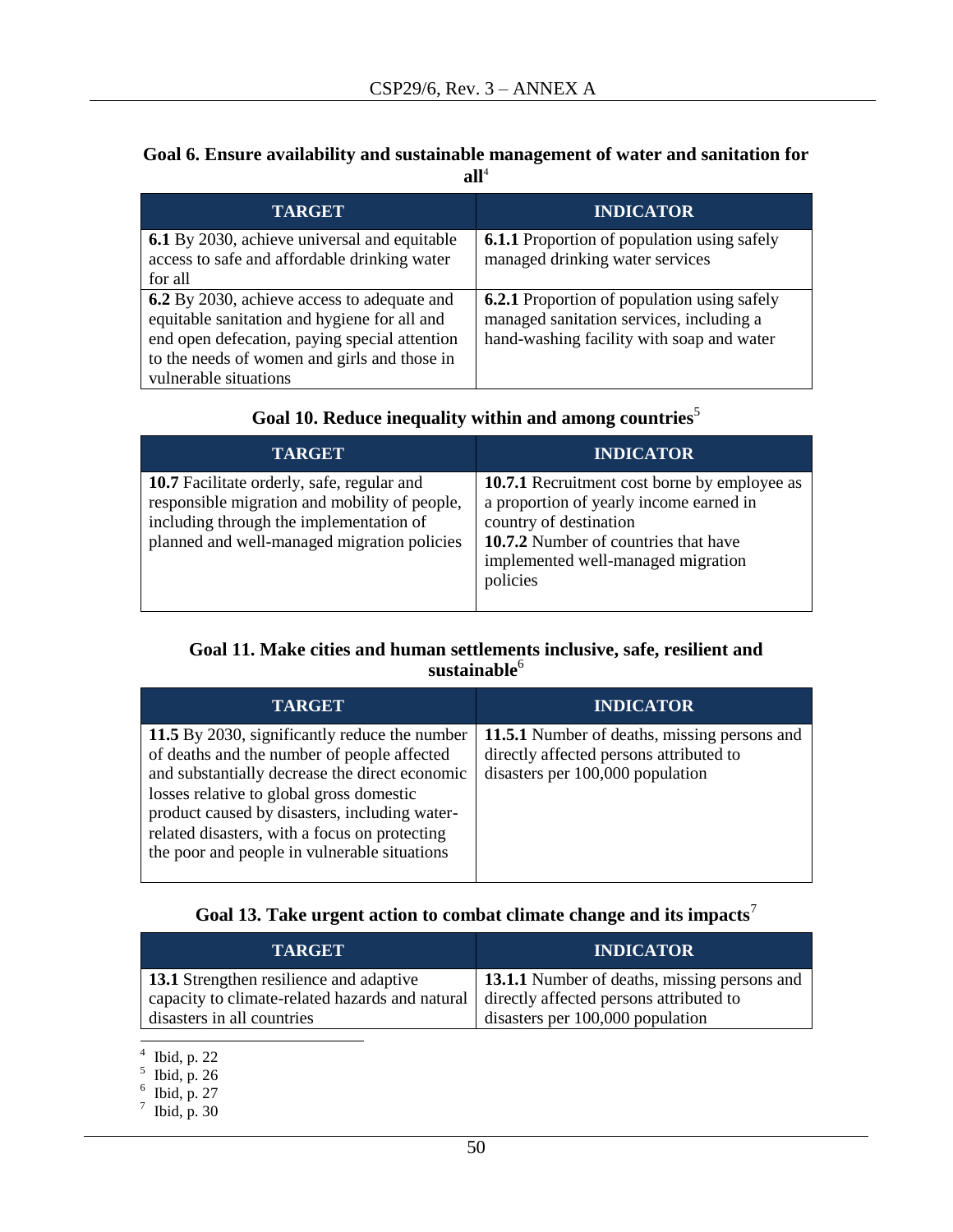**Goal 16. Promote peaceful and inclusive societies for sustainable development, provide access to justice for all and build effective, accountable and inclusive institutions at all levels** $^{\$}$ 

| <b>TARGET</b>                                                                                | <b>INDICATOR</b>                                                                                                                                                                        |
|----------------------------------------------------------------------------------------------|-----------------------------------------------------------------------------------------------------------------------------------------------------------------------------------------|
| <b>16.1</b> Significantly reduce all forms of<br>violence and related death rates everywhere | <b>16.1.1</b> Number of victims of intentional<br>homicide per 100,000 population, by sex and<br>age                                                                                    |
|                                                                                              | <b>16.1.2</b> Conflict-related deaths per 100,000<br>population, by sex, age and cause<br>16.1.3 Proportion of population subjected to<br>physical, psychological or sexual violence in |
|                                                                                              | the previous 12 months<br><b>16.1.4</b> Proportion of population that feel safe<br>walking alone around the area they live                                                              |

# **Goal 17. Strengthen the means of implementation and revitalize the Global Partnership for Sustainable Development**<sup>9</sup>

| <b>TARGET</b>                                    | <b>INDICATOR</b>                                     |
|--------------------------------------------------|------------------------------------------------------|
| 17.18 By 2020, enhance capacity-building         | <b>17.18.1</b> Proportion of sustainable             |
| support to developing countries, including for   | development indicators produced at the               |
| least developed countries and small island       | national level with full disaggregation when         |
| developing States, to increase significantly the | relevant to the target, in accordance with the       |
| availability of high-quality, timely and         | <b>Fundamental Principles of Official Statistics</b> |
| reliable data disaggregated by income, gender,   | 17.18.2 Number of countries that have                |
| age, race, ethnicity, migratory status,          | national statistical legislation that complies       |
| disability, geographic location and other        | with the Fundamental Principles of Official          |
| characteristics relevant in national contexts    | <b>Statistics</b>                                    |

 8 Ibid, p. 34 9 Ibid, p. 36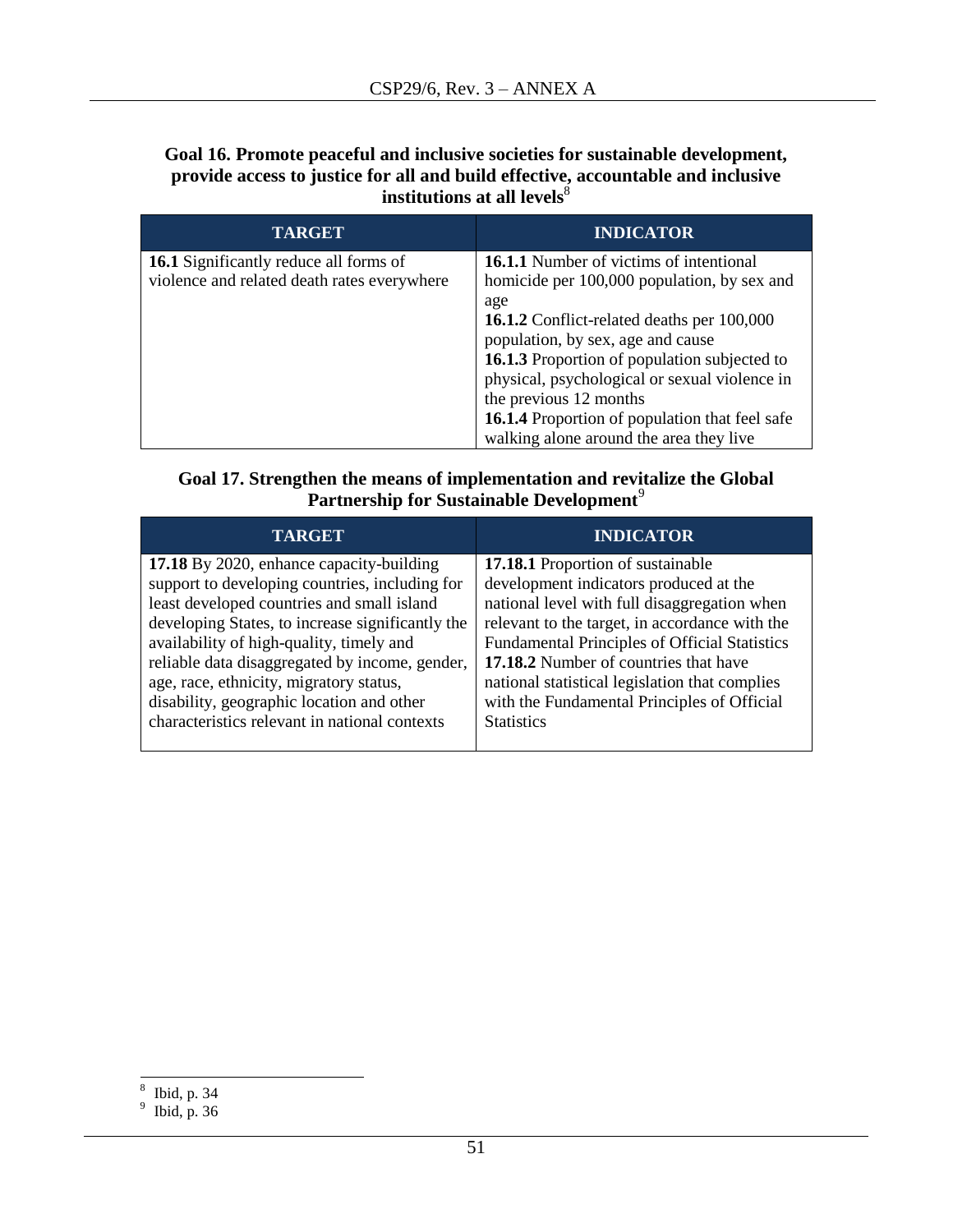| Women                                                           |           |                                                       |                                  |
|-----------------------------------------------------------------|-----------|-------------------------------------------------------|----------------------------------|
| Causes (ICD-10)                                                 | Deaths    | Age-<br>adjusted<br>rate per<br>100,000<br>population | Percentage<br>of total<br>deaths |
| Ischemic heart diseases (I20-I25)                               | 1,223,202 | 66.2                                                  | 13.2                             |
| Cerebrovascular diseases (I60-I69)                              | 766,684   | 41.5                                                  | 8.3                              |
| Dementia and Alzheimer's disease (F01, F03, G30)                | 692,653   | 37.5                                                  | 7.5                              |
| Diabetes mellitus (E10-E14)                                     | 570,892   | 30.9                                                  | 6.2                              |
| Chronic lower respiratory diseases (J40-J47)                    | 498,929   | 27.0                                                  | 5.4                              |
| Influenza and pneumonia (J10-J18)                               | 410,659   | 22.2                                                  | 4.4                              |
| Malignant neoplasm of trachea, bronchi, and lungs<br>(C33, C34) | 396,957   | 21.5                                                  | 4.3                              |
| Hypertensive diseases (I10-I15)                                 | 377,043   | 20.4                                                  | 4.1                              |
| Malignant neoplasm of breast (C50)                              | 317,456   | 17.2                                                  | 3.4                              |
| Diseases of the genitourinary system (N00-N39)                  | 270,689   | 14.6                                                  | 2.9                              |

<span id="page-51-0"></span>

|  | Annex B – Leading causes of death in the Region in the period 2010-2013, by $\text{sex}^1$ |  |
|--|--------------------------------------------------------------------------------------------|--|
|  |                                                                                            |  |
|  |                                                                                            |  |

| Men                                                             |           |                                                       |                                         |
|-----------------------------------------------------------------|-----------|-------------------------------------------------------|-----------------------------------------|
| Causes (ICD-10)                                                 | Deaths    | Age-<br>adjusted<br>rate per<br>100,000<br>population | <b>Percentage</b><br>of total<br>deaths |
| Ischemic heart diseases (I20-I25)                               | 1,569,496 | 86.8                                                  | 14.8                                    |
| Cerebrovascular diseases (I60-I69)                              | 657,078   | 36.3                                                  | 6.2                                     |
| Malignant neoplasm of trachea, bronchi, and lungs<br>(C33, C34) | 561,399   | 31.0                                                  | 5.3                                     |
| Diabetes mellitus (E10-E14)                                     | 527,193   | 29.1                                                  | 5                                       |
| Chronic lower respiratory diseases (J40-J47)                    | 514,132   | 28.4                                                  | 4.9                                     |
| Assault (homicides) (X85-Y09)                                   | 485,817   | 26.9                                                  | 4.6                                     |
| Land transport accidents (V01-V89)                              | 404,929   | 22.4                                                  | 3.8                                     |
| Influenza and pneumonia (J10-J18)                               | 403,516   | 22.3                                                  | 3.8                                     |
| Cirrhosis and other diseases of the liver $(K70-K76)$           | 377,185   | 20.9                                                  | 3.6                                     |
| Dementia and Alzheimer's disease (F01, F03, G30)                | 324,964   | 18.0                                                  | 3.1                                     |

 $\,$   $\,$  $1$  Adjusted by age and based on the categories in the WHO standardized list for international comparisons of the leading causes of death, from WHO: Becker R, Silvi J, Fat D, L'Hours A, Laurenti R: A method for deriving leading causes of death; Bull of the WHO 2006; 84: 297-304.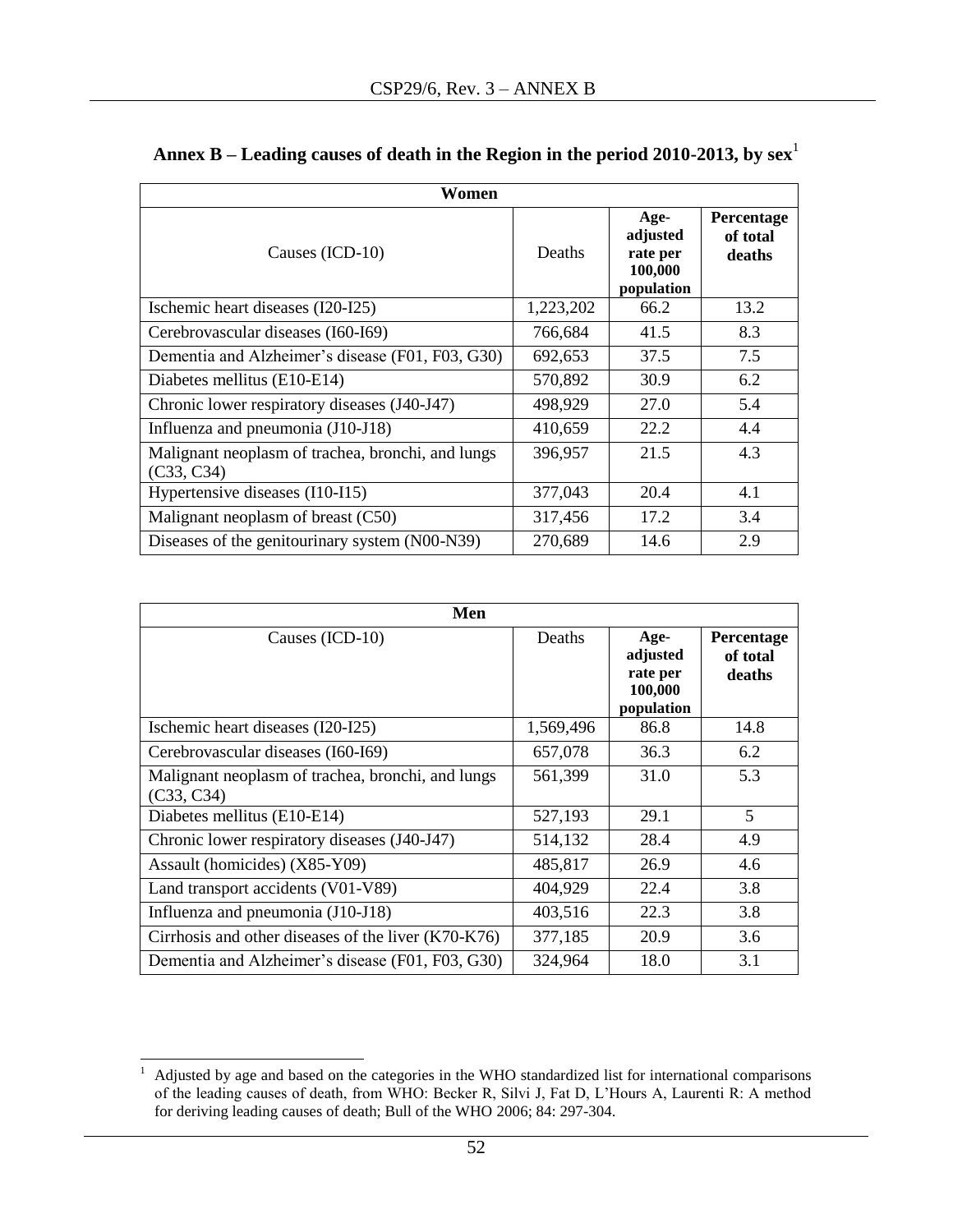### **Annex C – Acknowledgments**

<span id="page-52-0"></span>The following members of the Countries Working Group and the Pan American Sanitary Bureau are recognized for their contributions to preparation of the Agenda.

| <b>Country</b>      | <b>Participants/Contributors</b>                                                             |  |
|---------------------|----------------------------------------------------------------------------------------------|--|
| Antigua and Barbuda | Rhonda Sealy-Thomas                                                                          |  |
|                     | Chief Medical Officer, Ministry of Health                                                    |  |
| Argentina           | Rubén Nieto                                                                                  |  |
|                     | Secretary, National and International Relations, Ministry of Health                          |  |
|                     | Miguela Pico                                                                                 |  |
|                     | Undersecretary for Institutional Relations, Ministry of Health                               |  |
|                     | National Directorate of International Health Relations, Ministry of<br>Health                |  |
| <b>Barbados</b>     | John Boyce                                                                                   |  |
|                     | Minister of Health                                                                           |  |
|                     | Joy St. John                                                                                 |  |
|                     | <b>Chief Medical Officer</b>                                                                 |  |
|                     | Reeshemah Cheltenham-Niles                                                                   |  |
|                     | <b>Chief Health Planner</b>                                                                  |  |
|                     | Danny Gill                                                                                   |  |
|                     | Director, Projects Unit, Ministry of Health                                                  |  |
| <b>Brazil</b>       | Fátima Marinho                                                                               |  |
|                     | Director of Epidemiology, Ministry of Health                                                 |  |
|                     |                                                                                              |  |
|                     | Diogo Alves<br>Advisor, International Relations, Ministry of Health                          |  |
| Chile               | Matilde Maddaleno                                                                            |  |
|                     | Director, International Health Relations                                                     |  |
|                     |                                                                                              |  |
|                     | Odette Urrutia                                                                               |  |
|                     | Planner, Department of National Health Strategy, National Health<br><b>Planning Division</b> |  |
| Costa Rica          | Rosibel Vargas Gamboa                                                                        |  |
|                     | Director, Planning and Institutional Development, Ministry of Health                         |  |
| Ecuador             | Verónica Espinosa                                                                            |  |
|                     | Minister of Public Health                                                                    |  |
|                     | Jakeline Calle                                                                               |  |
|                     | National undersecretary for Public Health Governance                                         |  |
|                     |                                                                                              |  |
|                     | Peter Skerrett                                                                               |  |
|                     | Director, National and International Cooperation in Health                                   |  |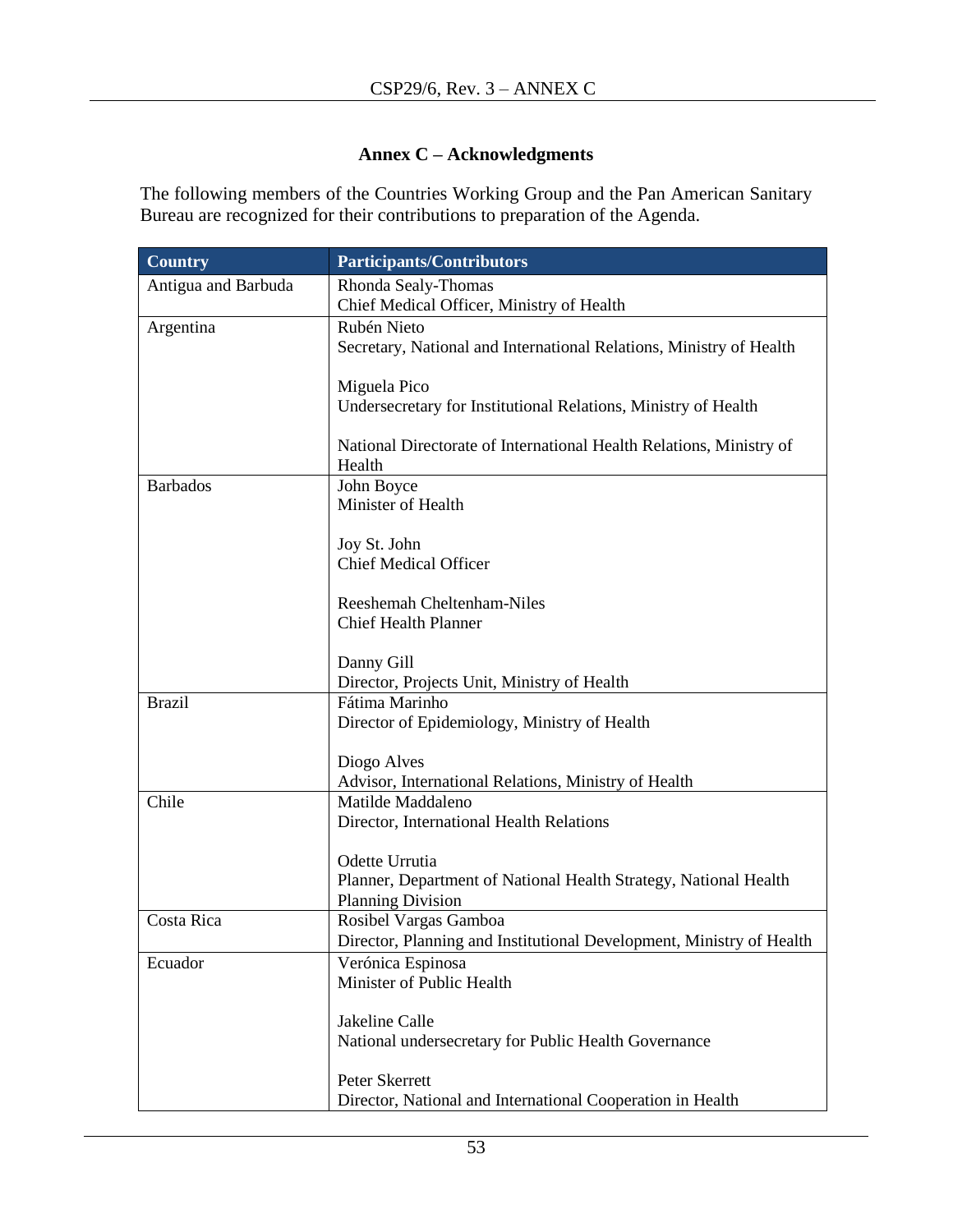|             | Cristina Luna                                                         |
|-------------|-----------------------------------------------------------------------|
|             | Ministerial Advisor                                                   |
|             |                                                                       |
|             | Angela Cáceres                                                        |
|             | Cooperation and Multilateral International Relations Coordinator      |
|             |                                                                       |
|             | Fernando Cornejo                                                      |
|             | Former Vice Minister of Governance, Ministry of Public Health         |
| El Salvador | Marina Estela Avalos López                                            |
|             | Director of Planning, Ministry of Health                              |
| Honduras    | Janethe Aguilar                                                       |
|             | Director, Planning and Management Evaluation, Secretariat of Health   |
|             |                                                                       |
|             | Fanny Mejía                                                           |
|             | Vice Minister of Projects and Investments, Secretariat of Health      |
| Mexico      | Luis Adrián Ortiz Blas                                                |
|             | Assistant Director, Policy and International Cooperation, Secretariat |
|             | of Health                                                             |
|             |                                                                       |
|             | Martha Caballero                                                      |
|             | Director, Bilateral and Regional Cooperation, General Office for      |
|             | International Affairs, Secretariat of Health                          |
| Nicaragua   | Alejandro Solís Martínez                                              |
|             | Director of Planning, Ministry of Health                              |
|             |                                                                       |
|             | Carlos José Sáenz Torres                                              |
|             | General Secretary, Ministry of Health                                 |
| Panama      | Miguel Antonio Mayo Di Bello                                          |
|             | Minister of Health                                                    |
|             |                                                                       |
|             | Reina Roa                                                             |
|             | Director of Planning, Ministry of Health                              |
|             | Natasha Dormoi                                                        |
|             | Director of International Relations, Ministry of Health               |
|             |                                                                       |
|             | Iritzel Santamaría                                                    |
|             | Deputy Director of Planning, Ministry of Health                       |
| Paraguay    | María Antonieta Gamarra Mir                                           |
|             | Director, International Health Relations                              |
|             |                                                                       |
|             | Patricia A. Giménez León                                              |
|             | Director General, Planning and Evaluation, Ministry of Health         |
| Peru        | Sofía del Pilar Velásquez Portocarrero                                |
|             | Adviser, Office of the Vice Minister of Public Health                 |
|             |                                                                       |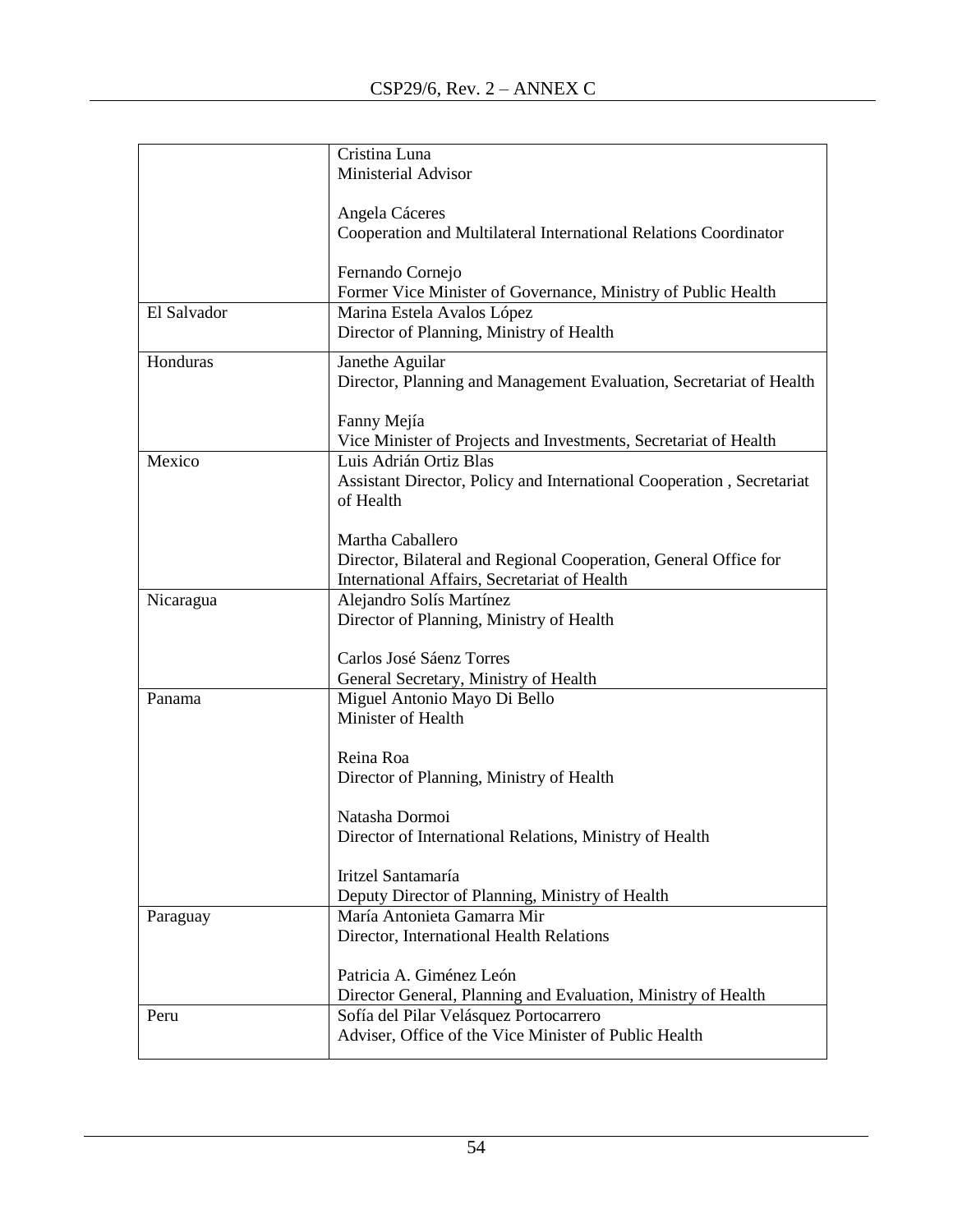| <b>United States of America</b> | Cristina Rabadan-Diehl                                                                                                       |
|---------------------------------|------------------------------------------------------------------------------------------------------------------------------|
|                                 | Director of the Office of the Americas                                                                                       |
|                                 | Office of Global Affairs, U.S. Department of Health and Human                                                                |
|                                 | Services                                                                                                                     |
|                                 |                                                                                                                              |
|                                 | Maya Levine                                                                                                                  |
|                                 | Senior Global Health Officer, Office of Global Affairs, U.S.                                                                 |
|                                 | Department of Health and Human Services                                                                                      |
|                                 |                                                                                                                              |
|                                 | Allison O'Donnell                                                                                                            |
|                                 | Global Health Officer, Office of Global Affairs, U.S. Department of                                                          |
|                                 | <b>Health and Human Services</b>                                                                                             |
| Uruguay                         | Gilberto Ríos                                                                                                                |
|                                 | Director, International Health                                                                                               |
|                                 | Relations                                                                                                                    |
| Pan American Sanitary           | Carissa F. Etienne, Director                                                                                                 |
| <b>Bureau</b>                   |                                                                                                                              |
|                                 | Dean Chambliss, Rony Maza, Victor Cuba, and Travis High,                                                                     |
|                                 | Department of Planning and Budget                                                                                            |
|                                 |                                                                                                                              |
|                                 | Gina Tambini and Patricia Alvarado, PAHO/WHO Office in Ecuador                                                               |
|                                 |                                                                                                                              |
|                                 | Godfrey Xuereb, PAHO/WHO Office in Barbados                                                                                  |
|                                 |                                                                                                                              |
|                                 | Gerardo Alfaro and Hilda Leal, PAHO/WHO Office in Panama                                                                     |
|                                 |                                                                                                                              |
|                                 | Gerardo De Cosio, Jose Escamilla, and Antonio Sanhueza, Health                                                               |
|                                 | Information and Analysis Unit                                                                                                |
|                                 |                                                                                                                              |
|                                 | Kira Fortune, Agnes Soares, Julietta Rodríguez and Daniel Buss,                                                              |
|                                 | Special Program on Sustainable Development and Equity                                                                        |
|                                 |                                                                                                                              |
|                                 | James Fitzgerald, Amalia Del Riego, Fernando Menezes, Analia                                                                 |
|                                 | Porras, Camilo Cid, Juan Pablo Pagano and Candelaria Aráoz,                                                                  |
|                                 | Department of Health Systems and Services                                                                                    |
|                                 |                                                                                                                              |
|                                 | Luis Andrés De Francisco, Suzanne Serruya, Pablo Guirotane,                                                                  |
|                                 | Betzabe Burtrón, Cuauhtémoc Ruiz, and Anna Coates, Department of                                                             |
|                                 | Family, Gender and Life Course                                                                                               |
|                                 |                                                                                                                              |
|                                 |                                                                                                                              |
|                                 | Anselm Hennis and Raphaele Dambo, Department of<br>Noncommunicable Diseases and Mental Health                                |
|                                 |                                                                                                                              |
|                                 |                                                                                                                              |
|                                 | Marcos Espinal, Luis Gerardo Castellanos, and Massimo Ghidinelli,<br>Department of Communicable Diseases and Health Analysis |
|                                 |                                                                                                                              |
|                                 |                                                                                                                              |
|                                 | Ciro Ugarte, Sylvain Aldighieri, Roberta Andraghetti, and Nicole                                                             |
|                                 | Wynter, Department of Health Emergencies                                                                                     |
|                                 |                                                                                                                              |